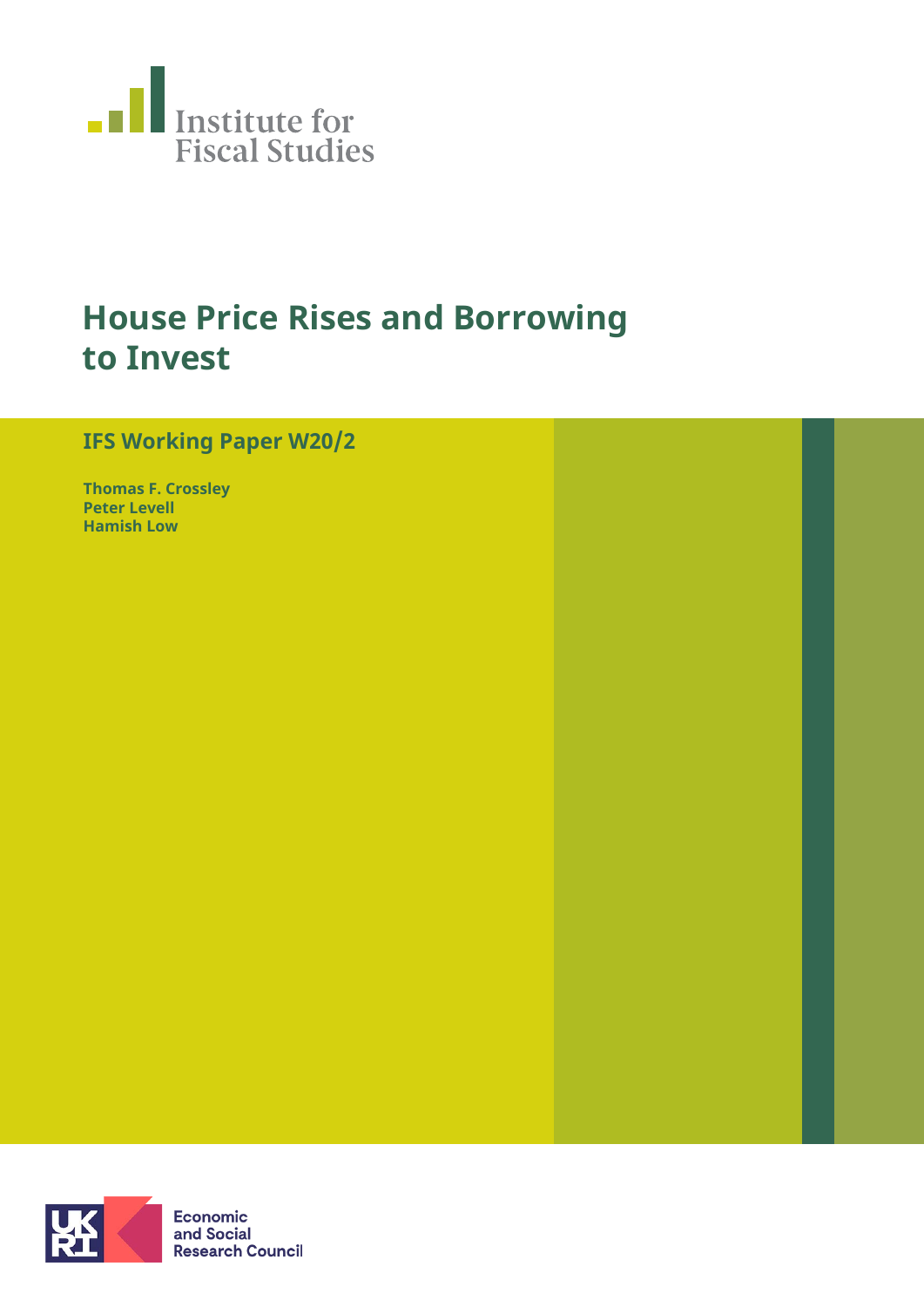## House Price Rises and Borrowing to Invest

Thomas F. Crossley<sup>∗</sup> Peter Levell<sup>†</sup> Hamish Low <sup>\$</sup>

February 12, 2020,

#### Abstract

Household borrowing and spending rise with house prices, particularly for leveraged households, but household spending is not consumption. We propose an alternative borrow-to-invest channel by which house price gains affect household spending on residential investment. We show that rational, leveraged households have an incentive to make additional residential investments when house prices rise. Our empirical application compares responses in different kinds of spending across more and less leveraged households. We find strong evidence of the borrow-to-invest channel in UK data. Credit constraints matter through reducing access to leveraged returns and so reducing lifetime resources, rather than through consumption smoothing.

Keywords: House prices, leverage, consumption, home investment JEL Codes: E21, D14, D15, G51

<sup>∗</sup>Department of Economics, European University Institute (email: thomas.crossley@eui.eu)

<sup>†</sup> Institute for Fiscal Studies, 7 Ridgmount Street, London WC1E 7AE (email: peter l@ifs.org.uk).

<sup>‡</sup>Department of Economics, University of Oxford, OX1 3UQ (email: Hamish.Low@economics.ox.ac.uk).

<sup>§</sup>The authors are grateful for the comments of Richard Blundell, Soren Leth-Petersen, Victor Rios-Rull, Jirka Slacalek, Guglielmo Weber and participants in the Bundesbank Household Finance Workshop, the CESifo Venice Summer Institute, the 2017 NBER Summer Institute, the 2018 Royal Economic Society Conference and many seminars. This research was supported by the Economic and Social Research Council (Secondary Data Analysis grant reference ES/S001867/1 and the Centre for Microeconomic Analysis of Public Policy at the Institute for Fiscal Studies, RES-544-28-5001) and by the Keynes Fund at the University of Cambridge. Funding from the EU Horizon 2020 ADEMU project is also gratefully acknowledged.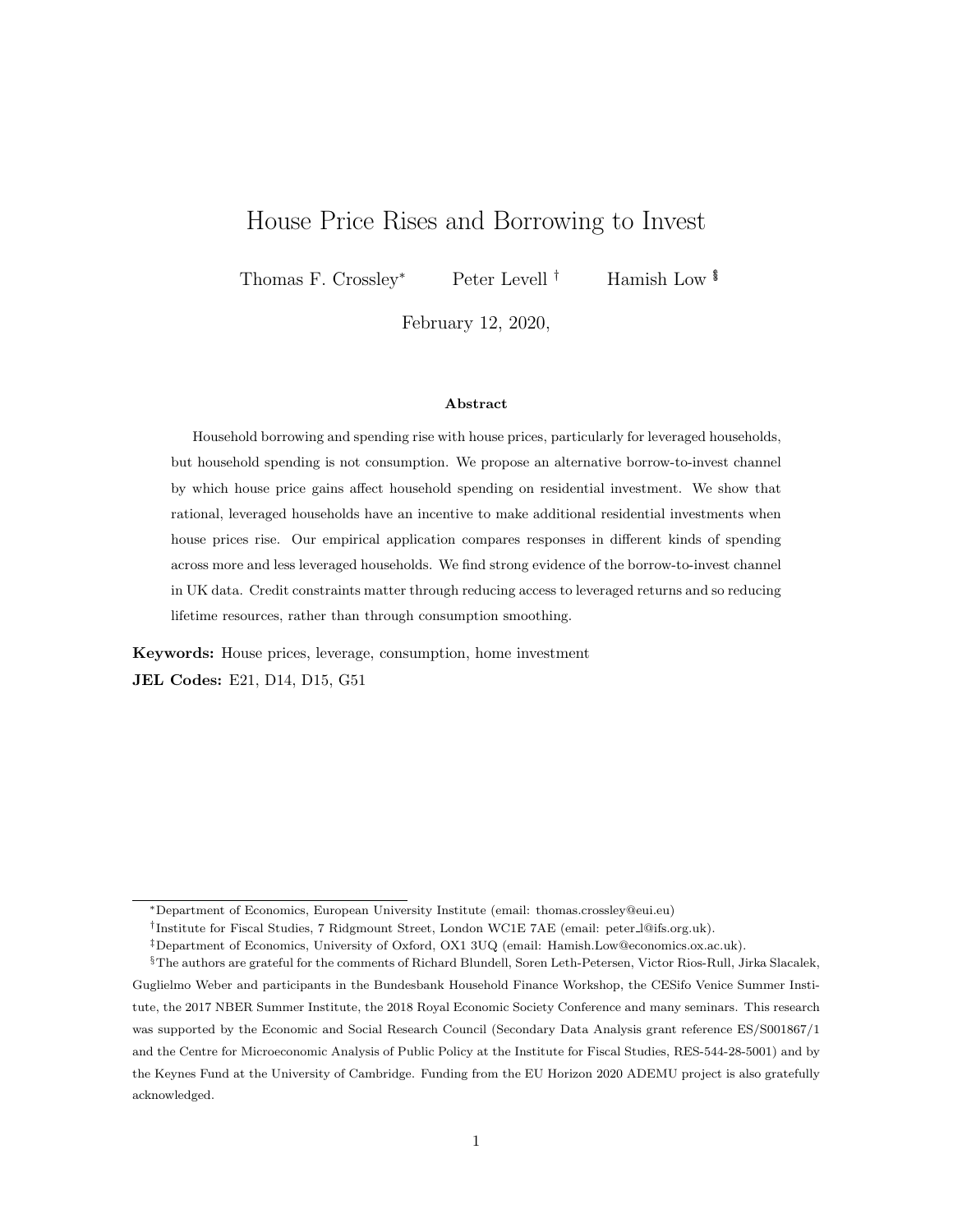## 1 Introduction

The housing boom followed by the financial crisis has focused attention on how households respond to house price changes, and how those responses are affected by household indebtedness. Much of the existing literature focuses on how total spending and borrowing adjusts to house prices without addressing the question of what spending is used for, and concludes that borrowing constraints that limit consumption spending are the main mechanism driving spending responses to changes in housing wealth. We depart from this literature in two ways. First, we distinguish between consumption spending and residential investment spending, and emphasise that these concepts are likely to respond differently to house price changes. Second, we emphasise that household leverage is a portfolio choice, and so leveraged households, who hold gross housing wealth in excess of net wealth, will invest in housing (rather than selling) to rebalance their portfolios after a house price increase. This generates a investment motive for borrowing. The desire to borrow to reinvest exists even if households believe returns are i.i.d.

This borrow-to-invest channel is an important and overlooked mechanism by which house price increases affect household spending. It can produce a strong response of household spending to house price increases, but it is largely an investment spending response. The borrow-to-invest channel generates substantial nonlinearities in the scale of response to house price changes by leverage: highly leveraged households respond far more than less leveraged households. A house price shock takes leveraged households below their target leverage, and leads to increased borrowing, compared to less leveraged households. This is firstly because a given house price change leads to a greater wealth shock for more leveraged households; and secondly because households with higher target leverage will want to borrow more in response to a given wealth shock. Conversely, when house prices fall, the housing portfolio share for leveraged households will rise, and they will want to pay-down debt to rebalance their portfolios. This behaviour provides a mechanism for the 'debt-overhang' effects reported by Dynan (2012).

The borrow-to-invest channel is distinct from the much emphasized channel in which consumption spending is limited by borrowing constraints, which are then relaxed by house price increases. Both channels generate total spending responses that are nonlinear in leverage. However, responses in the borrow-to-invest channel are in investment rather than consumption spending, and moreover these responses do not rely on consumption spending being constrained prior to the house price increase. Borrowing constraints can play a role in moderating investment responses. In this scenario, credit constraints affect households welfare primarily through constraining wealth building rather than through constraining consumption smoothing.

To model the borrow-to-invest channel, we setup a life-cycle framework of portfolio choice with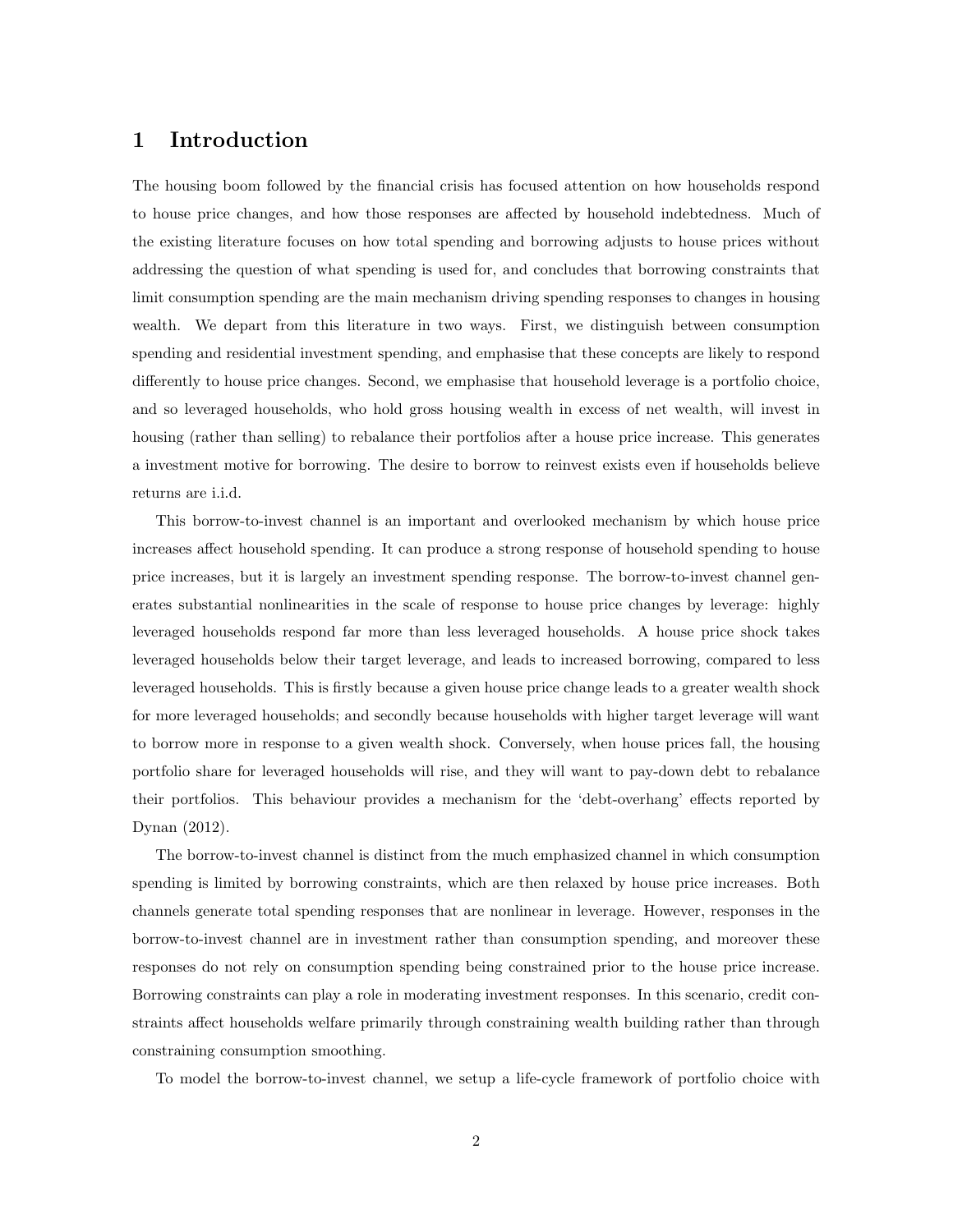transactions costs and two assets: housing and bonds, with both rate-or-return and income uncertainty. Households can borrow (short the bond) to increase their gross housing wealth. These leveraged households have a portfolio share of housing that is greater than one. We show the implications of this model first, by making specific assumptions to generate closed form solutions; and second, by solving and simulating the complete model.

We then document empirically the extent to which households increase mortgage borrowing in response to house price increases using panel data from both the US and the UK. Household mortgage debt among existing home-owners, who do not move home, increases by roughly 9 cents with each \$1 increase in home values in the US and by 7 cents in the UK. In this respect, households increased the size of their balance sheets in the years prior to the financial crisis in a similar way to investment banks (Adrian and Shin (2010)).

We test for the borrow-to-invest channel by examining how different categories of household spending - consumption spending and investment spending - respond to house price changes and how those responses vary with household leverage. To do so, we use detailed household-level data on borrowing, consumption and investment decisions from the UK. We link data on households balance sheets from a panel survey with spending data in a household budget survey using two-sample IV methods (Angrist and Krueger (1992)). This IV strategy also accounts for the fact that leverage is endogenous in our framework. We consider a number of instruments based on past credit and housing market conditions which have a persistent effect on leverage.

We find strong evidence of large differences in the responses of residential investment by households according to their initial leverage. Our results imply that 10% increase in house prices results in a 7.3% greater increase in residential investment for a household with an LTV of 66% relative to a household with an LTV of 50% (in our empirical model the effects scales linearly with each further doubling of households' debt to equity ratios). We also show that households that have greater initial leverage are more likely to make second home purchases in response to rising local prices over longer time horizons. However, we do not find evidence that more leveraged households disproportionately increase either their total, non-durable or durable consumption spending.

The borrow-to-invest channel provides a reinterpretation of the empirical findings of a large literature on spending response to house price changes. Papers that show that borrowing responses to house price changes are larger for leveraged households include Cloyne, Huber, Ilzetzki, and Kleven (2019), Aladangady (2017), Cooper (2013), Mian and Sufi (2011), Disney, Gathergood, and Henley (2010). The most common interpretation in these papers is that consumption spending is constrained and this constraint is relaxed by house price increases. Berger, Guerrieri, Lorenzoni, and Vavra (2017) show that households at greater risk of facing a binding credit constraint would be expected to accumulate precautionary savings, which they would then decumulate faster in response to a rise in house prices.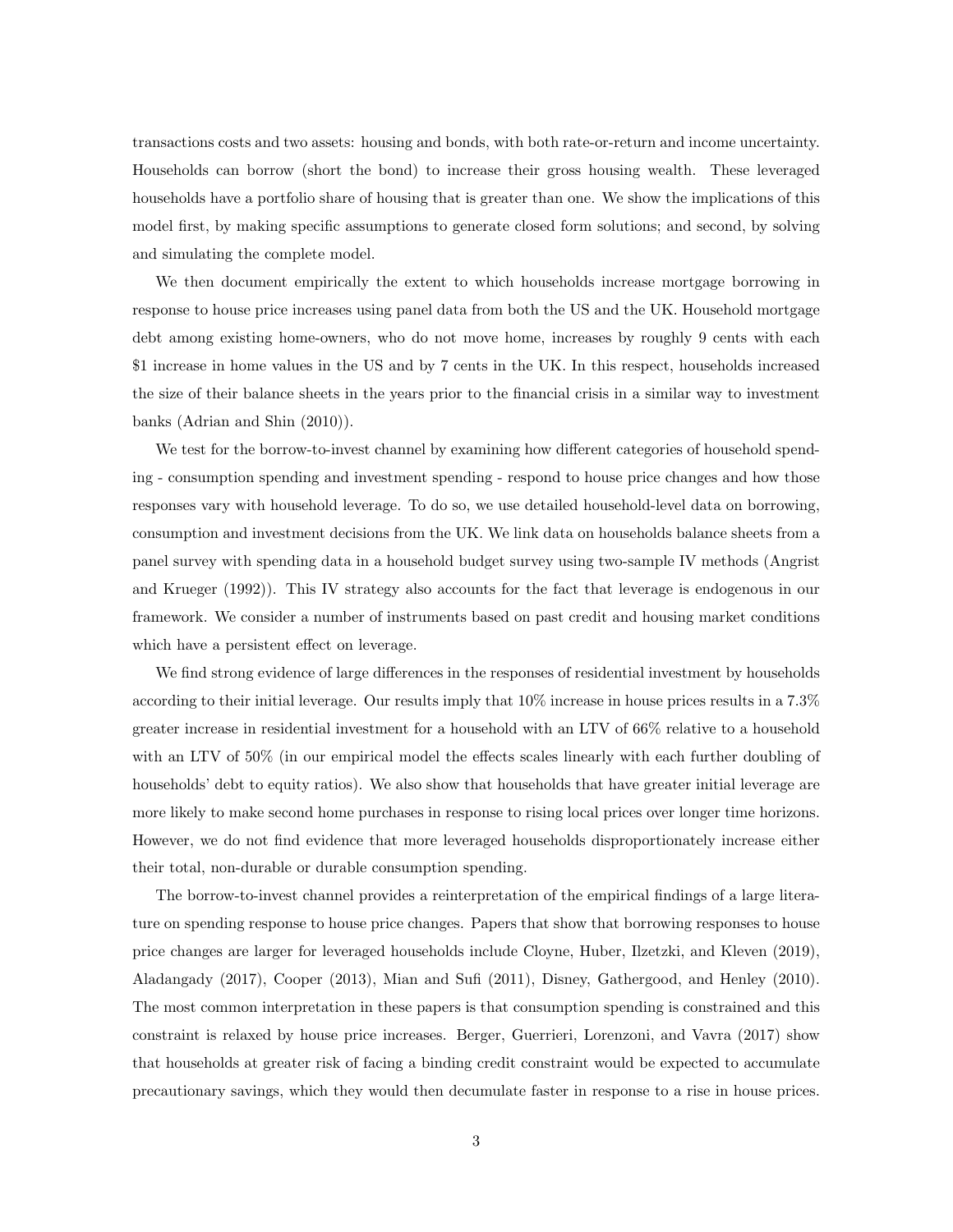These papers mainly focus on the response of total spending and debt, and interpret the total spending response as a consumption response.

Our work relates to a literature on housing investments and portfolio choices over the life-cycle. Cocco (2004) and Chetty, Sandor, and Szeidl (2017) consider how portfolio decisions and stock purchases are affected by the presence of housing and shocks to house prices. Melzer (2017) shows that highly leveraged households (at increased risk of negative equity and default) strategically make fewer housing investments. Our work differs from these papers by explicitly considering how housing investments respond to shocks to housing wealth.

In the years since the financial crisis, policy makers have been increasingly interested in macroprudential measures that use credit constraints to limit leverage growth among households during asset booms. Our borrow-to-invest model makes salient key points about credit constraints and macroprudential policies. First, loan-to-value constraints are relaxed by house price increases and therefore loan-to-value restrictions impose less restraint on borrowing in house price booms. By contrast, loanto-income constraints are not affected by the current state of house prices and so continue to act to constrain leverage. Second, in the borrow-to-invest framework, investment rather than consumption is constrained. This means that rather than hindering consumption smoothing, credit constraints limit returns and so reduce life-time wealth. Further, there may be unintended distributional consequences of macro-prudential policies depending on who is constrained by the policies.

The remainder of this paper is structured as follows. Section 2 sets out a theoretical framework of leverage over the life-cycle. Section 3 describes the data and provides descriptive evidence that households re-leverage by increasing borrowing when house prices rise. Section 4 tests the borrow-toinvest channel by comparing consumption and investment responses to house price changes at different degrees of leverage. Section 5 concludes.

## 2 Life-Cycle Portfolio Choice

We set up a life-cycle model of housing as a portfolio choice. We use this model to show the effects on consumption, on housing investment and on borrowing of house price realisations. We begin by setting up the general framework, and then show the effects of house price realisations first in a simplified version of the model, and then in a calibrated version of the full model.

Consider a unitary household, i, with two assets available to hold in its portfolio, that each period chooses consumption,  $c_{i,t}$ , and the amount of housing,  $h_{i,t}$ , to maximise expected lifetime utility.<sup>1</sup>

<sup>&</sup>lt;sup>1</sup>In principle households could alter the risk and return of their portfolios by adjusting holdings of other, financial assets (such as stocks). In practice, for the vast majority of households in the UK, housing wealth is by far the most important asset that households hold. It is also unique in having historically offered a mix of both high returns with a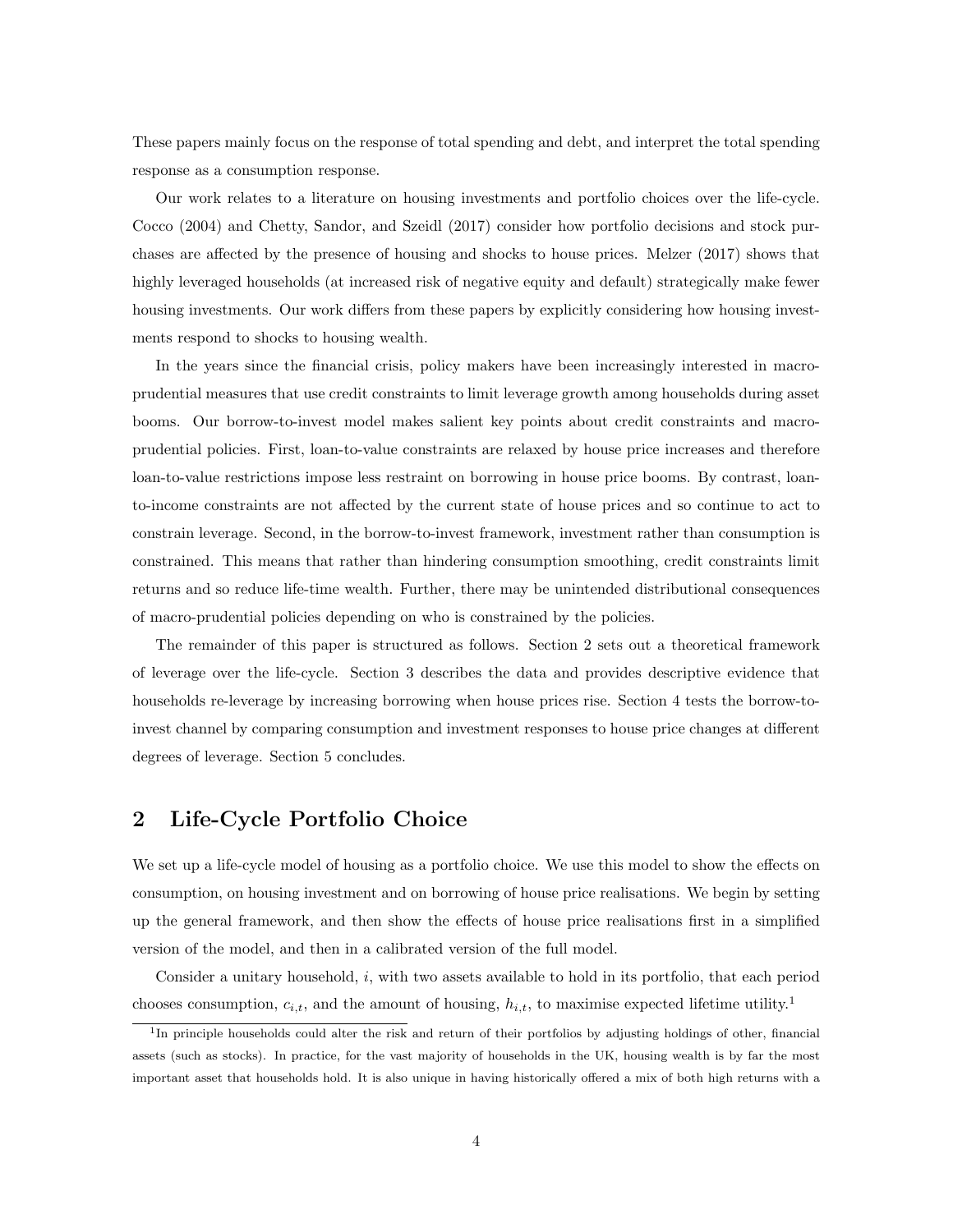$$
U_{i,t} = \max_{c,h} E_{i,t} \left[ \sum_{\tau=0}^{T-t} \beta^{\tau} \frac{(c_{i,t+\tau})^{1-\gamma}}{1-\gamma} \right]
$$
 (1)

To illustrate the borrow-to-invest channel, we assume that housing is just an investment good and so does not yield a flow of utility. If housing provides a flow of utility, this would be like a dividend from the asset. Households receive income,  $y_{i,t}$  each period:

$$
\ln y_{i,t} = \ln y_{i,t}^P + u_{i,t}, \qquad u_{i,t} \sim N(0, \sigma_u^2) \tag{2}
$$

where  $y_{i,t}^P$  is permanent income:

$$
\ln y_{i,t}^P = \ln y_{i,t-1}^P + f_i(t) + \eta_{i,t} \qquad \eta_{i,t} \sim N(0, \sigma_\eta^2)
$$

where  $f_i(t)$  captures the deterministic age-trend. We assume there is no labour supply choice and exogenous retirement.

Households can hold a risk-free asset (a bond) denoted  $b_{i,t}$  with price 1 and interest rate r. Housing is a risky asset with price  $p_t$ , and return:

$$
r_t^* = \frac{p_t}{p_{t-1}} - 1.
$$
\n(3)

The excess return of housing over the risk-free rate is i.i.d.:

$$
r_t^* - r = \mu + \varepsilon_t \qquad \qquad \varepsilon_t \sim N(0, \sigma_\varepsilon^2) \tag{4}
$$

The return on housing is common across individuals within a group, and so is not indexed by i. By assuming returns are i.i.d., we show how house price increases may affect investment decisions even if shocks to housing returns have no persistence. If there is persistence in housing returns or if households believe there is persistence, this would provide an additional reason to expect house price increases to affect residential investment but our point is that we can rationalise investment behaviour without recourse to persistence or over-optimism.

Households can short the bond (that is, take a mortgage loan), but cannot short housing. We define debt as  $d_{i,t} = -b_{i,t}$ . Further, there are two additional credit constraints. First, a loan-toincome constraint:

$$
d_{i,t} \le \lambda_y y_{i,t} \tag{5}
$$

Second, a loan-to-value constraint:

$$
d_{i,t} \le \lambda_h p_t h_{i,t} \tag{6}
$$

where  $h_{i,t}$  is the quantity of housing chosen in period t.

relatively low variance (Jordá, Knoll, Kuvshinov, Schularick, and Taylor (2019)).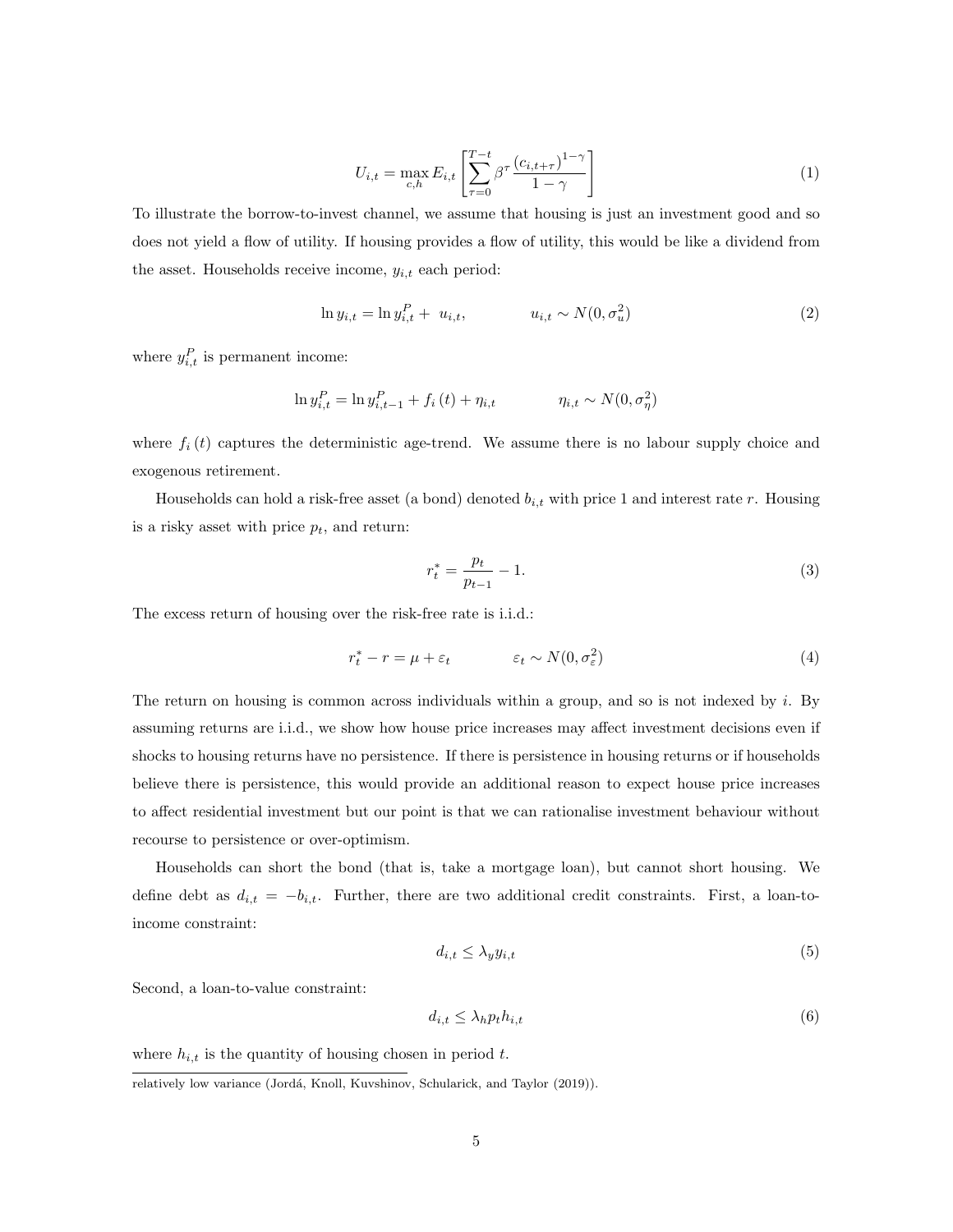We assume that it is costly to adjust housing: the household must pay:

$$
\kappa * |h_{i,t}p_t - \bar{h}_{i,t}p_t|
$$
\n<sup>(7)</sup>

where  $\bar{h}_{i,t}$  is the quantity of housing owned at the start of the period. In other words, the adjustment cost is proportional to the size of adjustment.

We define the leverage position of the household (the loan-to-value ratio) as:

$$
L_{i,t} = \frac{\text{debt}}{\text{gross housing wealth}} = \frac{d_{i,t}}{p_t h_{i,t}} \tag{8}
$$

and the portfolio share of housing as:

$$
\omega_{i,t} = \frac{\text{gross housing wealth}}{\text{net wealth}} = \frac{p_t h_{i,t}}{p_t h_{i,t} - d_{i,t}} = \frac{1}{(1 - L_{i,t})}
$$
(9)

Leverage  $0 < L_{i,t} < 1$  implies  $\omega_{i,t} > 1$ . For example, a household with a 95% "mortgage"  $(L_{i,t} = 0.95)$ has a housing portfolio share of  $\omega_{i,t} = 20$ , while for outright owners  $\omega_{i,t} = 1$  if they hold no bonds.

The intertemporal budget constraint describing the evolution of net wealth,  $x_{i,t}$  is:

$$
x_{i,t} = (1 + r + \omega_{i,t-1} (r_t^* - r)) * (x_{i,t-1} - c_{i,t-1}) + y_{i,t}
$$
\n
$$
(10)
$$

or equivalently,

$$
x_{i,t} = \left(1 + r + \frac{1}{1 - L_{i,t-1}} \left(r_t^* - r\right)\right) * \left(x_{i,t-1} - c_{i,t-1}\right) + y_{i,t} \tag{11}
$$

This highlights the way that leverage magnifies risk and return.

For a particular house price realisation, we can use equation (10) to show the impact on wealth:

$$
x_{i,t} - E_{i,t-1}[x_{i,t}] = \omega_{i,t-1} (r_t^* - E_{i,t-1}[r^*]) * (x_{i,t-1} - c_{i,t-1})
$$
\n(12)

Equation (12) shows that the effect on net wealth of a given house price realisation will be greater when the portfolio share is greater: leveraged households have a greater increase in their wealth for a given house price realisation, and these effects are highly nonlinear in leverage. This is the first channel through which leverage impacts behaviour: it determines the size of the change in wealth. Of course, the variance of portfolio returns are also higher for leveraged households. We can also express the change in wealth directly in terms of house prices:

$$
x_{i,t} - E_{i,t-1}[x_{i,t}] = (p_t - E_{i,t-1}[p_t]) * h_{i,t-1}.
$$
\n(13)

We show the implications of house price realisations in this model first, by making specific assumptions to generate closed form solutions; and second, by numerically solving and simulating the complete model.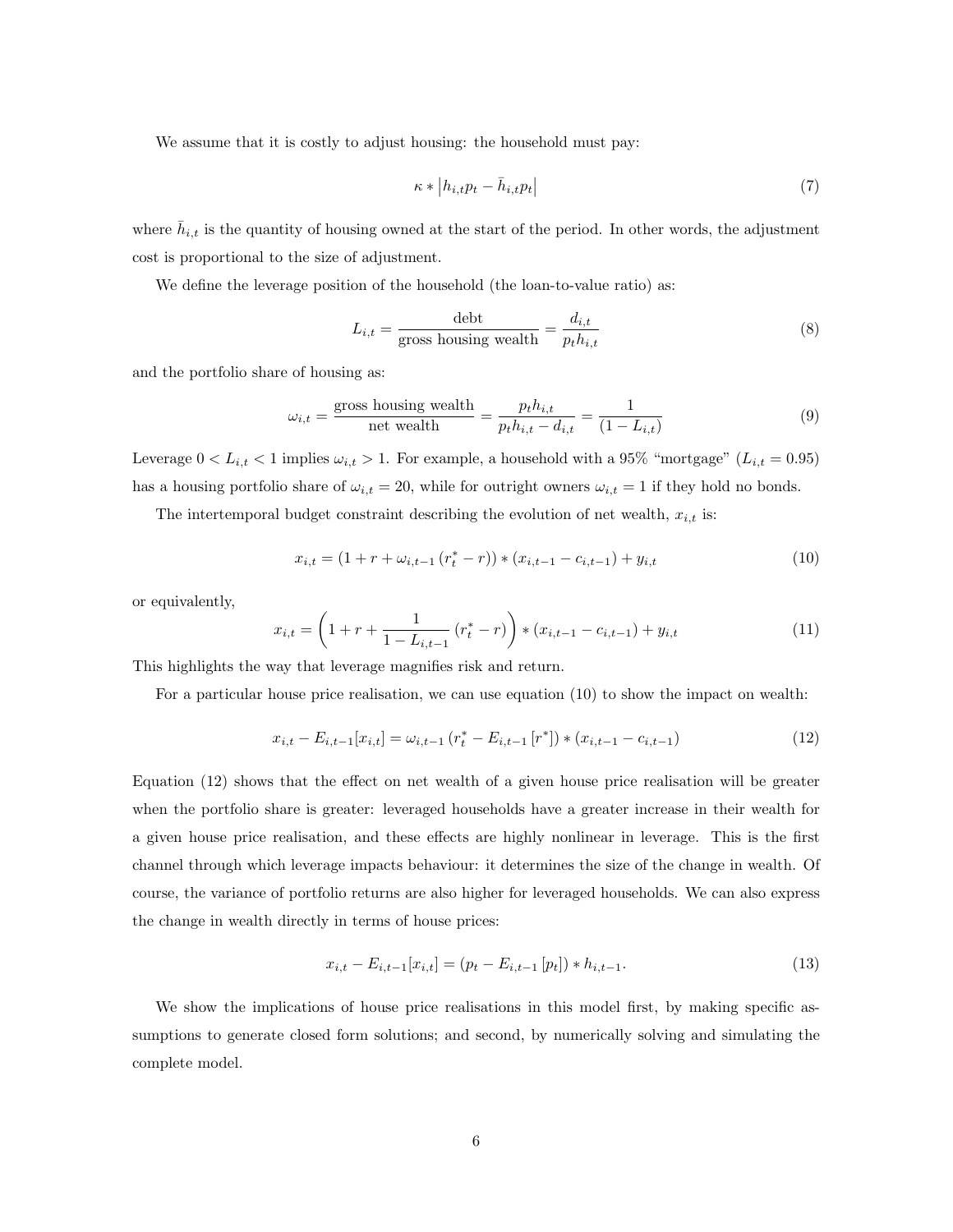#### 2.1 Simplified Model

We make some extreme assumptions to fix ideas. We assume that the household has no labour income  $(y_{i,t} = 0)$ , there are no adjustment costs associated with housing and no borrowing constraints other than the inability to short housing and a no-bankruptcy condition, and an infinite horizon. This leads to the consumption and portfolio choice model of Merton (1969)), and the policy functions are well known. There is a linear consumption function:

$$
c_{i,t} = \alpha x_{i,t} \tag{14}
$$

and there is a constant target portfolio share for the risky asset:

$$
\omega_{i,t} = \omega^* \tag{15}
$$

In the Merton model, the portfolio share of the risky asset depends only on moments of the return distribution. As leverage is just a transformation of the housing portfolio share, this implies there is a constant target leverage that delivers the household's desired combination of risk and return.

In this model, the change to wealth due to a particular house price realisation (as shown in equation (13)) is partly consumed:

$$
c_{i,t} - E_{i,t-1}[c_{i,t}] = \alpha (x_{i,t} - E_{i,t-1}[x_{i,t}])
$$
\n(16)

and partly saved  $\left( s_{i,t}\right)$  according to the consumption function:

$$
s_{i,t} - E_{i,t-1}[s_{i,t}] = (1 - \alpha) (x_{i,t} - E_{i,t-1}[x_{i,t}]). \qquad (17)
$$

The point about these two equations is that  $\omega$  only enters into these equations to the extent that  $\omega$ affects the change in net wealth: there is no additional effect of leverage on consumption over and above the net wealth effect.

By contrast, when we consider the impact of house price changes on investment, the portfolio choice rule implies that the additional saving in equation (17) is leveraged by  $\omega^*$  to generate an increase in housing wealth:

$$
p_t * h_{i,t} - E_{i,t-1}[p_t * h_{i,t}] = \omega^* (1 - \alpha) (x_{i,t} - E_{i,t-1}[x_{i,t}]).
$$
\n(18)

This means that  $\omega$  has an additional effect on the portfolio decision and enters into the portfolio decision over and above the direct effect that  $\omega$  has on net wealth that is shown in equation (12). The greater effect of  $\omega$  on investment spending forms the heart of our empirical test of the borrow-to-invest channel that we perform in Section 4.

Using equation  $(13)$ , equation  $(18)$  implies extra active investment in housing of:

$$
(p_t * h_{i,t} - E_{i,t-1}[p_t * h_{i,t}]) - (p_t * h_{i,t-1} - E_{i,t-1}[p_t] * h_{i,t-1})
$$
  
= 
$$
(\omega^*(1 - \alpha) - 1) (p_t - E_{i,t-1}[p_t]) h_{i,t-1}
$$
 (19)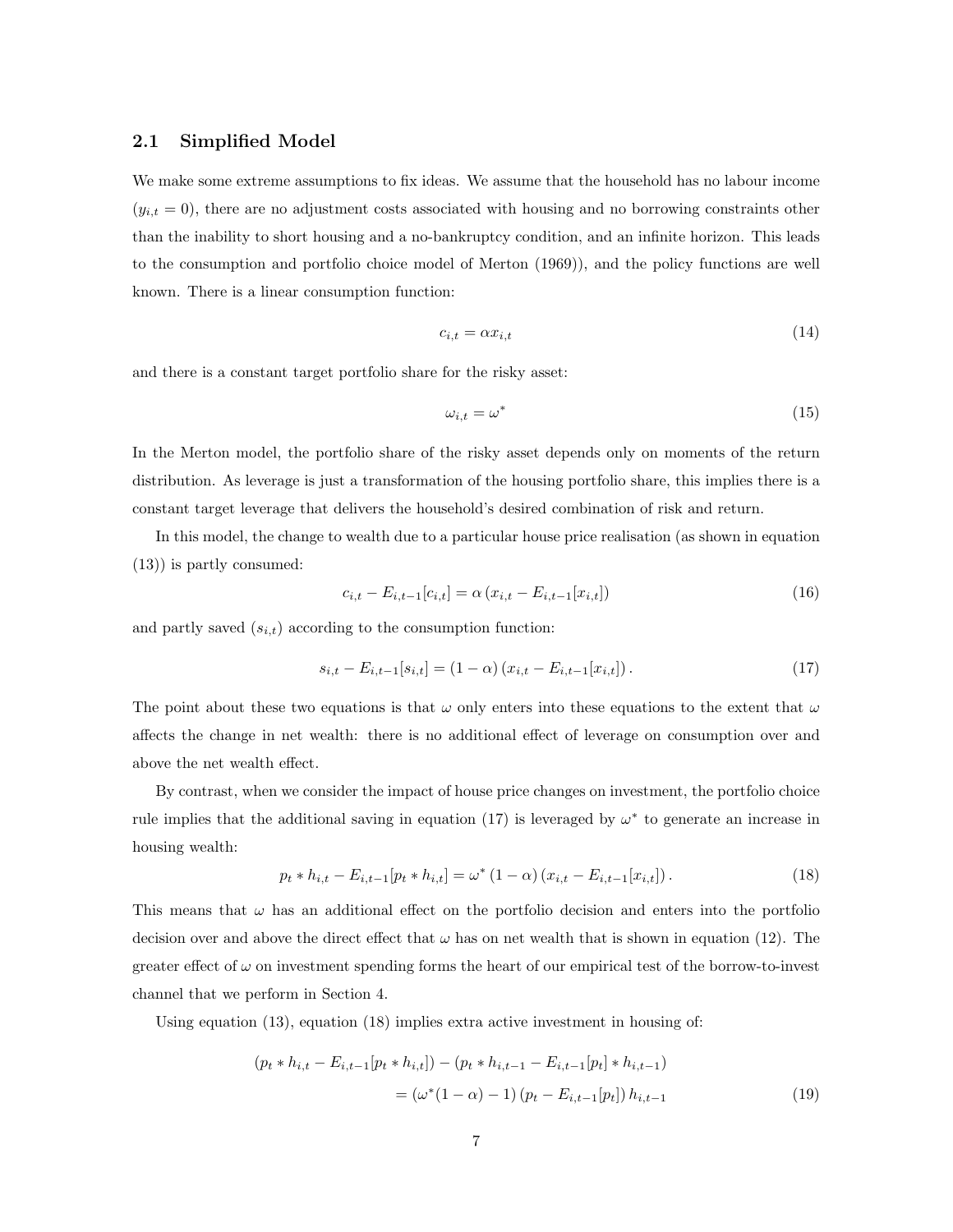The first term on the left hand side of equation (19) is the change in desired gross housing wealth. The second term is the additional housing wealth that comes mechanically from the unexpected price increase. The difference between the two is the additional active investment in housing (funded by debt) to return the housing portfolio share to  $w^*$ . The key conclusion from this model is that, if there is an unexpected house price increase, a leveraged household will increase investment in housing and borrow to do so (even if the household believes that housing returns are i.i.d.), whereas the consumption will change very little. Conversely, an unexpected house price fall will increase the leverage of the portfolio and the household will want to sell housing and retire debt to return to  $\omega^*$ . In other words, the key margin of adjustment is investment in housing.

For example, suppose that the household owns a £600,000 house with  $\alpha = 0.05$  and  $\omega = 3$  (so that the household has 33% equity in the home.) If the house value unexpectedly goes up by  $5\%$  ( $\pounds 30,000$ ), the consumption function implies that net wealth increases by  $\pounds 28,500$  and the constant portfolio rule implies that the household then desires gross housing wealth of  $\pounds 685, 500$ . As the house value is now £630,000, the households makes new investment in housing of £55,500, financed by new debt. Note that the extra investment spending  $(\pounds 55, 500)$  is much larger than the extra consumption spending (£1,500). The marginal propensity to invest  $(\omega(1 - \alpha) - 1)$  is 1.85, and the marginal propensity to consume  $(\alpha)$  is 0.05. Clearly in this example the balance sheet of the household has expanded quickly, and we show in the solution to the complete model how the presence of credit constraints and frictions moderate households' desire and ability to do this.

The set of additional assumptions to reach this conclusion are very stark, and the mechanism described will be moderated in a number of ways in the simulations of the complete model. Nevertheless, equations (17) and (18) suggest that the borrow-to-invest channel that we describe will operate so long as the policy functions for consumption and for the risky asset portfolio share are sufficiently flat in net wealth. A gently sloped consumption function implies that a significant fraction of a wealth shock is saved. A fairly flat portfolio rule implies that the household will not want to change its portfolio shares dramatically in response to a wealth shock. A wide range of life-cycle consumption and portfolio-choice models share these features.

In the next subsection we assess the wider validity of this conclusion by solving numerically the more general model. In the empirical part of the paper, we test the empirical relevance of this mechanism.

#### 2.2 Housing and Consumption Choices with Transaction Costs

We return to the general model outlined above and use calibration and simulation to show the effects of house price realisations on housing investment, analogously to equation (19). Compared to the Merton model, the general model allows for income risk; transactions cost of adjusting housing; and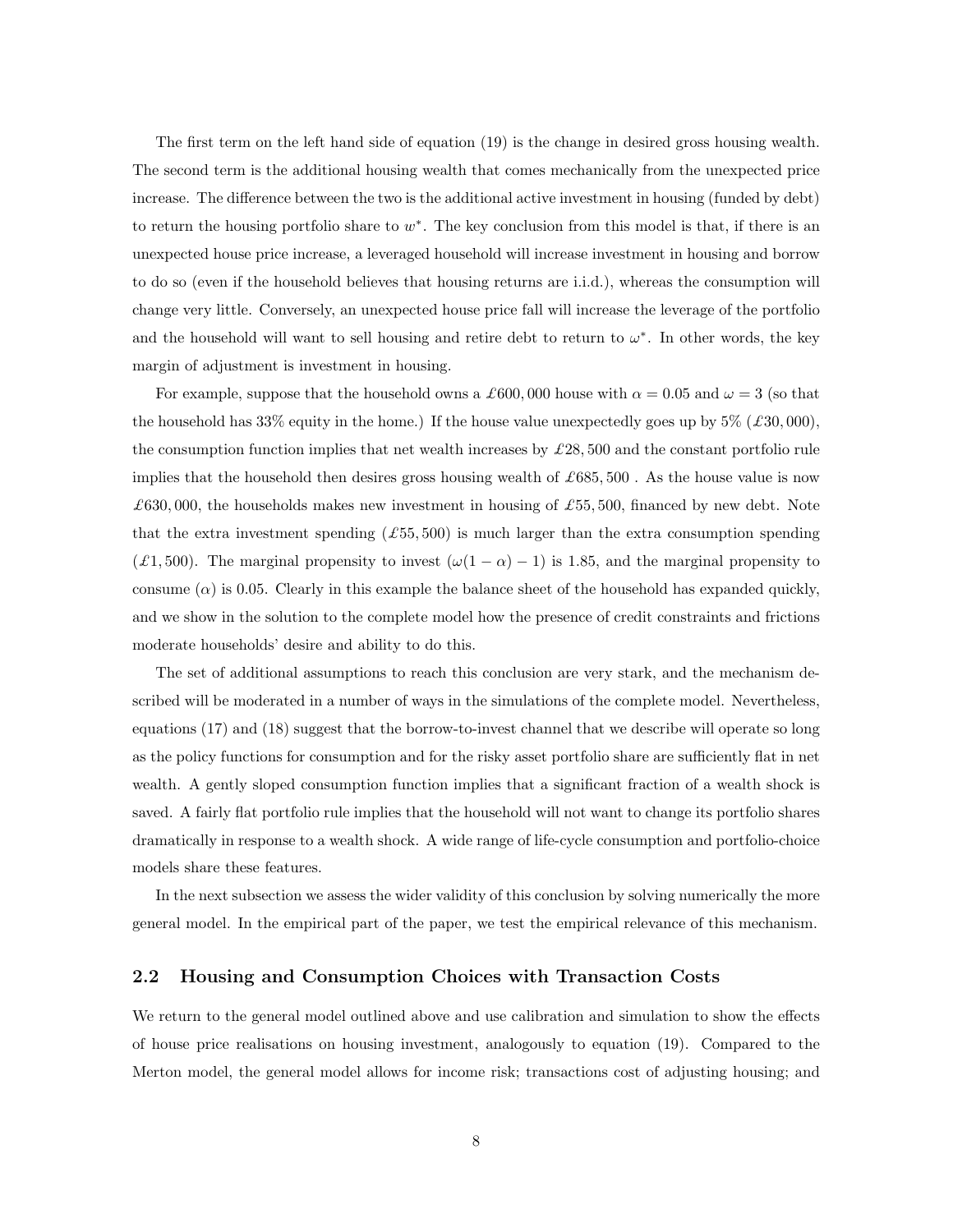for loan-to-income and loan-to-value borrowing constraints; and a finite horizon.<sup>2</sup>

The purpose of analysing the general model is to illustrate when the borrow-to-invest mechanism is likely to be relevant. We solve the model numerically using parameters specified in Table 1.<sup>3</sup> We do not estimate the parameters for the simulations, rather we take parameter values from external sources and simulate the model with these values to illustrate the mechanisms at play. The expected return on housing and its standard deviation are estimated from aggregate UK house price data imposing a unit root on house prices, following Attanasio, Bottazzi, Low, Nesheim, and Wakefield (2012).<sup>4</sup>

| Parameter                               |                        | Value        |
|-----------------------------------------|------------------------|--------------|
| Expected Return on Housing              | $\mu$                  | 0.025        |
| Standard Deviation of Return on Housing | $\sigma_{\varepsilon}$ | 0.076        |
| Deterministic Return on Bonds           | $\boldsymbol{r}$       | 0.015        |
| Standard Deviation of Income            | $\sigma_u$             | 0.1          |
| Discount Factor                         | $\beta$                | 1.025        |
| Coefficient of Relative Risk Aversion   | $\gamma$               | $1.5\,$      |
| Length of Life (years)                  | T                      | 50           |
|                                         |                        |              |
| Max loan-to-value                       | $\lambda_h$            | 0.85         |
| Max loan-to-income                      | $\lambda_y$            | 3.5          |
| Transactions cost                       | $\kappa$               | $\{0,0.02\}$ |
|                                         |                        |              |

Table 1: Calibration Parameters

We consider various values of  $\kappa$  and report the decisions when  $\kappa = 0.02$  on both buying and selling, compared to when  $\kappa = 0$ . In Figure 1, the graphs on the left-hand side are when there is no transaction cost, and on the right-hand side when there is a  $2\%$  transaction cost,  $\kappa$ . The x-axis in all four graphs is the deviation in the house price at the start of the period from its expected value. The graphs report the choice rules that households follow in response to house price realisations, given particular values

<sup>2</sup>When non-insurable labour income risk is included, households effectively treat their remaining human wealth as another asset in their portfolio (Cocco, Gomes, and Maenhout (2005)), reducing the effective portfolio share of housing and inducing households to de-lever as they age.

<sup>&</sup>lt;sup>3</sup>The numerical solution is a standard application of stochastic dynamic programming. The only complication is because of kinks in the policy functions induced by the transactions costs.

<sup>&</sup>lt;sup>4</sup>In this model we do not allow for housing in the utility function. As noted above if housing provides a flow of utility, this is like a dividend. However, if there is is diminishing marginal utility from housing (and extra housing cannot be rented efficiently), the total return to housing falls with gross housing wealth held, and this will temper some of the re-leveraging motive.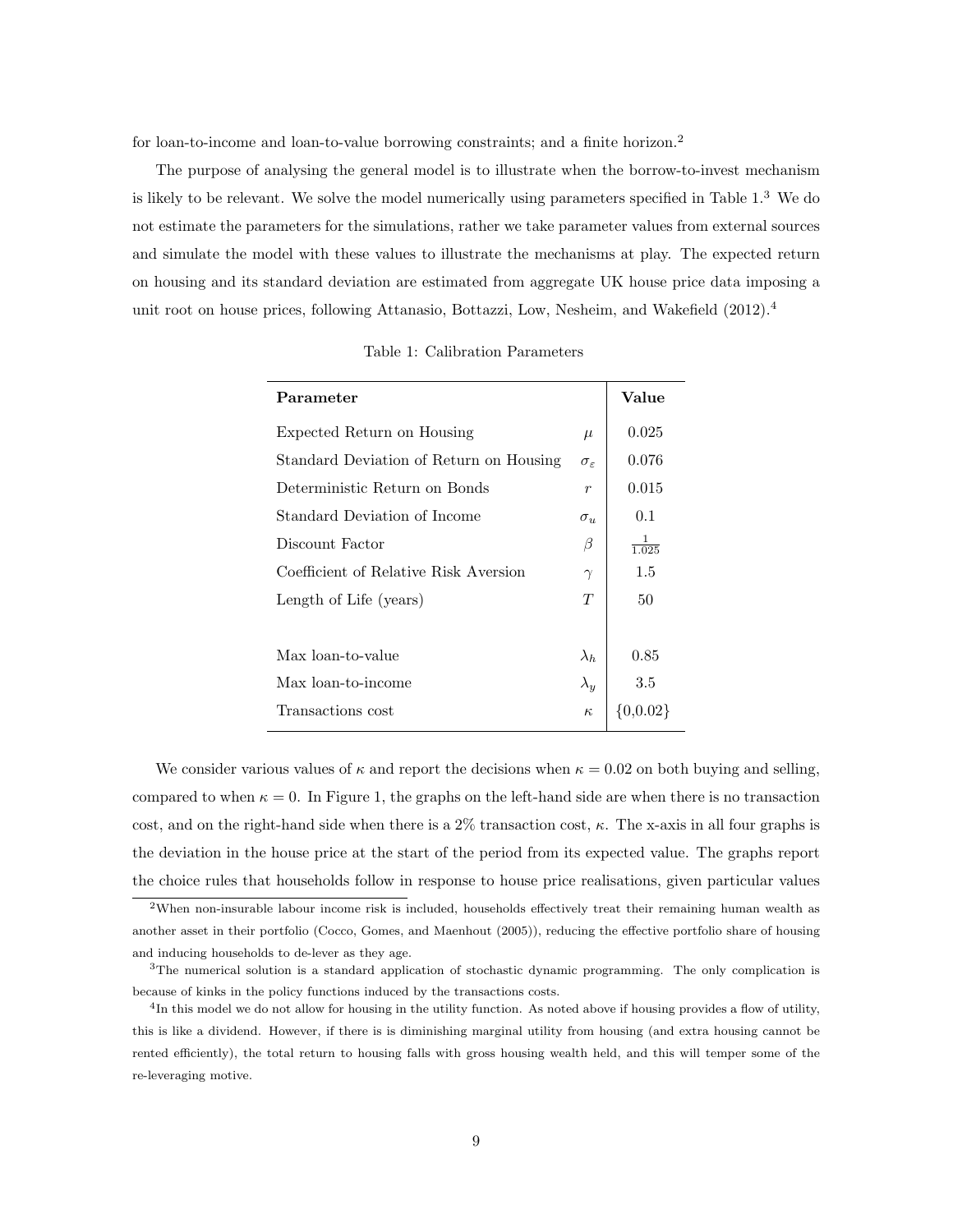for the initial quantity of housing  $h_{i,t-1}$ , the start-of-period debt and wage rate.

The top row shows, in the dark solid line, the impact on end-of-period debt of house price realisations. This is compared to the start-of-period debt shown by the horizontal dashed line. The horizontal dotted line (labelled "LTI constraint") shows the level of debt implied by the loan-to-income constraint binding. The upward sloping dotted line (labelled "Passive LTV constraint") shows the level of debt implied by the loan-to-value constraint binding if there were no additional saving: this is calculated as the LTV if the quantity of housing did not change in response to the house price realisation.

The basic point is straightforward: the greater the house price increase, the greater the levels of debt taken on, meaning that households increase their leverage in response to a house price increase. In the absence of transactions costs, the household adjusts their debt levels to whichever borrowing constraint is binding. Further, households save part of their earnings to increase their net wealth and then leverage this extra wealth. This extra net wealth and resulting leverage, relaxes the loan-tovalue constraint and increases the level of debt above the passive loan-to-value constraint that would have been binding with the start of period housing wealth. This highlights that debt, housing and consumption are all co-determined. The desire to borrow and leverage net assets in the model comes from the return on housing. As households age, this incentive diminishes somewhat.

By contrast, when transactions costs are present, the desire to releverage or deleverage is more muted: households do not adjust their debt levels as sharply in response to the house price shock. Further, credit constraints mean that the response to the house price increase is dampened relative to the Merton case.

These decisions about the response of choices about debt following house price shocks are mirrored in the decisions about housing and consumption, shown in the bottom row of Figure 1. We plot the level of consumption, the value of housing at the end of the period,  $p_t h_{i,t}$ , as well as the active purchases of housing (or housing investment) following the price change, corresponding to equation (19) in the simplified model. The key comparison is between how much consumption changes following the house price change and how much active housing investment changes. The increased debt levels shown in the top row translate into extra housing investment, with very little change in consumption levels, similar to the implications of equation (16) in the Merton model. At its heart, this result is driven by the marginal propensity to consume out of changes to housing wealth being small, and the portfolio allocation decision pushing leveraged households to relever following a house price increase. The housing investment decision is more muted in the presence of the transaction cost because of the cost of reversing a house purchase or investment decision. Even in this case, however, the more muted active purchase response reflects a reduced amount of new borrowing rather than the same amount of borrowing being used to boost consumption. Further, if households are already at a binding loan-toincome constraint when the house price shock occurs, and so housing purchases cannot adjust, there is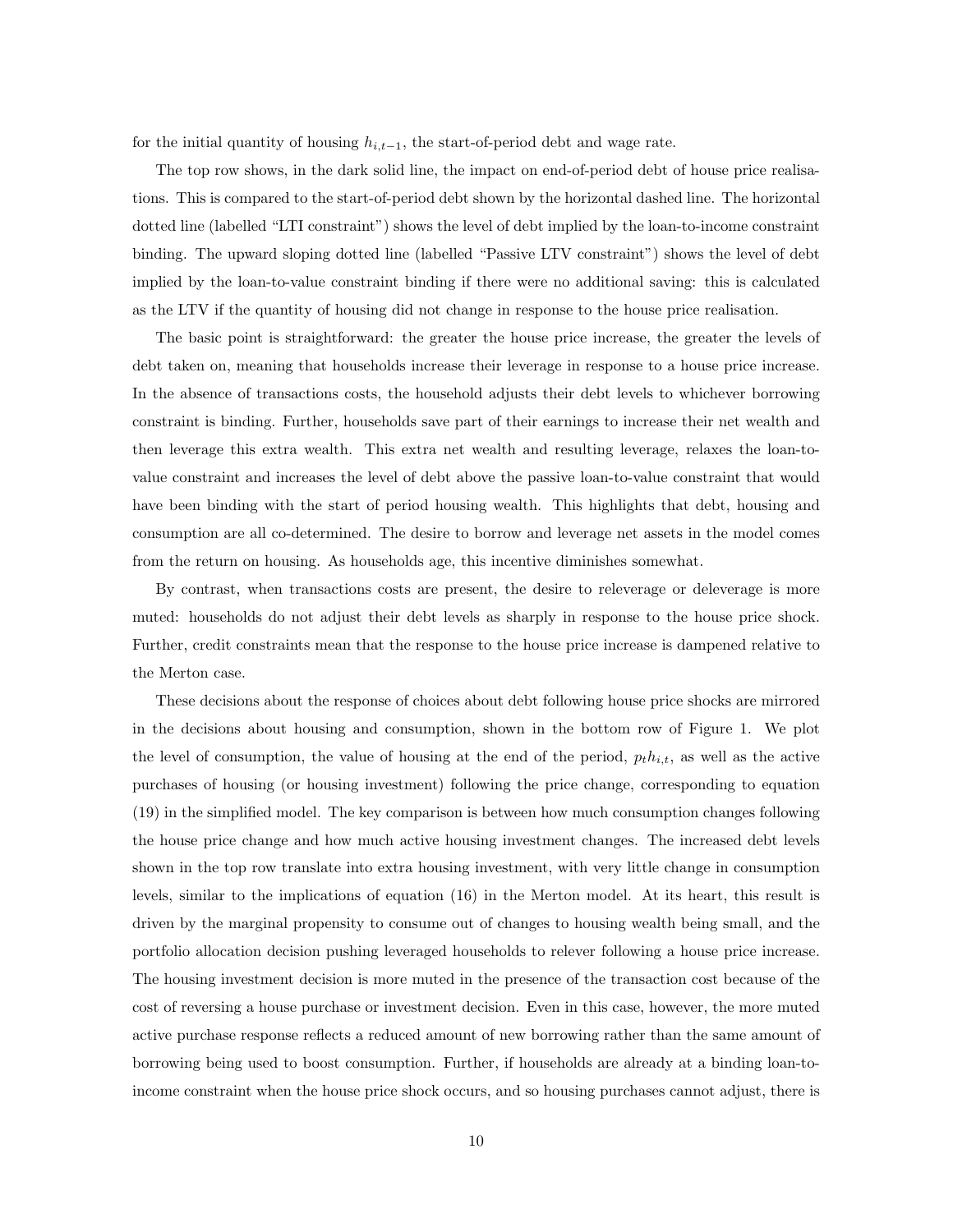

Figure 1: Debt, Consumption and House Purchases Following a House Price Shock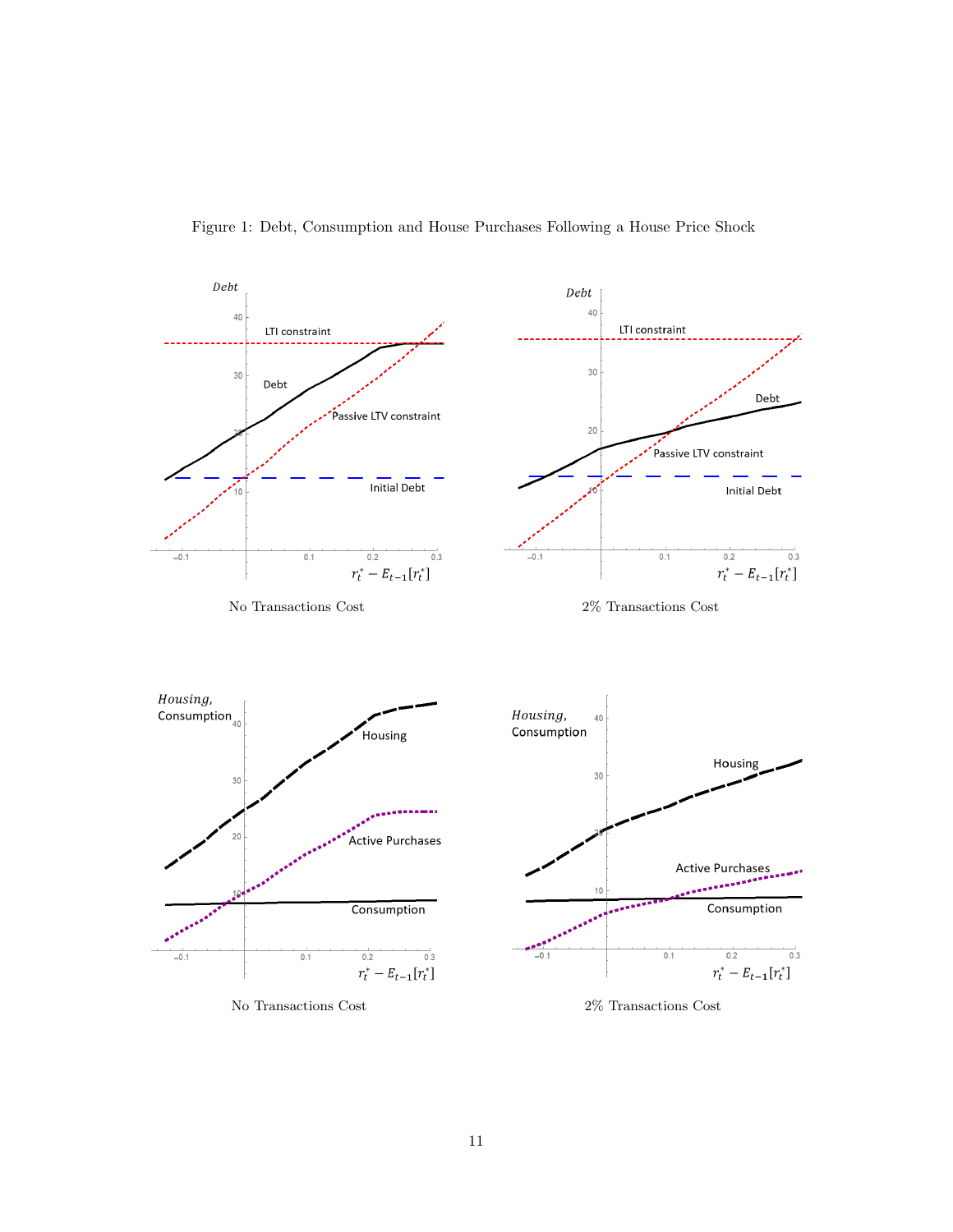no response in consumption either. In this particular scenario, portfolio shares will adjust substantially in response to the house price change but this is simply because debt cannot adjust upwards.

This analysis highlights that the distinction between the consumption spending response and the housing investment response is an important distinction whether or not debt levels are constrained and whether or not housing is subject to transactions costs. Figure 1 shows the optimal policy rules for a household with a particular amount of leverage at the start of the period. Households that are less leveraged will respond less to the house price realisation: a given house price change will lead to less of a wealth increase, and that wealth increase will be transmitted into a lower increase in debt because of the lower desired leverage. For an outright owner, the house price change does not change the portfolio share and so only has a direct wealth effect and no additional releveraging motive.

The empirical work that follows tests for the borrow-to-invest channel via a double comparison of spending responses between categories of spending (consumption versus residential investment) and between more and less leveraged households. The model predicts a much larger response of investment spending than consumption, but particularly for more leveraged households.

Further, our framework highlights that credit constraints affect households primarily through constraining wealth building rather than through constraining consumption smoothing. This point can be seen clearly in the bottom panels of Figure 1: the consumption response to a wealth shock is little affected by whether the LTV or LTI constraints are binding. By contrast, the decision to invest in housing is clearly affected by the borrowing constraints.

## 3 Data and Descriptive Evidence

In this section, we describe the three datasets that we use for our empirical work. We then provide two sorts of descriptive evidence from these micro datasets: first, we show average profiles by age and time of leverage, borrowing and the incidence of spending on residential investment. Second, we use the panel data to show the household level association between house price realisations and releveraging. In section 4, we use the UK data to test the borrow-to-invest channel. We focus on the UK for our test because we have a plausible instrument for leverage in the UK (as we elaborate below).

#### 3.1 Data

The first dataset we use is the Living Costs and Food Survey and its previous incarnations the Expenditure and Food Survey and Family Expenditure Survey (which we shall refer to collectively as the LCFS) (Department for Environment, Food and Rural Affairs, Office for National Statistics, 2016). The LCFS is a comprehensive, long-running survey of consumer expenditures involving between 5,000- 8,000 households per year. Households are asked to record high-frequency expenditures in spending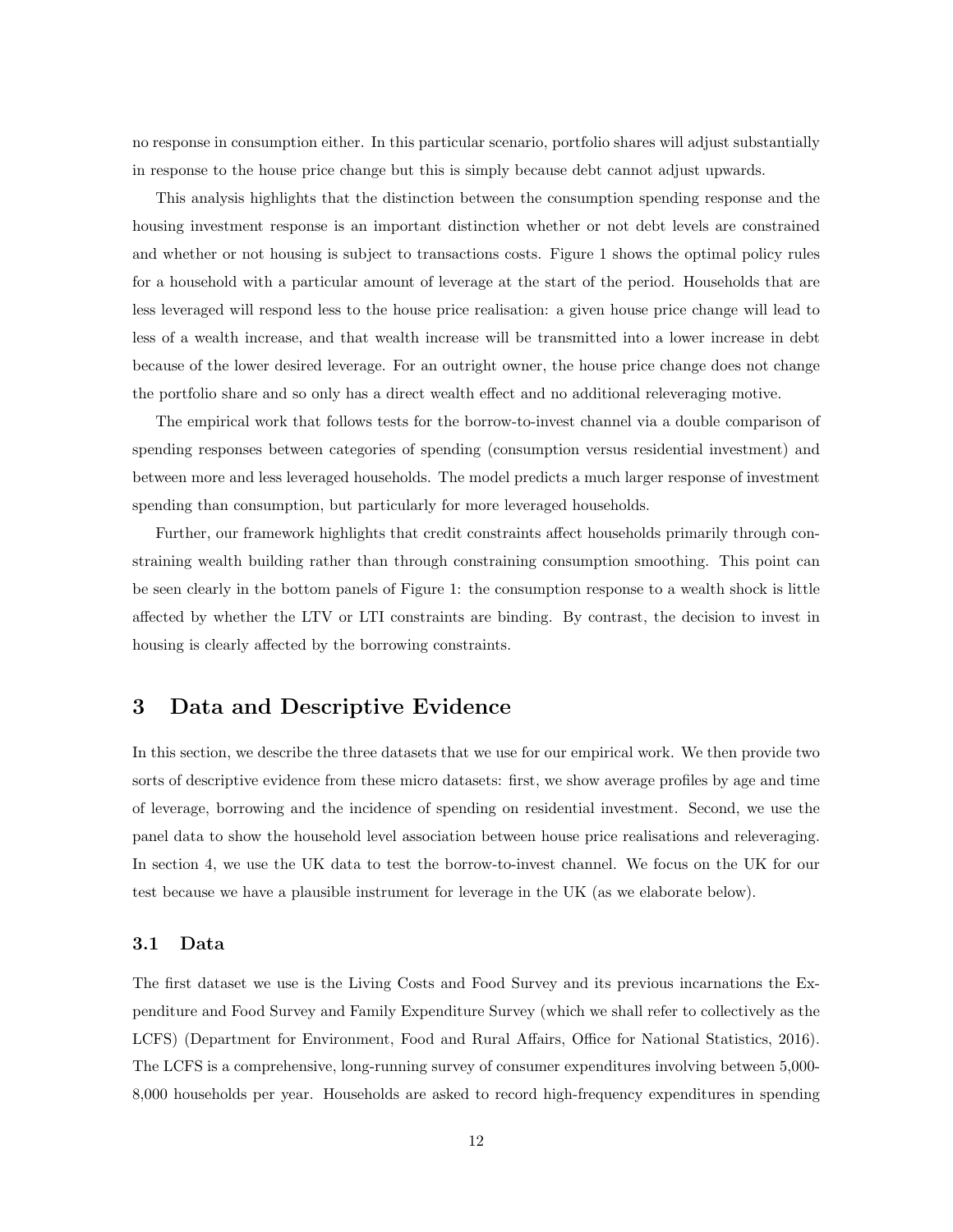diaries over a two week period. Recall interviews are used to obtain spending on information on big ticket items (such as holidays or large durables) as well as standing costs on items such energy and water, internet bills and magazine subscriptions. The survey also collects information on incomes, demographic characteristics and, since 1992, on the value of households' mortgages (but not on other aspects of household balance sheets such as home values).

The second dataset we use is the British Household Panel Survey and its successor Understanding Society (both of which we shall refer to as the BHPS) (University of Essex. Institute for Social and Economic Research (2010); University of Essex. Institute for Social and Economic Research. (2016)). The BHPS is available in 18 waves from 1991 to 2008. Understanding Society began in 2009 and incorporated the original BHPS sample members from 2010 onwards. Both surveys include limited information on household spending on food and drink as well as self-reported house values. The BHPS contains data on total mortgage debt from 1993 onwards, while Understanding Society dropped these variables in its second wave in 2010. In the remaining years, we continue to observe whether households own their homes outright, and details on the length and type of their mortgage if they have one. We use these along with past information on mortgages values to impute mortgages in years following 2010 (see Appendix B for details). Loan to value ratios are calculated by dividing the value of mortgages by the (self-reported) value of homes. The BHPS and Understanding Society also contain information on whether households own a second home.

We need to use two UK surveys because consumption spending is observed in the LCFS but leverage is not, whereas the BHPS includes information on leverage but not on consumer spending. Hence we use two-sample methods that combine the information contained in both datasets, as we describe below.

The third dataset we use is the Panel Study of Income Dynamics (PSID). The PSID is a US-based panel of households that includes information on home ownership, household balance sheets, income and spending decisions. Since 1997, the survey has been biennial. The PSID has included questions on the value of households home equity and mortgages in each wave from 1999 onwards. Prior to 1999, these were only asked every 5 years. In terms of spending data, the survey consistently included only spending on food and rental payments until 1999. In that year, coverage was extended to include other non-durable expenditures including health, utilities, education and childcare. Other expenditures such as clothing and entertainment were added in 2005. Since 2001, households have been asked whether they have undertaken home improvements worth \$10,000 or more since January of the year two years prior to the interview. If they answer in the affirmative, they are then asked to give the exact amount spent.<sup>5</sup>

<sup>5</sup>We annualise this figure using individuals' month of interview to determine the exact length of the period covered by this question.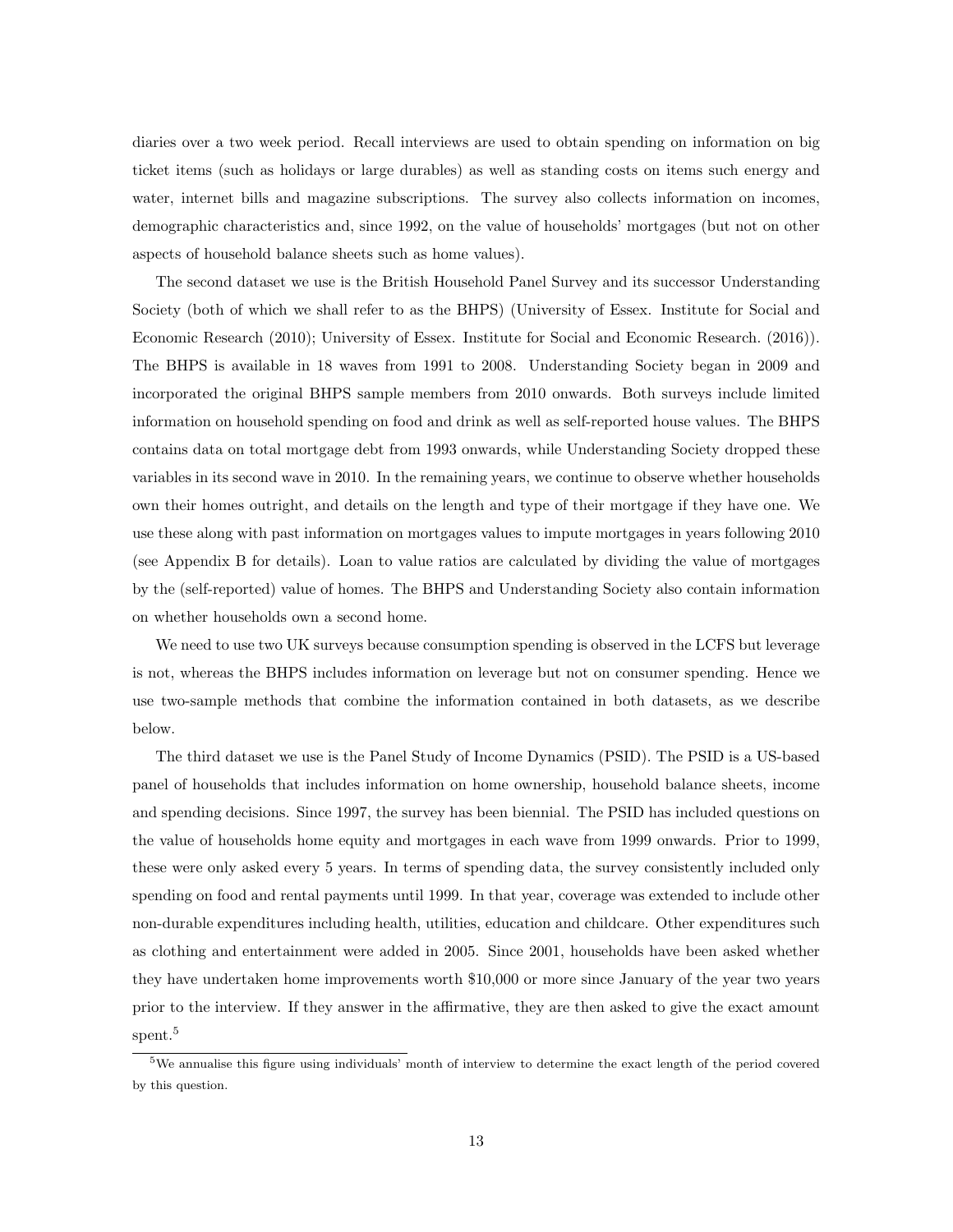For house prices we use regional/state-level data on the prices of transacted houses published by the Office for National Statistics (for the UK) and the Federal Housing Finance Agency (for the US).

In all of what follows, we drop households where the head is aged under 25 or over 65. To avoid problems of measurement error, we also drop households who have a lagged housing portfolio share in the top 1% of the distribution and those who have negative equity. We also drop households resident in Northern Ireland from both the BHPS and the LCFS samples as these were only introduced into the BHPS sample in later years. Finally, for most of our analysis, we drop households who have lived in their home for less than one year. Appendix A provides some descriptive statistics for our three samples.

In the UK, non-durable spending is the largest component of expenditure (accounting for 76%). Residential investment spending, which includes extensions, renovations, household repairs, large furniture, carpets, and large household appliances accounts for roughly 9.7% of total spending. The remainder is accounted for by spending on non-residential durables. The spending questions included in the PSID are not as detailed as in the LCFS, and so we are forced to define categories differently for the US. We measure residential investment in the PSID as the sum of responses to the question "how much did your family spend altogether on household furnishings and equipment, including household textiles, furniture, floor coverings, major appliances, small appliances and miscellaneous housewares?" and responses to questions regarding home improvement spending (which are censored from below at \$10,000). Since we are unable to exclude spending on small furnishings and smaller electrical appliances from this value, this definition is somewhat broader than the one used in the UK. As measured, it accounts for 6.9% of total spending. Non-residential durable spending in the PSID is essentially restricted to cars. Relative to our definition for the LCFS, it therefore excludes audio-visual equipment, as well appliances such as vacuum cleaners and microwaves (which may be included as durable household furnishings). This category accounts for  $10.6\%$  of expenditures. The remaining 82.5% of measured spending (including clothing, utilities, entertainment, vacations, motor fuel, healthcare and child care) is classified as going on non-durables.<sup>6</sup>

For the borrow-to-invest mechanism to operate on the intensive margin of home improvements, a substantial share of the costs of home improvement spending must be recouped through increased home values. Realtor magazine conducts an annual survey of the costs and value added associated with different home improvement projects in different US housing markets to estimate of the proportion of costs of different projects that homeowners can expect to recoup through higher re-sale values.<sup>7</sup>

<sup>&</sup>lt;sup>6</sup>In all of these categories, non-responses to individual questions are treated as implying zero expenditures.

<sup>7</sup>Real estate agents are asked to the expected value different projects are expected to add to a home's sale price, while professionals in the remodelling industry are asked to provide estimates of their likely cost. http://www.remodeling.hw.net/cost-vs-value/2016/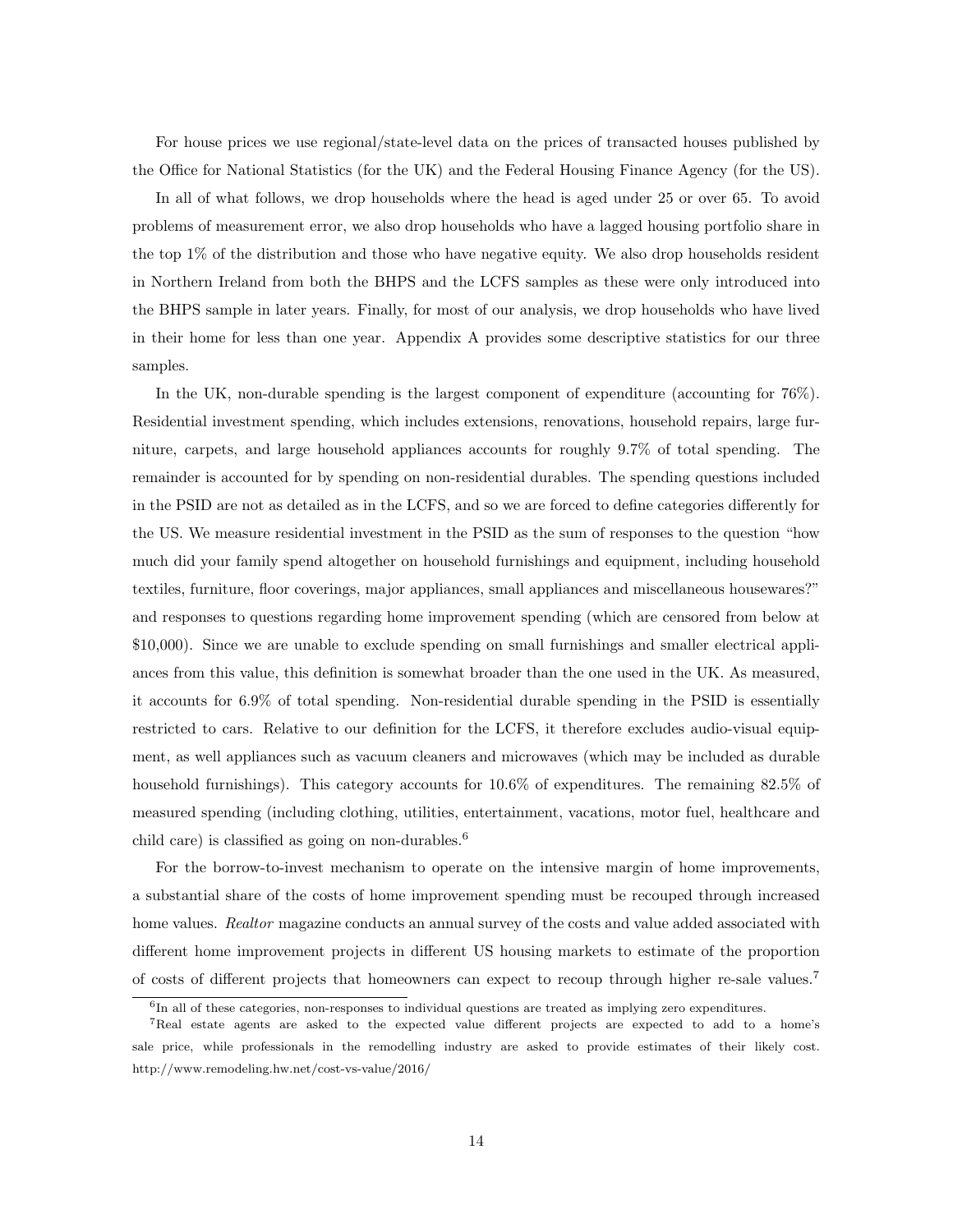In 2016, the average value-cost ratio of investments made on properties sold within a year was  $64\%$ . Investments in attic insulation had the most cost effective effects on resale values, with 117% of costs recouped through higher home values. Bathroom additions had the lowest returns with 56% of costs being recouped.<sup>8</sup>

The fact that homeowners can expect to recoup a significant fraction of the costs of home improvement means that investment motives are likely to play an important role in households' decisions to make such expenditures. Moreover, the returns to investments in one's own home appears to increase along with local home values, suggesting that this is indeed a way that households can increase the importance of housing in their overall portfolios. Gyourko and Saiz (2004) find that home improvement spending responds strongly to the ratio of local house values to construction costs, which is consistent with a rational investment motive for such projects that responds to house price growth. Choi, Hong, and Scheinkman (2014) investigate the impact of local house price growth on the average ratio of costs recouped as measured by the Realtor survey, controlling for other factors such as local unemployment and income growth. They also find that the investment value of home improvement projects is positively associated with local house price growth.

#### 3.2 Age and Time Profiles

Figure 2 shows how leverage evolves over time across four different 10-year birth cohorts (born between the years 1940 and 1970). In both the UK and the US there is a steady and reasonably smooth decline in leverage by age. In the UK there are pronounced differences in leverage between cohorts at younger ages. However, the different cohorts largely converge to similar leverage by around age 45. As we discuss further below, the differences in initial leverage across UK cohorts are likely to be explained by the differing credit conditions and house prices the different cohorts were exposed to at the point they became home-owners. This is the source of variation in leverage which we exploit to test the borrow-to-invest channel. In the US, there is much less evidence of cohort effects, and the decline in leverage by age is much less steep than in the UK.<sup>9</sup>

The top two panels in Figure 3 shows average real house price growth in the US and the UK over time. The bottom two panels correspondingly shows how leverage varies over the same time period among both younger (aged 25-45) and older (46-65) households in the two countries.

<sup>8</sup>Similar surveys exist in the UK, for example the insurance company GoCompare provides a property investment calculator which provides estimates of the costs and returns associated with different projects. This suggests greater returns to home improvement spending in the UK, although the methodology behind the calculator has not been published. As in the US, Energy-saving investments have the highest returns, while net bathrooms have negative returns (https://www.gocompare.com/home-insurance/property-investment-calculator/).

 $9$ The differences in the age path of leverage in the UK and the US may reflect differences in the tax treatment of interest payments or in other institutional details, but disentangling these effects is beyond the scope of this paper.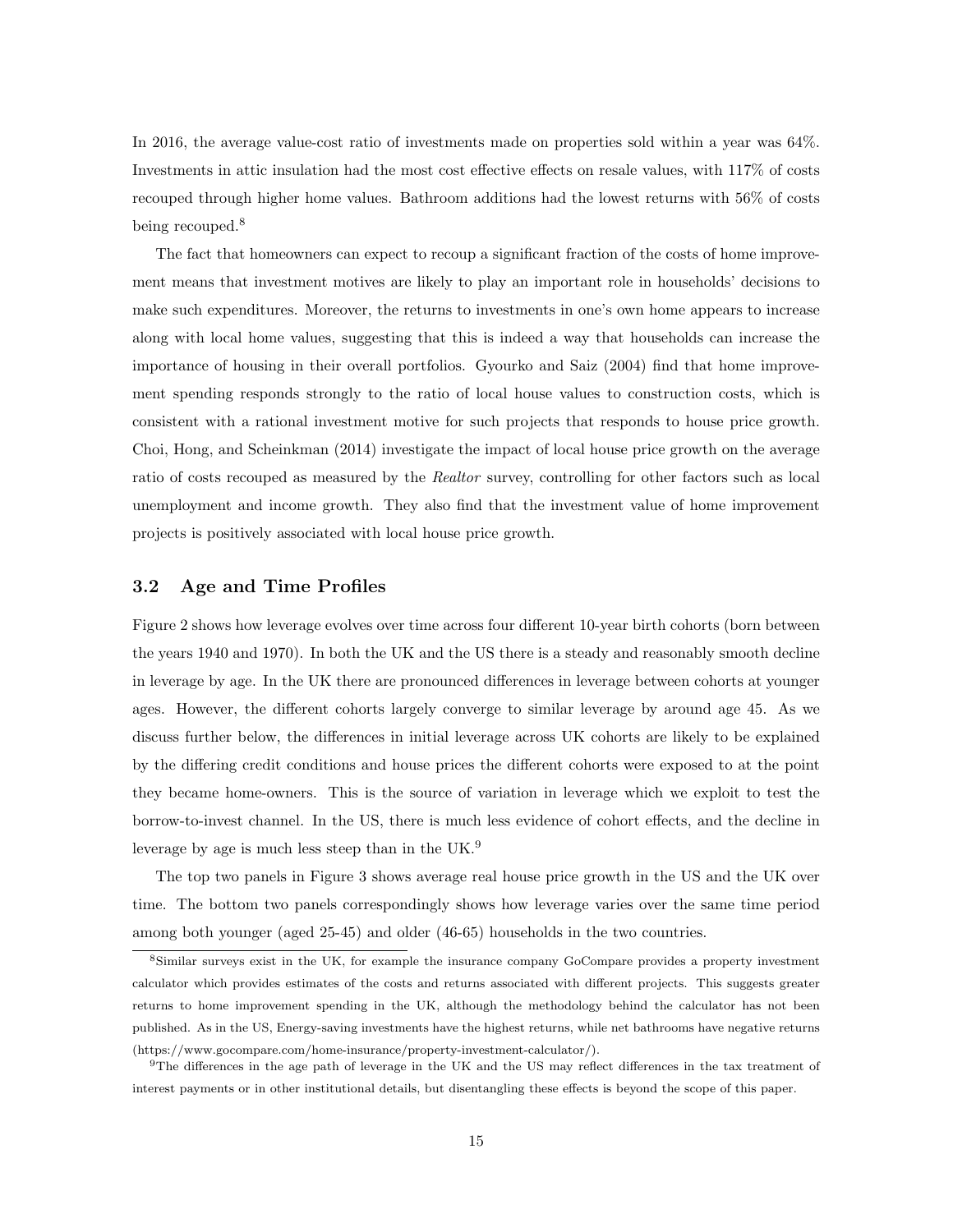#### Figure 2: LTV ratios by age and cohort



Source: Authors' calculations using BHPS/Understanding Society and PSID

In the US, loan-to-value ratios among both younger and older households remained strikingly stable throughout the period of house price growth that continued until 2006. House price growth peaked at a national rate of 8% in 2005, when loan-to-value ratios were essentially unchanged from the previous year (at around 60% for those aged 25-45 and 40% for those aged 46-65). When real house prices started to decline from 2007 onwards however, loan-to-value ratios rose rapidly. House prices fell by 2% in 2007 and between 7-8% in each of the years from 2008-2011. Over this period, the average LTV among younger households increased from 62 to 71%, while for older households it increased from 37 to 44%. This suggests an asymmetry in the ease of re-leveraging and de-leveraging in response to house price changes; we examine this hypothesis with panel data on individual homeowners below.

Such price declines did not occur in the UK, where the fall in prices was modest relative to both previous UK house price slumps and to the declines observed in the US (Bénétrix, Eichengreen,  $\&$ O'Rourke, 2012). We plot UK house price and loan-to-value data from 1993-2013. For most of this period, UK house prices were increasing, with annual falls only observed in 1994-1995 and 2007-2009. In the period in between these years, house prices grew rapidly. There is more evidence of a fall in average loan-to-value ratios as house prices rose in the UK than in the US. However, UK households were also borrowing more over this period, even if the scale was not as great as it was in the US. Annual price increases peaked in 2003 at a rate of almost 20%. If UK homeowners had responded passively to this increase, and the set of homeowners had been fixed, average loan-to-value ratios should have fallen by the same percentage. Instead they fell by just 7% in that year. Over the whole of the period of greatest house price growth, LTVs among the under 45s fell from 62% in 1995 to 43% in 2004 before climbing again as house price growth moderated (the over 45s saw smaller changes in their average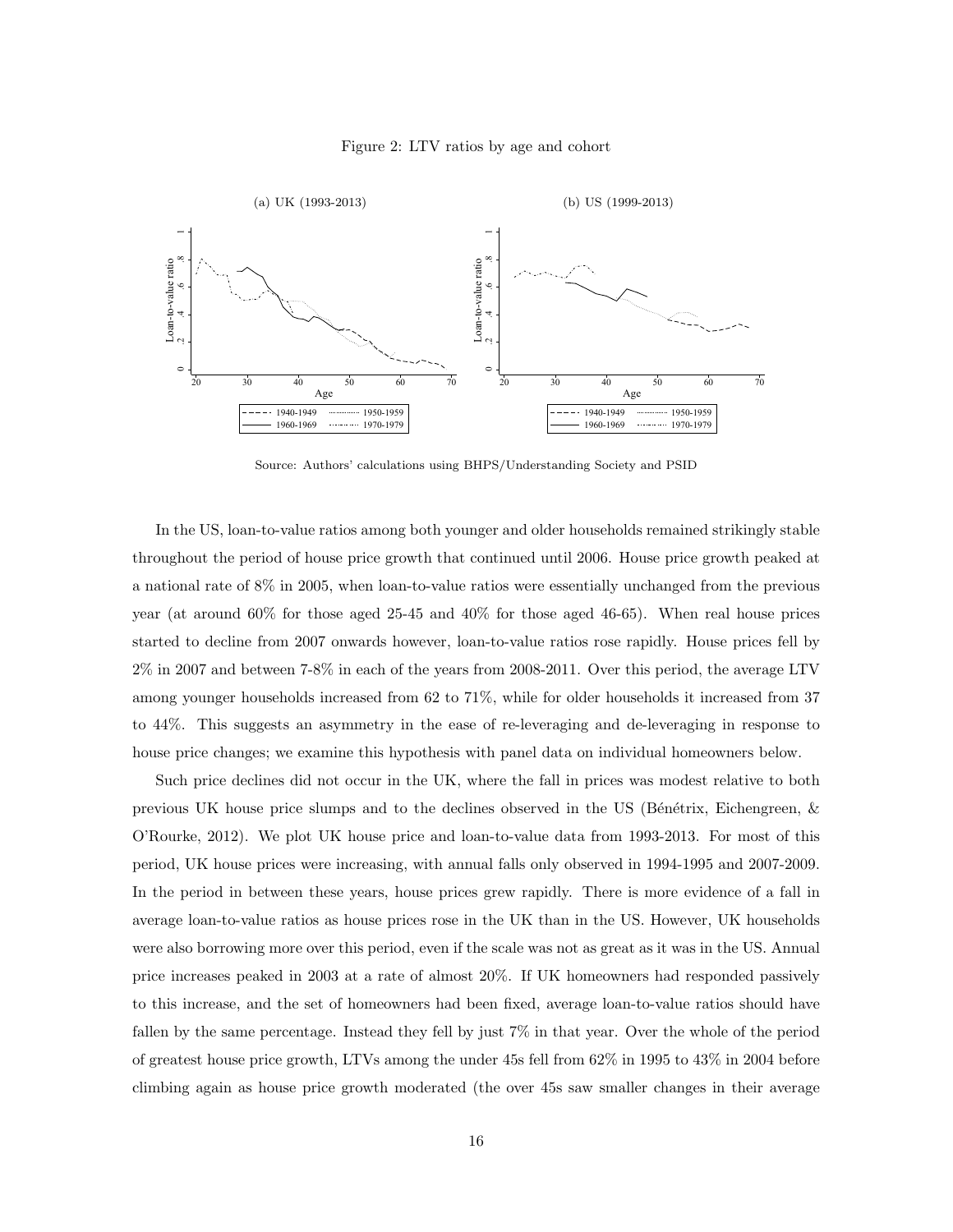

Figure 3: LTV ratios and house price growth rates

Notes: House prices for the UK are national averages taken from the Office for National Statistics HPI deflated using the UK CPI. House prices in the US are national averages taken from the Federal Housing Finance Agency and are deflated with the US CPI. Loan-to-value ratios are taken calculated for the UK using data from BHPS and Understanding Society and for the US using the PSID.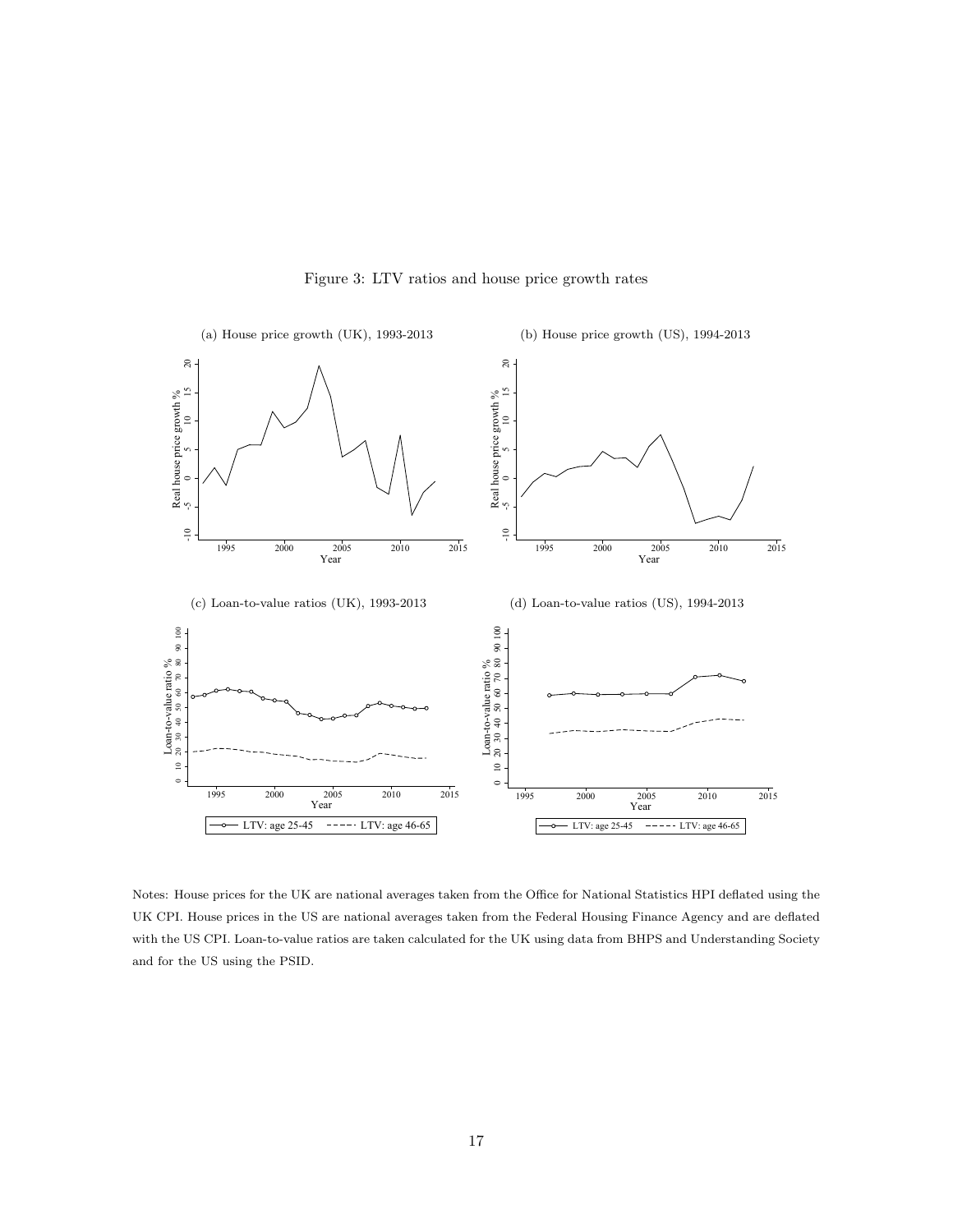leverage).

Changes in mortgage debt could be driven by changes in the amount of borrowing used to purchase new homes or through new borrowing by those remaining in their current homes. Panel (a) in Figure 4 confirms the presence of this latter margin by showing that existing homeowners were actively engaged in new mortgage borrowing as prices rose. The proportion of home-owning households aged 25-45 observed taking out additional mortgage debt in the UK increased to exceed 10% in the period of most rapid house price growth. Panel (b) in Figure 4 shows trends the proportion of home-owners engaged in new mortgage borrowing for the US (since the previous wave - i.e in the previous two years). As in the UK, younger households in particular were more likely to take out new mortgage loans in periods of high house price growth.

Figure 4: New mortgage loans by homeowners in the UK and the US



Source: British Household Panel Survey/Understanding Society and Panel Study of Income Dynamics.

Figure 5 shows that the periods of new borrowing also coincided with growth in the proportion of households with positive spending on housing extensions among homeowners. This activity was also focused on younger households. As we saw in Figure 3, older households responded much less to these developments. The right hand panel reports there is also evidence of increases in home improvement spending in the US when house prices growth was highest.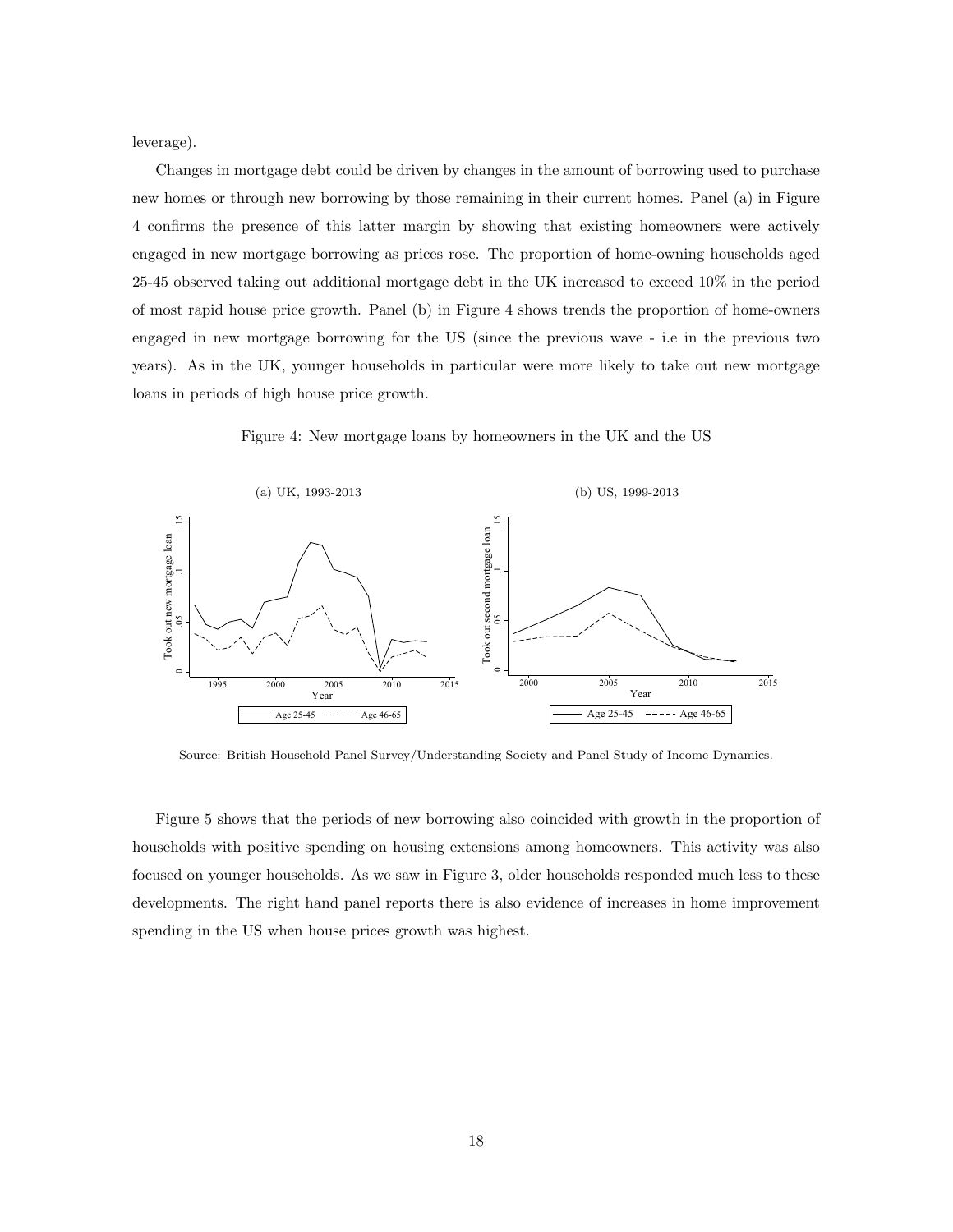



Source: Living Costs and Food Survey and Panel Study of Income Dynamics

#### 3.3 Household Level Dynamics of House Prices and Borrowing

The average changes in loan-to-value ratios displayed graphically above confound individuals responses with compositional changes as households enter and leave homeownership. We now turn to examining household level responses in panel data. In Table 2 we report results from a regression of changes in mortgage debt on changes in regional home values. That is, we estimate the regression:

$$
\Delta d_{i,t} = \delta \Delta p_{r,t} + \epsilon_{i,t} \tag{20}
$$

on a the panel samples of home-owners. As before,  $d_{i,t}$  is the mortgage debt of household i in period t.  $p_{r,t}$  are average house prices in region r and period  $t^{10}$ . We use regional home values rather selfreported home values, which may be subject to measurement error.<sup>11</sup> If mortgage debt did not adjust as house prices increased, leaving LTV ratios to fall passively with house prices, then we would expect the coefficient on house values to equal 0.

We report results from both the UK and the US. Since the PSID has been biennial since 1999, we consider changes over the previous two years in both surveys. For this analysis, we use US data for the period 1994-2013, while the UK results cover the period 1993-2009.<sup>12</sup> Panel (a) of Table 2 presents

 $10$ In the US we calculate average regional house prices by uprating median house prices for each state in the year 2000 using state level house price indices. Median house prices are taken from the United States Census Bureau Historical Census of Housing Tables.

<sup>&</sup>lt;sup>11</sup>An alternative approach is to instrument self-reported home values with regional house values. This yields very similar results.

 $12$ We do not include US data before 1994 as prior to this date the PSID did not include data on 2nd mortgages. We do not include UK data after 2010 when mortgage debt is imputed.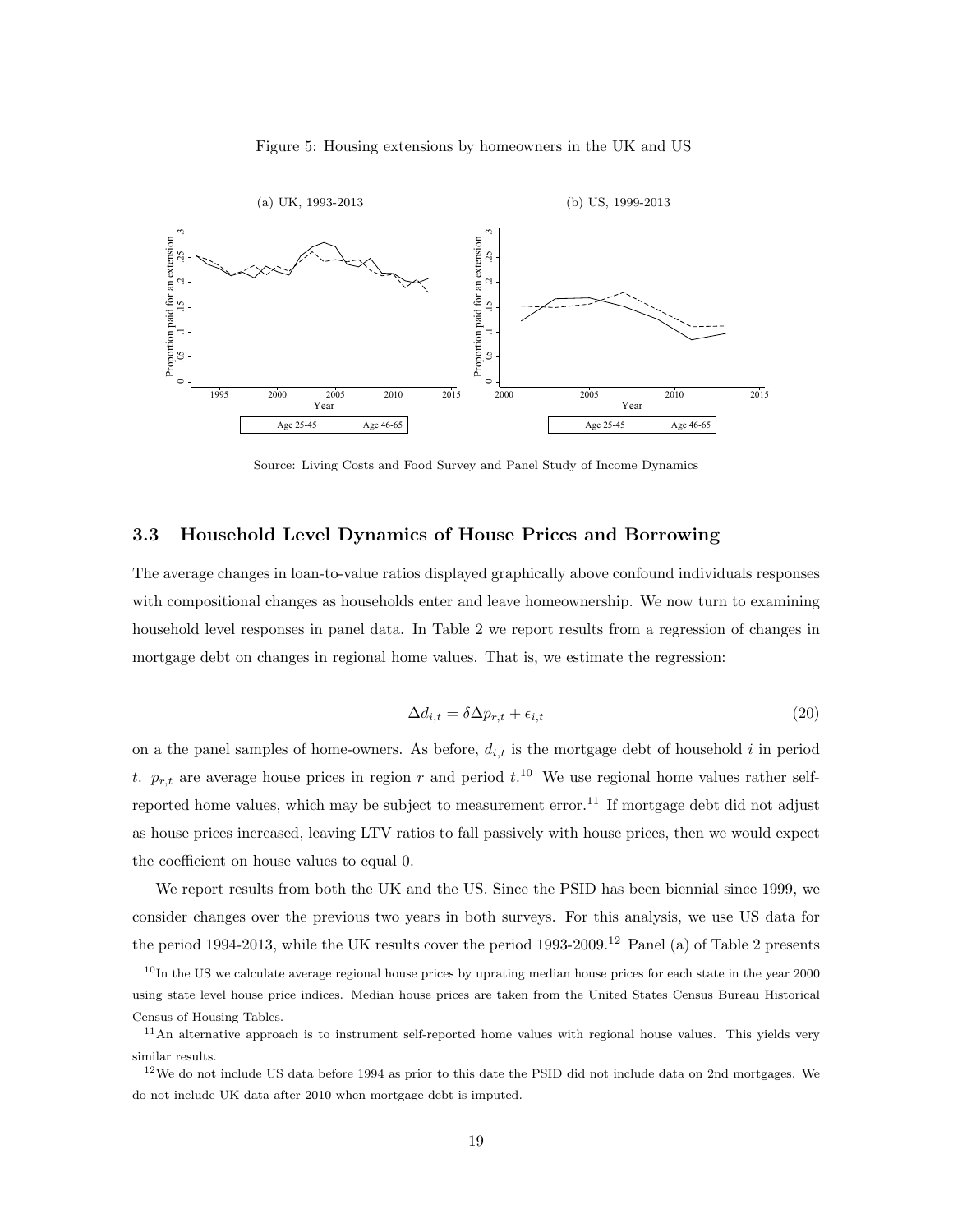these results for the US; Panel (b) presents them for the UK.

Column (1) shows results for households who have not moved in the previous 2 years. Household mortgage debt and house price changes are positively correlated. Each dollar increase in regional home values is associated with in an additional 9 cents of borrowing for US households over 2 years and 7 cents of borrowing for UK households.

In columns (2) and (3) we look for evidence in asymmetries of responses when households are re-leveraging versus de-leveraging by splitting the sample according to whether regional house prices rose or fell relative to the previous wave. In both countries, the coefficient on the effect of house price falls is insignificantly different from zero (this coefficient is particularly imprecisely estimated for the UK, for which our sample only includes a few years of falling house prices). House price increases are associated with much larger changes in debt. This again suggests that households find it easier to releverage than deleverage in response to changing house prices.

Column (4) shows results when we include households who may have moved in the previous 2 years. The average change in debt associated with each dollar increase in house prices rises to 17 cents in the US and 10 cents in the UK. This indicates that up-sizing and down-sizing are important means by which households adjust their leverage as house prices change.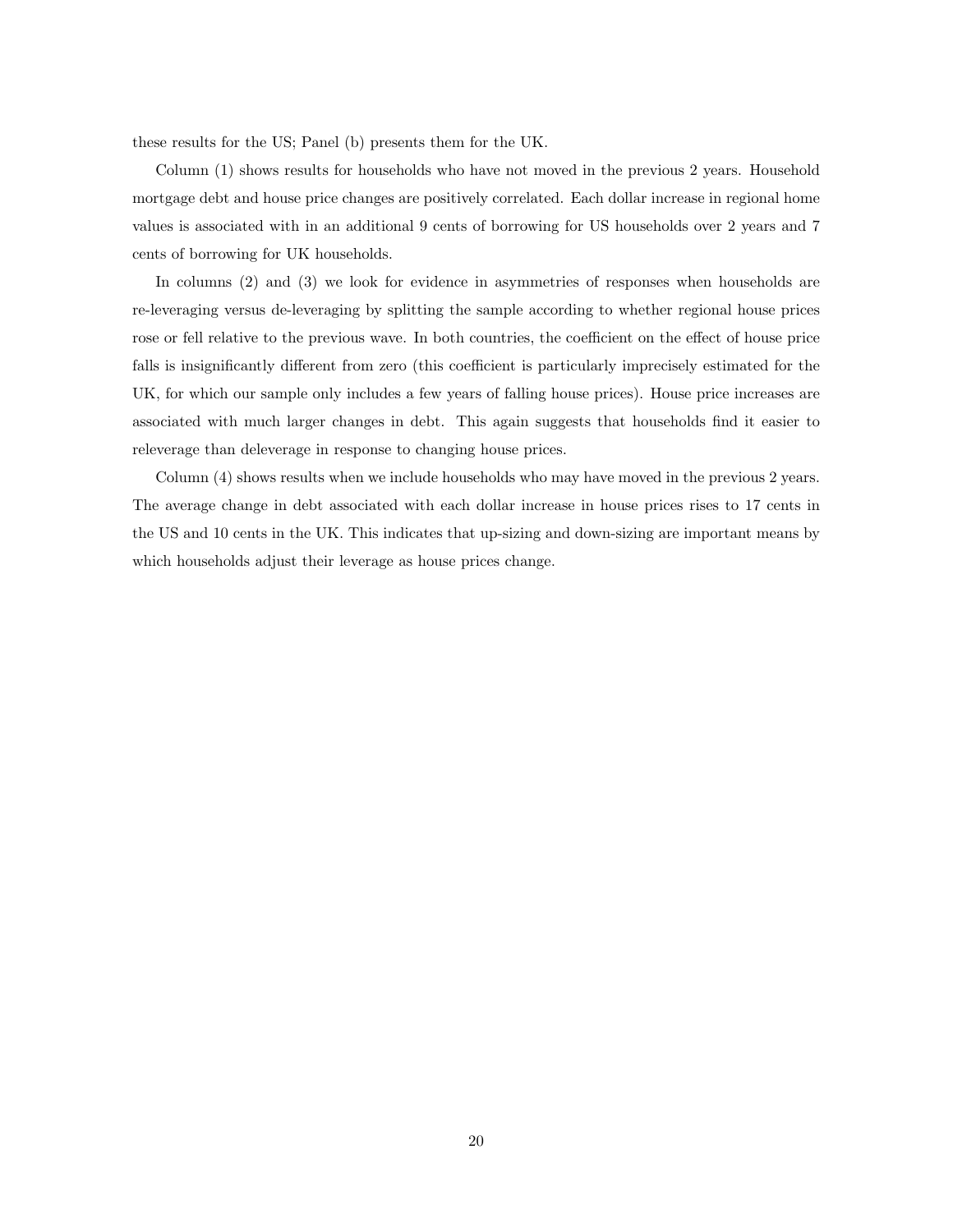| $\Delta Debt$            | (1)        | (2)      | (3)        | (4)        |
|--------------------------|------------|----------|------------|------------|
| Panel (a): US 1994-2013  |            |          |            |            |
| $\Delta p_{rt}$          | $0.093***$ | $-0.034$ | $0.154***$ | $0.170***$ |
|                          | (0.015)    | (0.033)  | (0.022)    | (0.023)    |
| N                        | 21,425     | 8,999    | 12,426     | 25,181     |
| Clusters                 | 5,662      | 4,106    | 4,620      | 6,247      |
| Panel (b): UK 1993-2009  |            |          |            |            |
| $\Delta p_{rt}$          | $0.065***$ | $-0.027$ | $0.072***$ | $0.099***$ |
|                          | (0.019)    | (0.461)  | (0.022)    | (0.029)    |
|                          |            |          |            |            |
| N                        | 27,543     | 1,652    | 25,891     | 30,291     |
| Clusters                 | 5,056      | 1,143    | 4,933      | 5,222      |
| Restrictions             |            |          |            |            |
| Including movers         |            |          |            | X          |
| House price growth $< 0$ |            | X        |            |            |
| House price growth $> 0$ |            |          | X          |            |

Table 2: Panel Correlations between Debt and Average Regional House Prices

Note: \* $p < 0.10$  , \*\*  $p < 0.05$  , \*\*\*  $p < 0.01.$  Standard errors in parentheses. Standard errors clustered at the individual level. The correlations are defined over two year periods. House prices are average house price within the region.

A number of factors might explain why the re-leveraging responses we estimates in the US are larger than they do in the UK. One set of reasons relates to the differing institutions in the two countries. In some US states, mortgage loans are non-recourse, meaning that lenders cannot pursue debts that are not covered through sales of foreclosed properties. This may make borrowers more comfortable with the risk of negative equity, since the costs of default in this situation are smaller.<sup>13</sup> In the UK, mortgage loans are recourse loans. Secondly, in the US, mortgage interest is tax deductible, creating more of an incentive to both pay-off mortgages less quickly and to increase mortgage debt when prices

<sup>13</sup>Ghent and Kudlyak (2011) for instance find that the monthly probability of default for borrowers in a state of negative equity is 32% higher in states where the is no threat of recourse.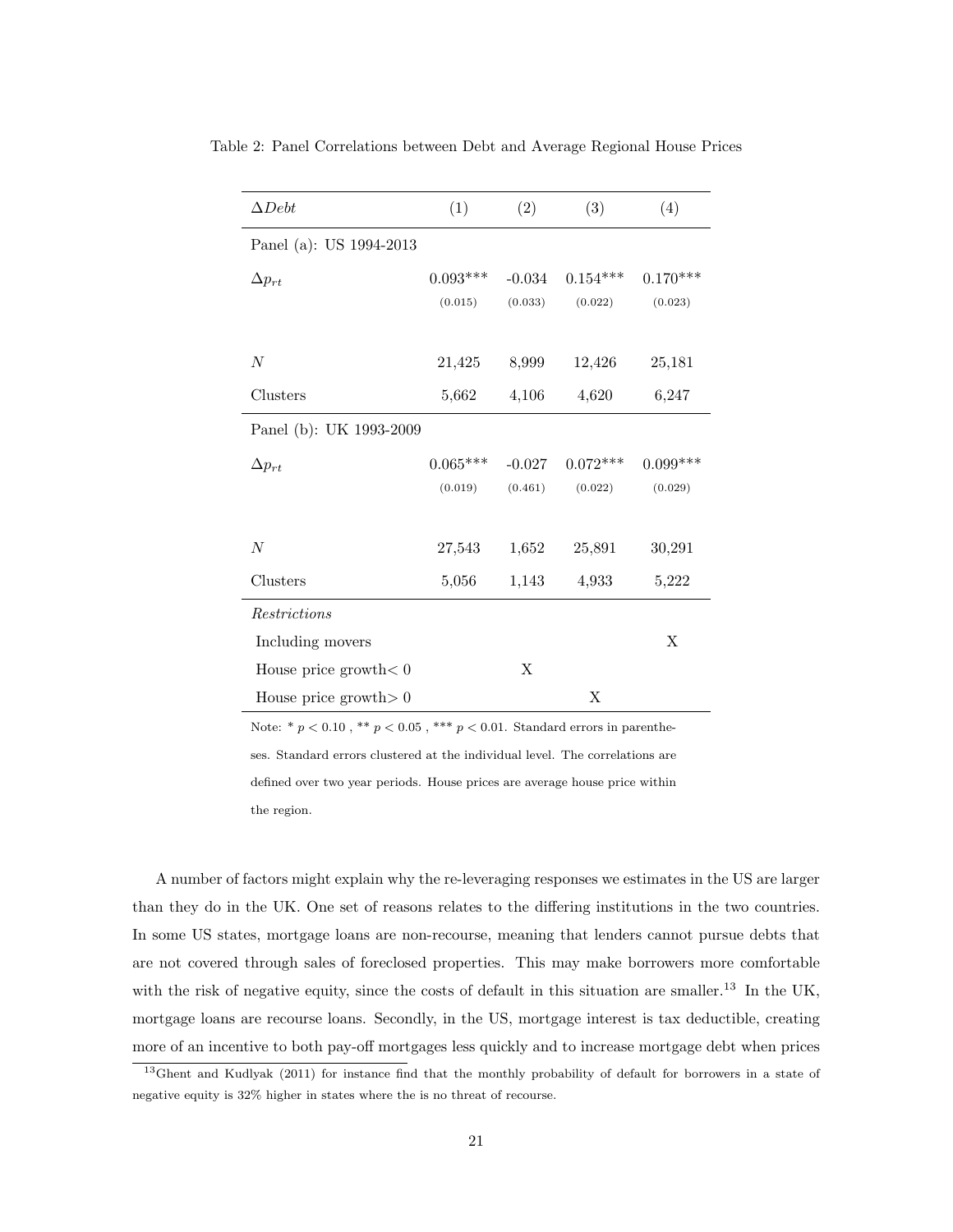rise. This was only true to a very limited extent in the UK during the period we consider, and the tax deduction was eliminated in 1999.<sup>14</sup>

Another potential factor is the faster pace of house price increases in the UK. This would mean that UK households would need to make much larger adjustments to their mortgage debt in order to maintain constant loan-to-value ratios. Such large adjustments may have been infeasible given loan-to-income constraints.

## 4 Testing the Borrow-to-Invest Channel

In this section, we test explicitly the borrow-to-invest channel. We focus on the prediction that the investment spending response to a house price realisation will vary more with leverage than the consumption spending responses. As discussed in Section 2, this prediction follows from equations (16) and (18).

#### 4.1 Empirical Strategy

To test the specific hypothesis that more leveraged households will disproportionately increase housing investment in response to house price increases, we estimate the equation

$$
IHS(C_{i,t}) = \theta_0 + \gamma_c + \psi_t + \rho_r + \theta_1(\omega_{i,t-1} - 1) + \theta_2\left(\frac{p_{r,t}}{p_{r,t-1}} - 1\right) + \theta_3\left\{(\omega_{i,t-1} - 1) \times \left(\frac{p_{r,t}}{p_{r,t-1}} - 1\right)\right\} + \theta_4 X_{i,t} + e_{i,t}
$$
\n(21)

where  $C_{it}$  are expenditures by household i in period t (either consumption or investment);  $\omega_{i,t}$  is as before the household portfolio share in housing (we subtract one so that the interaction term is zero for an outright owner);  $X_{i,t}$  is a set of control variables including education, family size, characteristics of the home and years spent at the current address;  $\gamma_c$ ,  $\psi_t$  and  $\rho_r$  are fixed effects for cohort, time, and region respectively. Below we report a series of specifications with increasingly rich fixed effects. In our preferred specification we fully interact cohort, time and region effects.

By including these fixed effects (and their interactions), we control for any region or cohort specific trends in income growth that may be correlated with house price changes. These fixed effects can be thought of capturing shocks that are potentially correlated with house price movements but differ in their effects across young and old or across different regional labour markets. One such shock is to future income expectations which would be expected to boost the consumption of younger (and so more leveraged) cohorts by more. If effect such as these are not controlled for they could lead

 $14$ Henderschott, Pryce, and White (2003) show that the tax deductibility of mortgage interest can have substantial effects on households' initial loan-to-value ratios.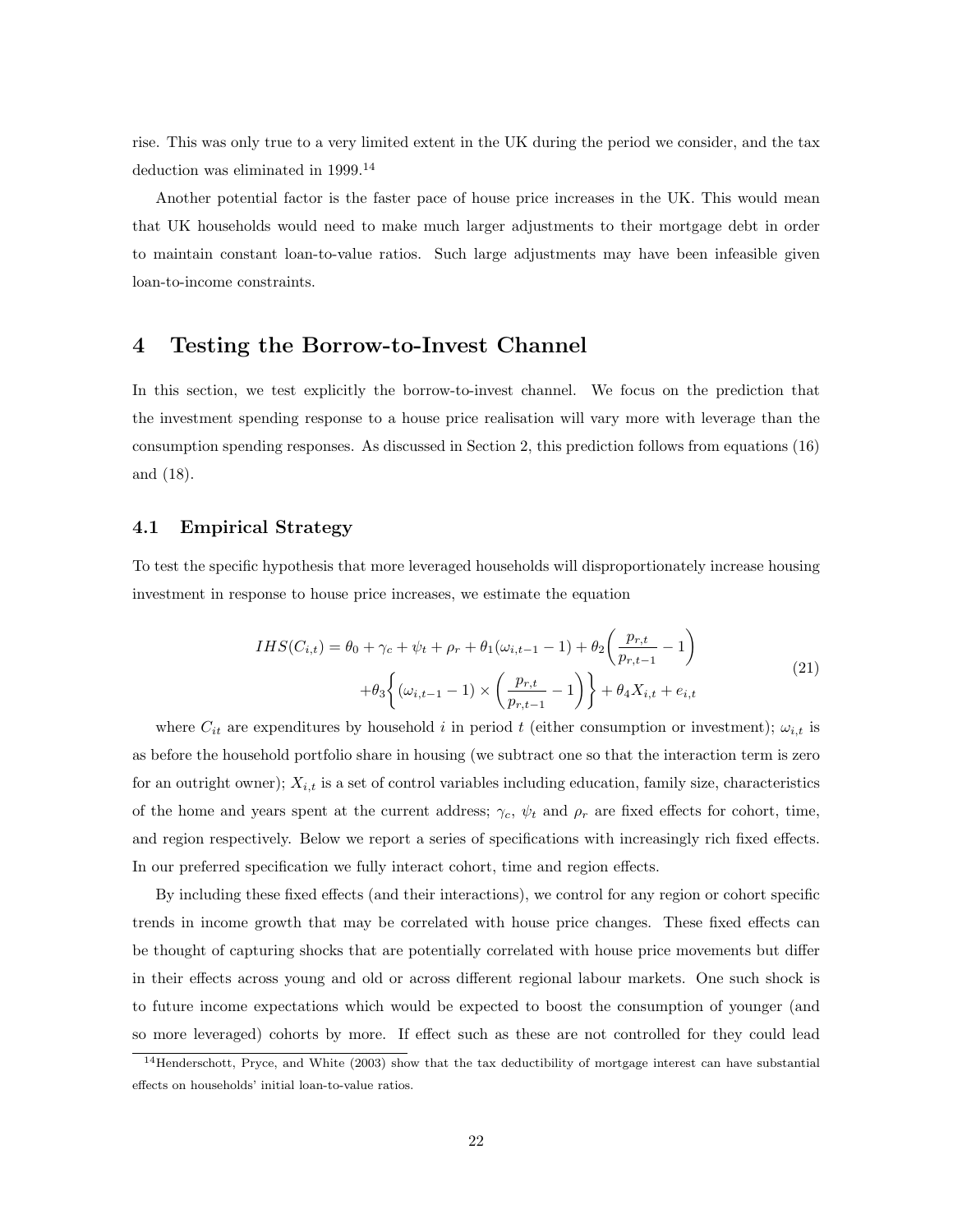to spuriously large estimates of house price wealth effects for younger households (Attanasio, Blow, Hamilton, & Leicester, 2009).

We transform expenditure using the inverse hyperbolic sine (IHS) transformation rather than the log as a significant fraction of households have zero investment spending. It is defined as

$$
IHS(y) = \log(y + \sqrt{(y^2 + 1)})
$$
\n(22)

The IHS transformation approximates log values at high values of spending but remains defined at zero (Burbidge, Magee, and Robb (1988)).

One concern about directly estimating equation (21) is that leverage (portfolio choice) is a choice variable and so endogenous. The conventional approach to estimating leverage effects is to use individuals' once-lagged leverage (uninstrumented), but this is unlikely to be adequate with a choice variable. As we document below, once-lagged leverage is correlated with gross house values and income from non-housing assets. In order for our empirical application to identify the effects of independently varying leverage, these other variables ought to be held constant.

A second issue concerns data availability. Long-running surveys that contain balance sheet data on wealth and leverage rarely contain comprehensive spending measures. A panel survey is also required in order to know the consumer's lagged leverage position  $\omega_{i,t-1}$ . Previous studies have addressed this problem by either using available proxies for spending (such as borrowing, Mian and Sufi (2011)), subsets of spending that are observed (e.g. Lehnert (2004)) or measures backed out from the consumer's budget constraint (using the difference between observed income and wealth changes, as in Cooper (2013)). These approaches do not decompose total spending into consumption spending and investment spending.<sup>15</sup> Using total spending may lead to the misinterpretation of an investment spending response as being a consumption response. Distinguishing between the two is crucial for testing the importance of the borrow-to-invest channel.

For these reasons, in the UK we use a two-sample IV approach (Angrist & Krueger, 1992) to combine spending data in the LCFS with data on leverage in the BHPS. This approach allows us to simultaneously impute and instrument for leverage in our (cross-sectional) UK expenditure dataset using balance sheet data taken from the BHPS. The instrument we use is the credit conditions households faced at the time they moved into their current residences. In theory, the use of this instrument requires financial frictions or transaction costs, of the kind we discussed in Section 2, that prevent households

<sup>&</sup>lt;sup>15</sup>There are a few other potential drawbacks to these approaches. Credit card borrowing, which is used as proxy in Mian, Rao, and Sufi (2013), may also be more cyclical than other forms of spending. This point was made in Aladangady (2017). The use of the budget constraint identity to impute consumption can also lead to biased estimates of wealth effects in the presence of measurement error (Browning, Crossley, & Winter, 2014). If reported wealth in the previous period is smaller than actual wealth, then leverage as observed by the researcher in that period will be too high and consumption in the current period be too large, biasing estimates upward.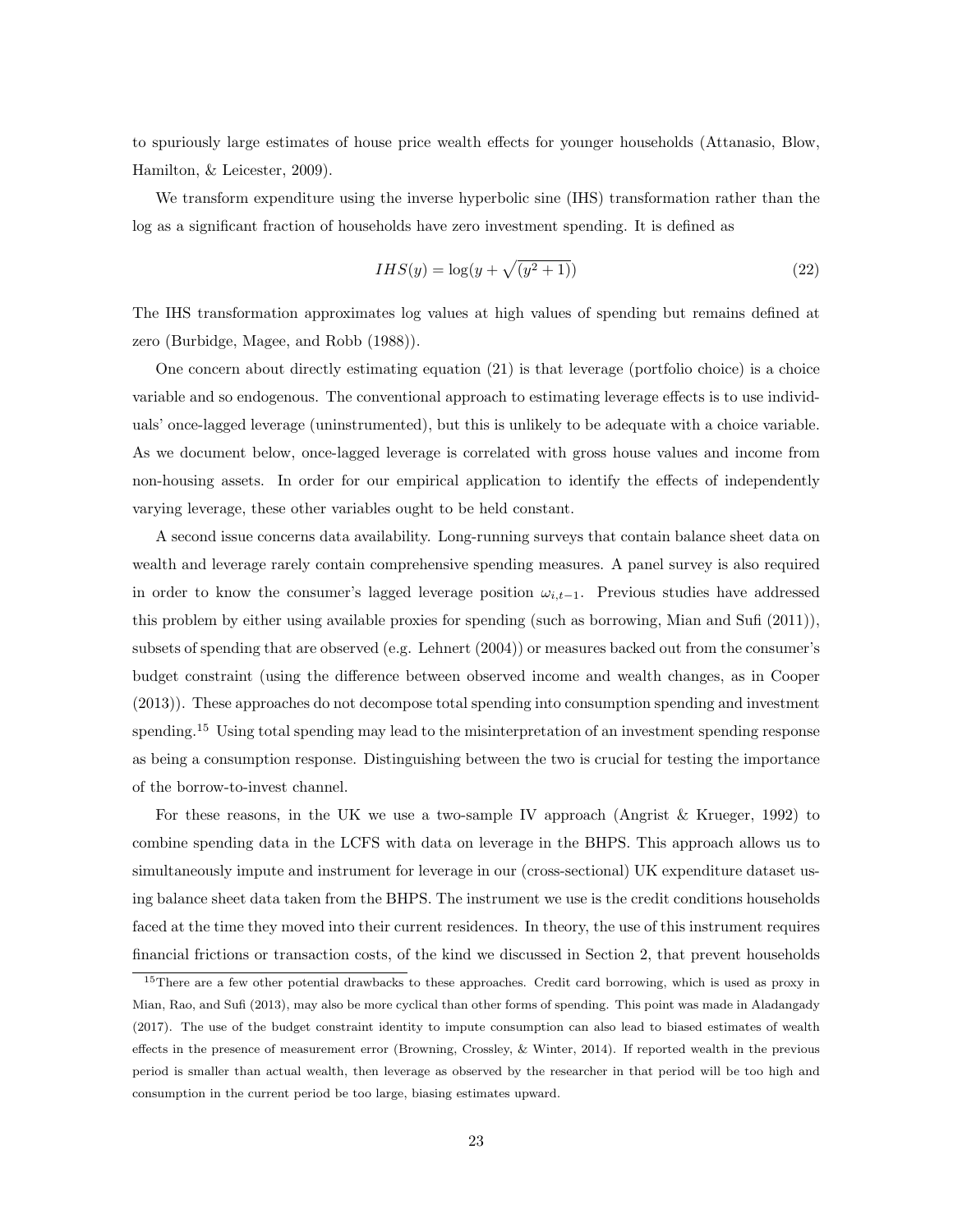from reaching their optimal leverage for some time after they move. We discuss actual the strength and validity of our instrument further below. We provide additional details on the implementation of our approach in Appendix C.

In principle, in the US we could investigate these questions using the PSID, which in its later years contains information on both spending and leverage. However, the number of waves in which the PSID includes comprehensive consumption data is relatively short, as are other US panel surveys, such as the HRS, used by Christelis, Georgarakos, and Japelli (2015) to study questions around leverage. In addition, as we saw in Figure 3 and in the analysis in Table 2, US households tend to re-leverage rapidly in response to house price increases.<sup>16</sup> As a result, the leverage of US households is far less dependent on past circumstances than it is for UK households, and so our instrument does not have power in the US. In what follows, we therefore focus on UK results.

#### 4.2 Instrument Relevance and Validity

For our proposed method we require a source of variation in leverage that explains why some households took out larger loans than others that is common to both the BHPS and the LCFS. For this purpose we exploit variation in the average price to income ratios for new loans at the time households moved into their current residences (denoted  $P/Y_{-T}$ ). This variable is often used as a measure of the cost of credit (for example, loan to income ratios are included in the credit conditions index of Fernandez-Corugedo and Muellbauer (2006)). In our case it indicates the cost of borrowing in the years house prices were made, and so the degree to which households would have been able to leverage their housing purchases at the time they moved. We discuss results using alternative instruments in Appendix D.

The solid line in Figure 6 (Panel (a)) shows how this instrument varies over time in the UK. There is a gradual upward trend in the price to income ratio suggesting that credit has become looser over time. In 2013, average loans were almost five times greater than the incomes of buyers. This compares to a ratio of 2.5 in 1969. This provides one source of identification. Importantly however, there is also cyclical variation in this variable, with for example evidence of credit tightening following the 2008 financial crisis. Movements in other measures of credit conditions such as the average deposit on new homes (Figure 6, Panel (b)) show similar patterns.

Our instrument is only available from 1969 onwards, and so in what follows we drop households who moved into their homes before this. This constitutes roughly 0.5% of the total number of observations in our LCFS sample.

As our regression model includes cohort fixed effects, what matters is within-cohort variation in households' leverage. Figure 7 shows how our instrument relates to loan-to-value ratios within a given

<sup>&</sup>lt;sup>16</sup>In a similar design for the US we obtain F-statistics of 0.58 for  $\omega_{i,t-1} - 1$  and 0.64 for  $(\omega_{i,t-1} - 1) \times (\frac{p_{rt}}{p_{rt-1}} - 1)$ .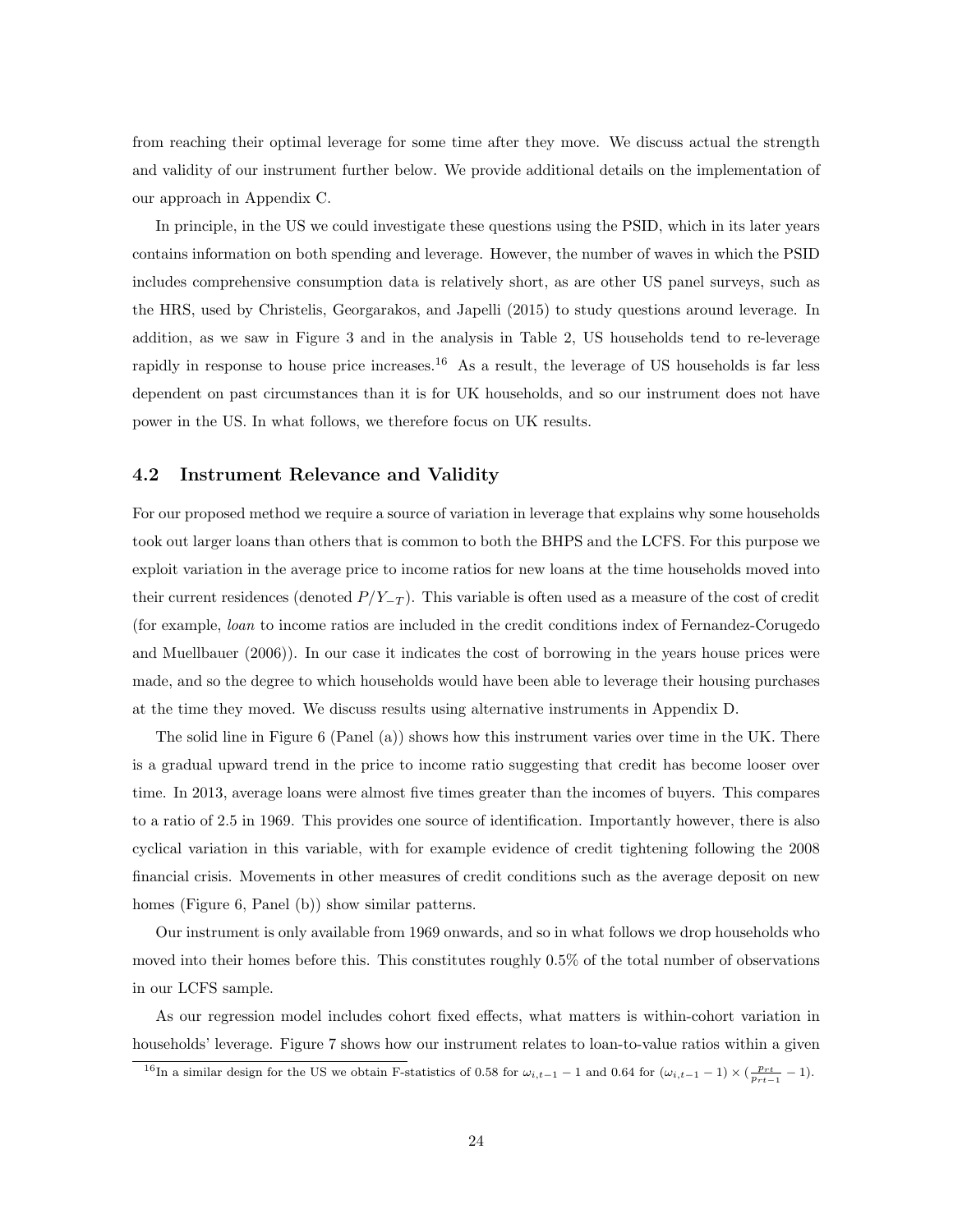



Source: Office for National Statistics

cohort (those born in the 1960s). This is the only ten-year birth cohort that we observe for almost our entire sample period. We plot loan-to-value ratios for households who moved into their homes in three different years: 1989, 1996, and 2004. These three years represent peaks and troughs in priceto-income ratios on new housing purchases from Panel (a) in Figure 6. Price to income ratios reached a temporary high of 3.7 in 1989 before falling to a low of 3.2 in 1996. Thereafter they increased to a peak of 5.2 in 2004. As Figure 7 shows, households that moved when price-to-income ratios were relatively high in 1989 tended to have higher leverage than those in the same cohort who moved in in 1996. This is true not only at the point they moved in to their current homes but also long-afterward. Loan-to-value ratios are also persistently higher for those who moved in when credit conditions were even looser in 2004.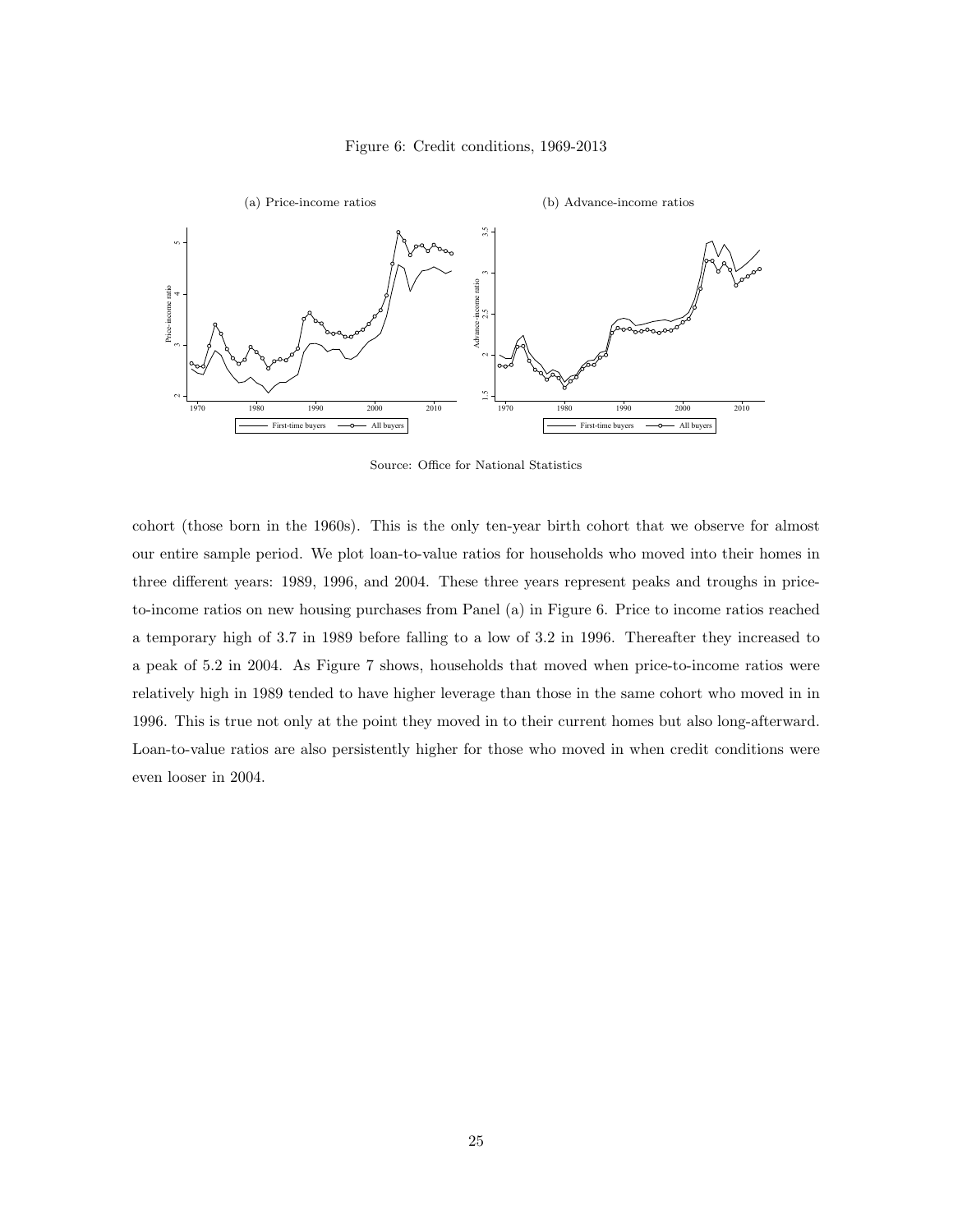Figure 7: Loan to value ratios by age and year moved in (1960s cohort)



Source: British Household Panel Survey/Understanding Society

This relevance of our instruments can be more formally tested by looking at the results of first stage regressions. We do this in Table 3. To match our preferred specification, we report first stage results including fully interacted cohort, region and time effects.

We have two first stage regressions, one for leverage and one for leverage interacted with house prises. In both cases, the F-statistics are greater than the value of 10 suggested as a rule of thumb by Staiger and Stock (1997) for IV estimated using a single sample. Two sample IV methods may suffer less of a bias than standard 2SLS estimators, as errors in the first stage estimation will be unrelated to errors in the second stage equation. This is indeed the rationale for estimators that run first and second stages in split samples (Angrist & Krueger, 1995)). Nonetheless weak instruments may still result in coefficients being biased towards zero in finite samples. The relatively strong first stage we obtain is therefore reassuring. Kleibergen-Paap statistics for the first stage also heavily reject the hypothesis of underidentification.<sup>17</sup>

<sup>&</sup>lt;sup>17</sup>A further 'first stage' check we can conduct is to test for a positive association between our instrument and total mortgage debt in the LCFS. This would demonstrate that the association between our instrument and leverage is not limited to our first sample. Regressing mortgage debt on  $(P/Y_{-T})$  and our controls yields a positive coefficient with a t-statistic of 24.07.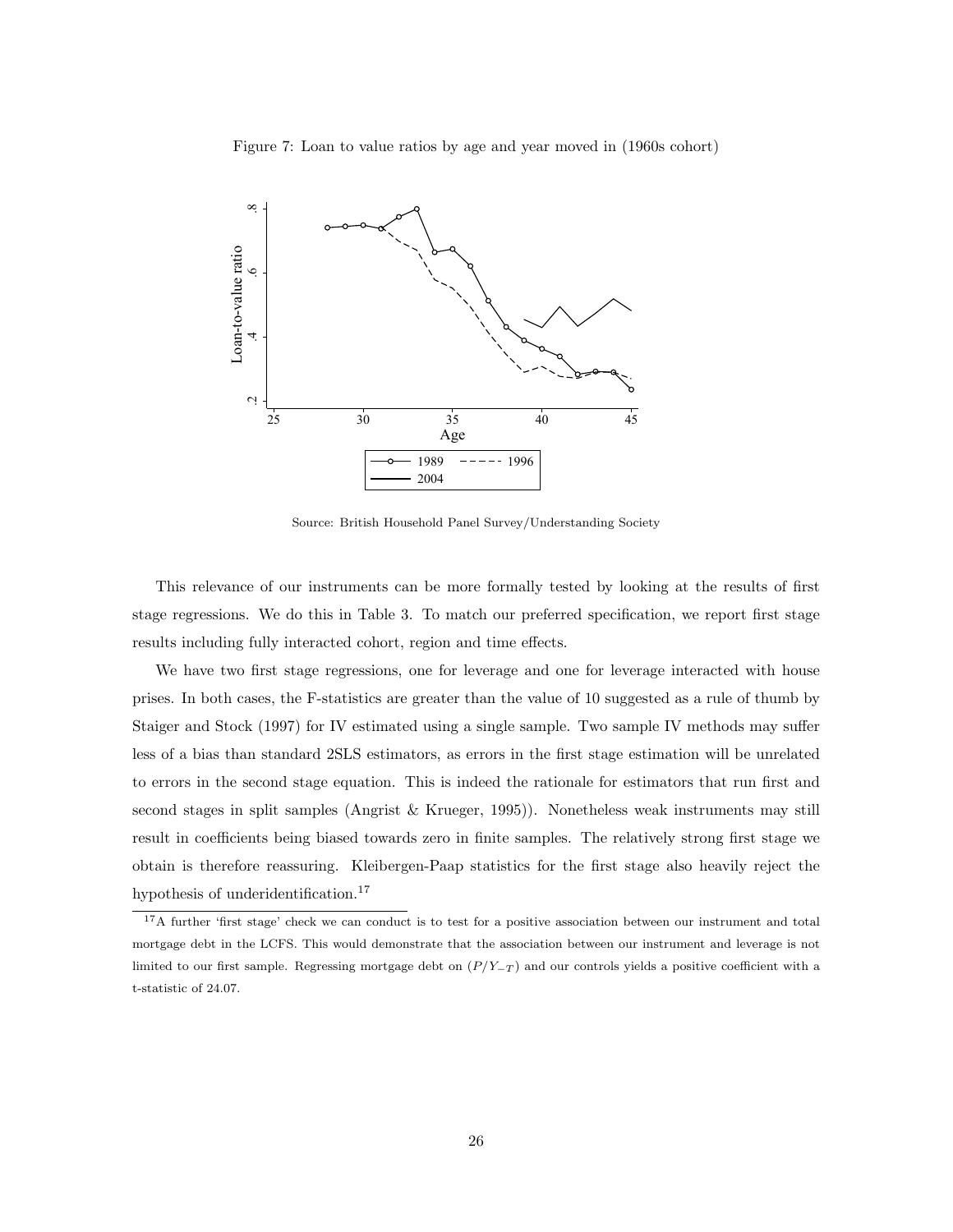|                                               |            | $(\omega_{i,t-1} - 1)$ $(\omega_{i,t-1} - 1) \times (\frac{p_{rt}}{p_{rt-1}} - 1)$ |  |  |  |
|-----------------------------------------------|------------|------------------------------------------------------------------------------------|--|--|--|
| $P/Y_{-T}$                                    | $0.403***$ | $-0.009***$                                                                        |  |  |  |
|                                               | (0.041)    | (0.002)                                                                            |  |  |  |
| $P/Y_{-T} \times (\frac{p_{rt}}{p_{rt-1}}-1)$ | $0.754**$  | $0.704***$                                                                         |  |  |  |
|                                               | (0.335)    | (0.049)                                                                            |  |  |  |
| Shea partial $R^2$                            | 0.008      | 0.030                                                                              |  |  |  |
| F-stat (p-value)                              | 48.89      | 135.74                                                                             |  |  |  |
|                                               | (<0.001)   | (<0.001)                                                                           |  |  |  |
|                                               |            |                                                                                    |  |  |  |
| Kleibergen-Paap (p-value)                     |            | 97.40                                                                              |  |  |  |
|                                               |            | (<0.001)                                                                           |  |  |  |
| $\boldsymbol{N}$                              |            | 30,947                                                                             |  |  |  |
|                                               |            |                                                                                    |  |  |  |
| Clusters                                      |            | 8,250                                                                              |  |  |  |

Note: \* $p < 0.10$  , \*\*  $p < 0.05$  , \*\*\*  $p < 0.01$  . Standard errors are clustered at the individual level.

There may be concerns that those who move home in years with higher price-income ratios will have spending patterns that are different to those who moved in other years for reasons other than the degree of their leverage. The most obvious challenge is that since price-income ratios have tended to increase over time, those households with higher values of our instrument will tend to have moved more recently. They may therefore be younger, or be more likely to furnishing a new home. We address these concerns directly by including a control for years households have spent in their current address (in addition to a dummy variable for households having moved in in the last year to account for first year 'setting up' expenses).

As we discussed above we also control for rich set of fixed effects to control for other sources of endogeniety. The use of our instrument in combination with these controls means we effectively compare the spending responses of house price changes between two households in the same region and same cohort but who moved into their homes at different times (when credit was either looser or tighter).<sup>18</sup>

<sup>&</sup>lt;sup>18</sup>The inclusion of cohort-region-year fixed effects means that we will only identify the *relative* effects of house price changes across different households within each region-cohort-year cell. Common effects of house prices changes affecting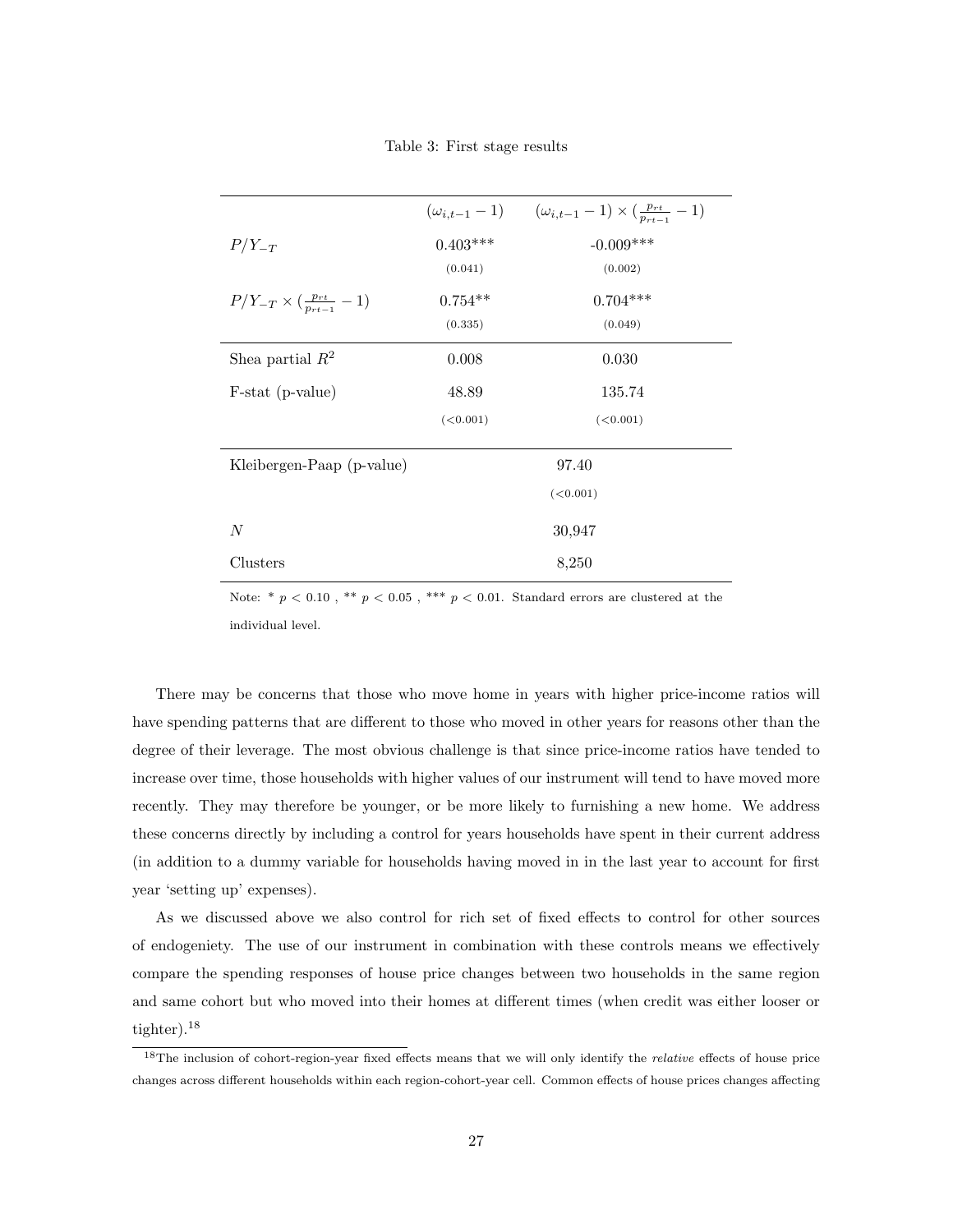Questions about endogeneity may remain however. For example, households may have been more likely to move when house prices were high because greater unobservable wealth made them less price sensitive. They may also have moved into larger houses. This would create a spurious association between our instrument and consumption. Households who moved at times when credit was loose may also be more likely to move in response to economic shocks and drop out of our sample introducing a selection bias. The assumption that such omitted factors do not induce a correlation between instruments and the error term is usually something which cannot be verified. Omitted variables are typically omitted because they are unobserved. However, when using a two sample approach, such tests are possible. Some variables may be observed in the sample in which we run our first stage regressions even if they are not present in our main sample.

To address additional endogeneity concerns we therefore look for an association between our instruments and gross house values, asset incomes and the probability of being a mover in the BHPS and Understanding Society panels conditional on our covariates. The two-sample instrumental variable approach allows for this kind of exogeniety testing where potential ommitted variables are observed in the second data set. Panel (a) of Table 4 reports results from regressions of these potential sources of endogeneity on our instruments and our other covariates. The instruments are both jointly and individually insignificant in all models suggesting that they are plausibly orthogonal to these omitted variables.<sup>19</sup>

An alternative source of variation used by a number of previous studies (e.g. Disney et al. (2010), Dynan (2012)) is household leverage lagged one period. We report in Panel (b) of Table 4 correlations between the potential omitted variables assessed in Panel (a) and households' lagged LTV ratios (leverage). There is strong evidence that those with higher lagged leverage have fewer financial assets and tend to live in less valuable homes, which invalidates its use as an instrument. The point of Table 4 is to show that our instrument (which is both a grouping instrument and further back in time) does much better than once-lagged household leverage on these exogeneity tests.

#### 4.3 Main Results

Having established the relevance and exogeneity of our instrument, we now show in Table 5 the results of estimating equation (21) for residential investment, and total (non-durable and durable) consumption spending.

all households (and any general equilibrium effects on either national or regional housing markets) will be absorbed by our fixed effects.

<sup>&</sup>lt;sup>19</sup>In additional unreported results, we also regress unsecured debt-to-income ratios and an indicator for whether households have positive debts on our instruments. Debts are only observed in 3 of the 18 waves of the BHPS survey, and so these tests are necessarily conducted on a much smaller sample. The instruments are again individually and jointly insignificant in these regressions.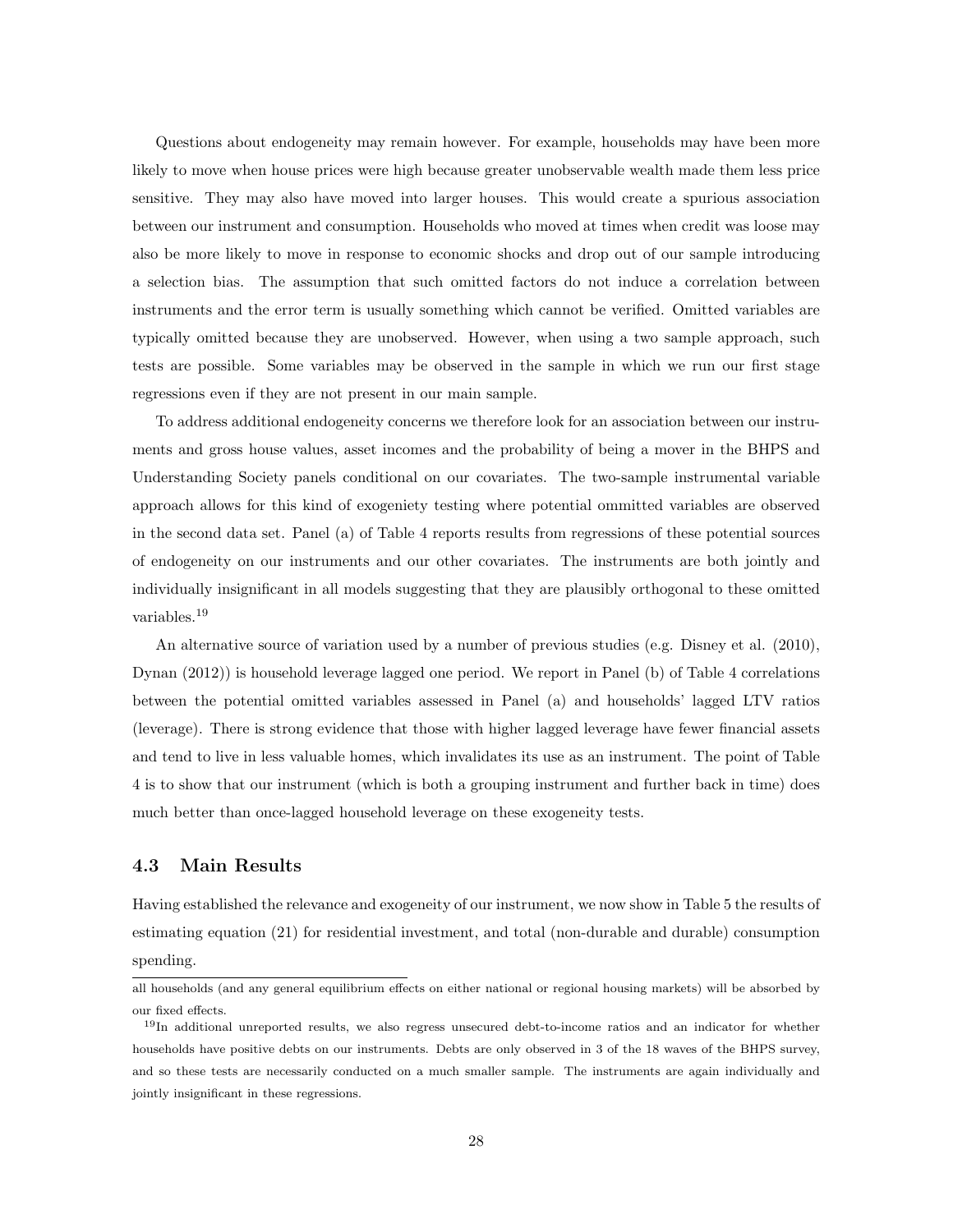| Dependent var.                                   | log(HValue)                   | Invest inc. $> 1000$        | Invest inc. $= 0$ | $Mover_{t+1}$ |  |  |  |
|--------------------------------------------------|-------------------------------|-----------------------------|-------------------|---------------|--|--|--|
| Panel (a)                                        | Instrument: Credit Conditions |                             |                   |               |  |  |  |
| $P/Y_{-T}$                                       | 0.012                         | $-0.001$                    | 0.0002            | $-0.0004$     |  |  |  |
|                                                  | (0.012)                       | (0.007)                     | (0.012)           | (0.003)       |  |  |  |
| $P/Y_{-T} \times (\frac{p_{rt}}{p_{rt-1}} - 1)$  | $-0.004$                      | $-0.039$                    | 0.061             | 0.014         |  |  |  |
|                                                  | (0.106)                       | (0.062)                     | (0.102)           | (0.033)       |  |  |  |
| F-test: p-values                                 | 0.493                         | 0.764                       | 0.832             | 0.906         |  |  |  |
| N                                                | 30,626                        | 28,282                      | 28,282            | 23,531        |  |  |  |
| Clusters                                         | 8,116                         | 7,735                       | 7,735             | 6,618         |  |  |  |
| Panel (b)                                        |                               | Instrument: Lagged Leverage |                   |               |  |  |  |
| $LTV_{t-1}$                                      | $-0.192***$                   | $-0.164***$                 | $0.320***$        | 0.004         |  |  |  |
|                                                  | (0.0183)                      | (0.012)                     | (0.020)           | (0.007)       |  |  |  |
| $LTV_{t-1} \times (\frac{p_{rt}}{p_{rt-1}} - 1)$ | $-0.596***$                   | $-0.045$                    | 0.110             | 0.002         |  |  |  |
|                                                  | (0.196)                       | (0.116)                     | (0.192)           | (0.076)       |  |  |  |
| F-test: p-values                                 | < 0.001                       | $< 0.001\,$                 | < 0.001           | 0.851         |  |  |  |
| N                                                | 30,626                        | 28,282                      | 28,282            | 23,531        |  |  |  |
| Clusters                                         | 8,116                         | 7,735                       | 7,735             | 6,618         |  |  |  |

Table 4: Exogeneity of Instruments

Note:  $*$   $p$  < 0.10,  $**$   $p$  < 0.05,  $***$   $p$  < 0.01. Standard errors in parentheses. Controls for education, cohort-region-year dummies, sex, house type, number of rooms, number of adults, number of children, years at address, and a dummy variable for having moved in in the previous year. Standard errors are clustered at the individual level.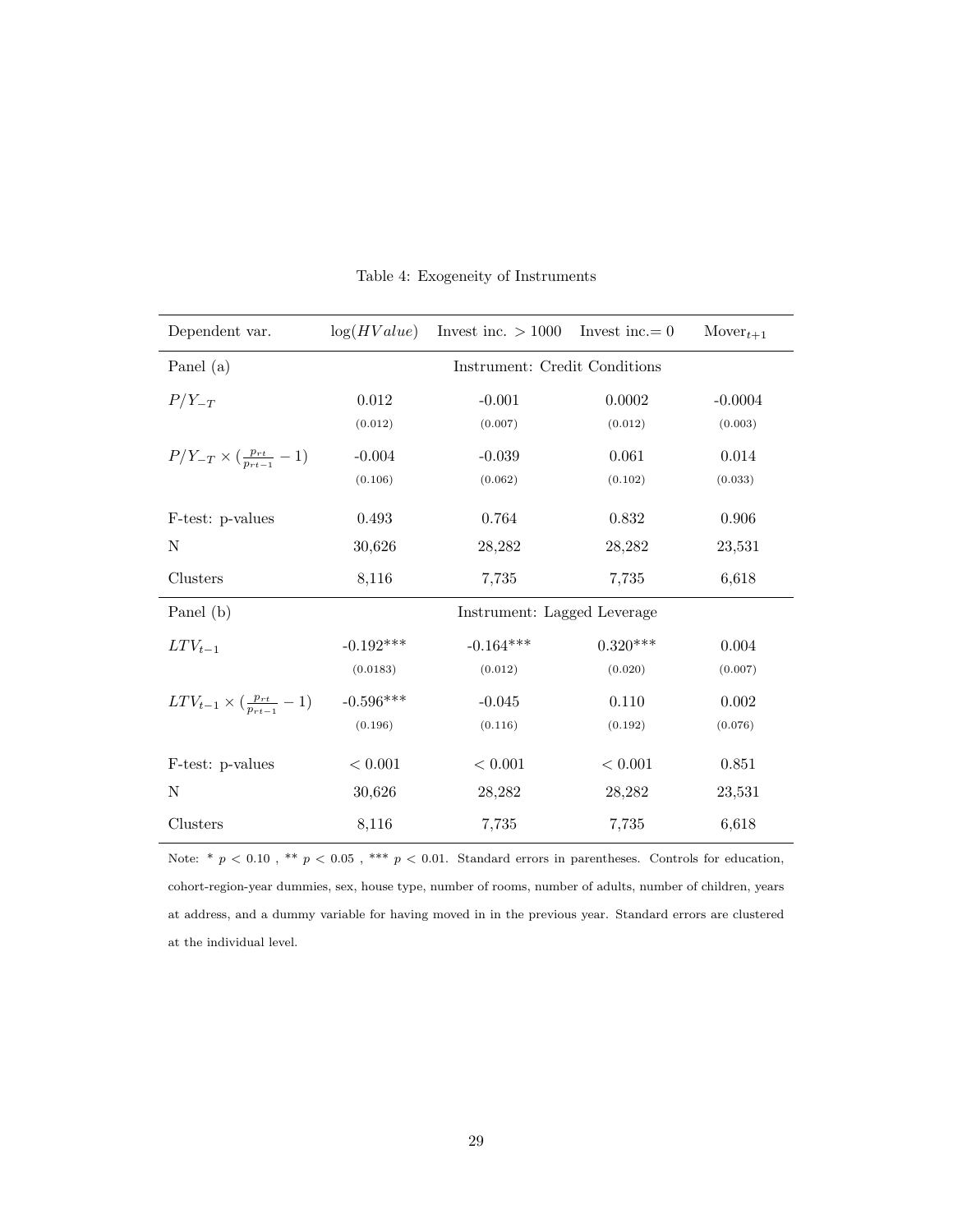We consider three versions of equation (21). The first includes regional house price changes and controls for region and cohort fixed effects (but not time effects). In this specification, house price growth is positively associated with consumption growth and negatively associated with residential investment for outright owners. The residential investment behaviour of more leveraged households however rapidly increases in response to house price gains, while their consumption spending is no more sensitive than that of other homeowners. These findings are consistent with the predictions of our model; homeowners who are not net borrowers have a desire to reduce their exposure to housing as prices rise, while more leveraged net borrowers disproportionately increase their housing investments.

Our second regression model (columns (3) and (4)) shows results when we additionally control for time effects. These removes the effects of common shocks that may simultaneously drive house price growth and consumer spending (such as aggregate productivity changes). The main effect of house prices on consumption, which is now identified by differences in regional house price growth, is small and no longer significant. We once again find that the residential investment spending of more leveraged households is much more responsive to house price increases, while consumption spending is not.

Columns (5) and (6) present our preferred specification which includes a full set of time-cohortregion interactions, controlling for shocks that may vary in their impacts across locations and age groups. With this specification, the direct effect of prices is no longer identified, but the interaction between house prices and leverage is identified and this is the basis of the test of our mechanism. Our results imply that 10% increase in house prices results in a 7.3% greater increase in residential investment for a household with an LTV of 66% relative to a household with an LTV of 50% (ie, a housing portfolio share,  $\omega$ , of 3 relative to 2).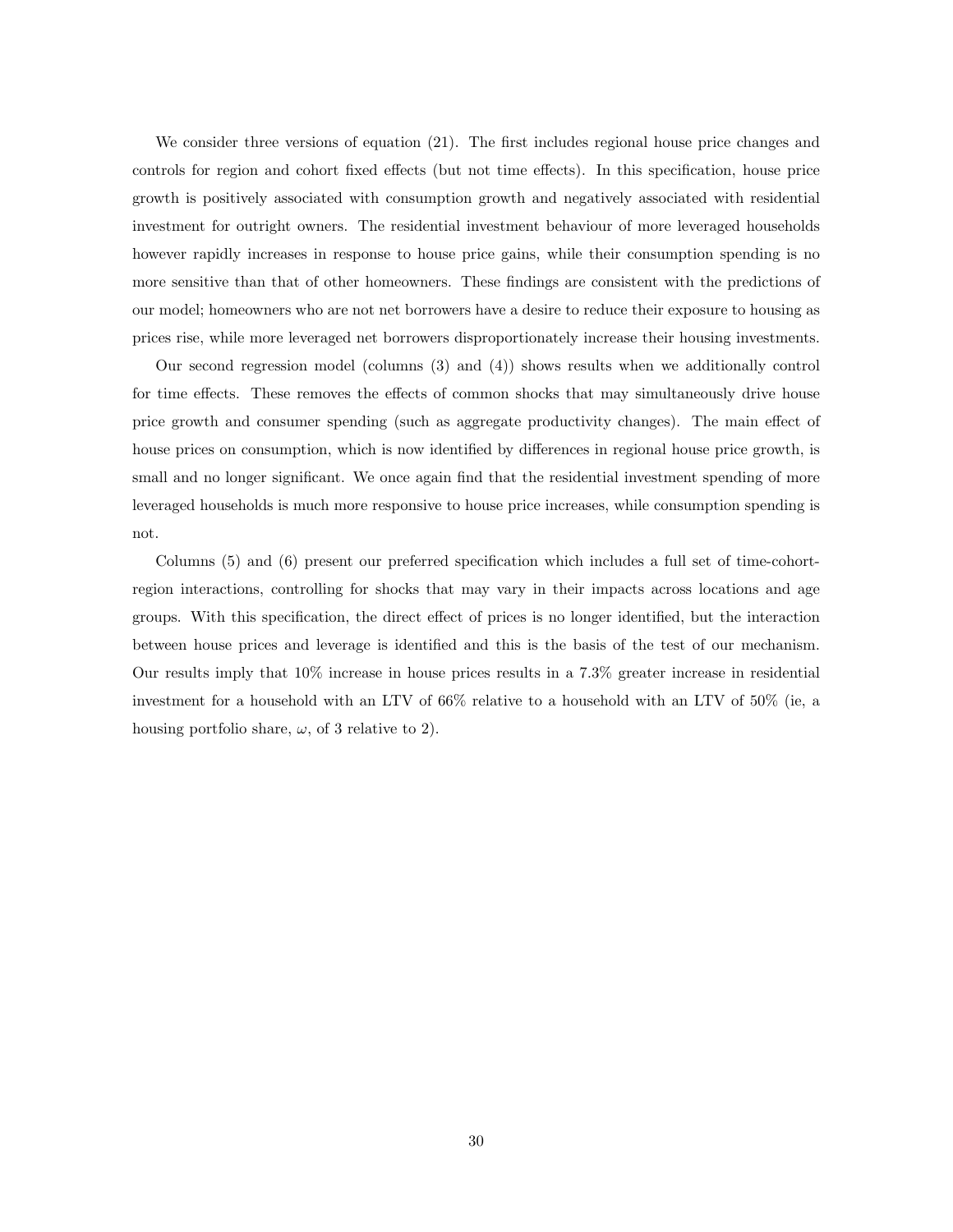Table 5: Log spending responses

|                                                             | (1)        | (2)         | (3)         | (4)      | (5)         | (6)       |
|-------------------------------------------------------------|------------|-------------|-------------|----------|-------------|-----------|
|                                                             | Res inv.   | Cons.       | Res inv.    | Cons.    | Res inv.    | Cons.     |
| $(\omega_{i,t-1} - 1) \times (\frac{p_{rt}}{p_{rt-1}} - 1)$ | $1.680***$ | $-0.038$    | $0.729***$  | 0.032    | $0.728***$  | 0.003     |
|                                                             | (0.230)    | (0.048)     | (0.169)     | (0.042)  | (0.269)     | (0.067)   |
| $(\omega_{i,t-1}-1)$                                        | $0.367***$ | $-0.051***$ | $-0.054$    | $-0.021$ | $-0.047$    | $-0.020*$ |
|                                                             | (0.078)    | (0.014)     | (0.062)     | (0.016)  | (0.046)     | (0.012)   |
| $\frac{p_{rt}}{p_{rt-1}} - 1$                               | $-0.596**$ | $0.554***$  | $-1.276***$ | $-0.054$ |             |           |
|                                                             | (0.280)    | (0.060)     | (0.325)     | (0.081)  |             |           |
| Controls                                                    |            |             |             |          |             |           |
| Region effects                                              | X          | X           | Χ           | X        |             |           |
| Cohort effects                                              | Χ          | X           | Χ           | X        |             |           |
| Year effects                                                |            |             | $\mathbf X$ | X        |             |           |
| Cohort $\times$ region $\times$ year                        |            |             |             |          | X           | X         |
| $R^2$                                                       | 0.063      | $0.341\,$   | 0.065       | 0.346    | $\,0.082\,$ | 0.360     |
| N                                                           | 60,342     | 60,342      | 60,342      | 60,342   | 60,342      | 60,342    |

Note:  $* p < 0.10$ ,  $** p < 0.05$ ,  $*** p < 0.01$ . Standard errors in parentheses. Additional controls for education, sex, house type, number of rooms, number of adults, number of children, years at address, and a dummy variable for having moved in in the previous year.

One concern with our interpretation of these results may be that the residential investment response reflects the durability or luxuriousness of housing, rather than an investment motive. In Table 6 we examine how responses to house price increases vary for subcategories of total consumption spending. First, we run regressions separately for non-durable and durable spending. We do not find evidence that leveraged households' spending on either of these subcategories is more sensitive to house price increases than other households'. Second, we report spending effects for 'luxuries' (a subset of nondurables, defined as spending on recreation and food out). We do not find evidence of strong spending responses for these goods, lending additional support to our hypothesis that the increase in spending on residential investment reflects a desire to rebalance consumers' investment portfolios rather than a consumption motive.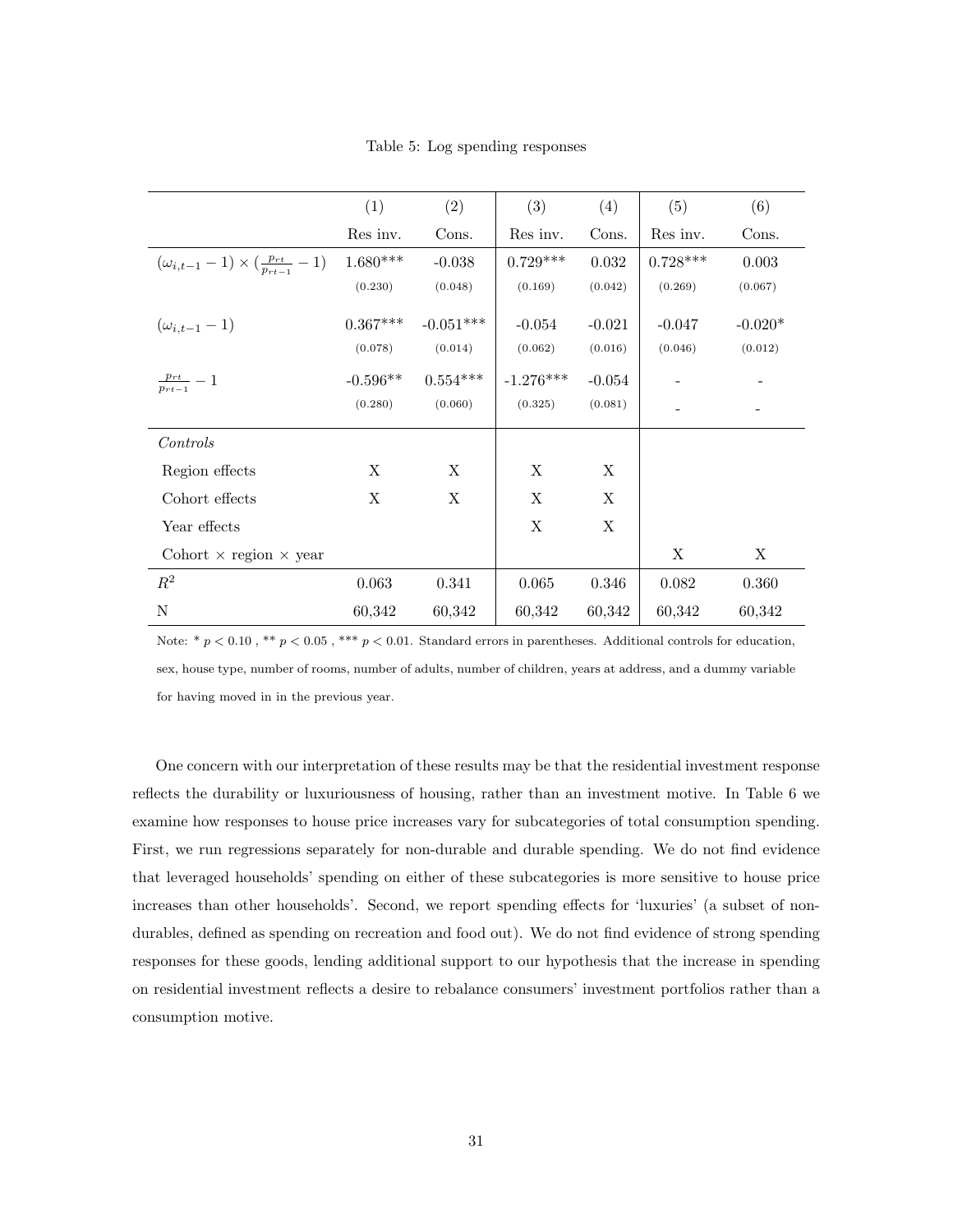Table 6: Log spending responses

|                                                             | Res inv.            | Non-durables        | Durables            | Luxuries             |
|-------------------------------------------------------------|---------------------|---------------------|---------------------|----------------------|
|                                                             | (1)                 | (2)                 | (3)                 | (4)                  |
| $(\omega_{i,t-1} - 1) \times (\frac{p_{rt}}{p_{rt-1}} - 1)$ | $0.728***$          | $-0.017$            | $-0.168$            | $-0.064$             |
|                                                             | (0.269)             | (0.063)             | (0.255)             | (0.136)              |
| $(\omega_{i,t-1}-1)$                                        | $-0.047$<br>(0.046) | $-0.016$<br>(0.011) | $-0.039$<br>(0.044) | $-0.046*$<br>(0.024) |
|                                                             |                     |                     |                     |                      |
| Cohort $\times$ region $\times$ year                        | X                   | X                   | X                   | X                    |
| $R^2$                                                       | 0.082               | 0.377               | 0.112               | 0.211                |
| N                                                           | 60,342              | 60,342              | 60,342              | 60,342               |

Note: \* $p < 0.10$  , \*\*  $p < 0.05$  , \*\*\*  $p < 0.01$  . Standard errors in parentheses. Column (1) reproduces column (5) in Table 5. Controls for education, cohort-region-year dummies, sex, house type, number of rooms, number of adults, number of children, years at address, and a dummy variable for having moved in in the previous year.

#### 4.4 Robustness Checks and Additional Evidence

#### Robustness Checks

We carry out a range of robustness checks of our baseline results. For reasons of space, we discuss the results of these briefly here, reporting the full set of results in Appendix D.

1. Alternative definitions of residential investment. The definition of residential investment we use above is relatively broad compared to what would for example be used in the national accounts. In particular, we include other fixtures and durable investments (such as for example, kitchen equipment) that we consider likely to be capitalised into the value of the property but which may be excluded in other definitions. In the Appendix, we also consider a narrow definition that is restricted to spending on changes to the structure of the property as well as household repairs and maintenance.<sup>20</sup> The results we obtain are very similar to our main results. We also find a

 $^{20}$ This definition is more in the spirit of national accounts. For example in the US National Income and Product Accounts, "private fixed investment" by owner-occupiers includes spending such as "construction of new nonresidential and residential buildings.", "improvements (additions, alterations, and major structural replacements) to nonresidential and residential buildings." and "certain types of equipment (such as plumbing and heating systems and elevators) that are considered an integral part of the structure." (see Chapter 6 of U.S. Bureau of Economic Analysis (BEA) (2016))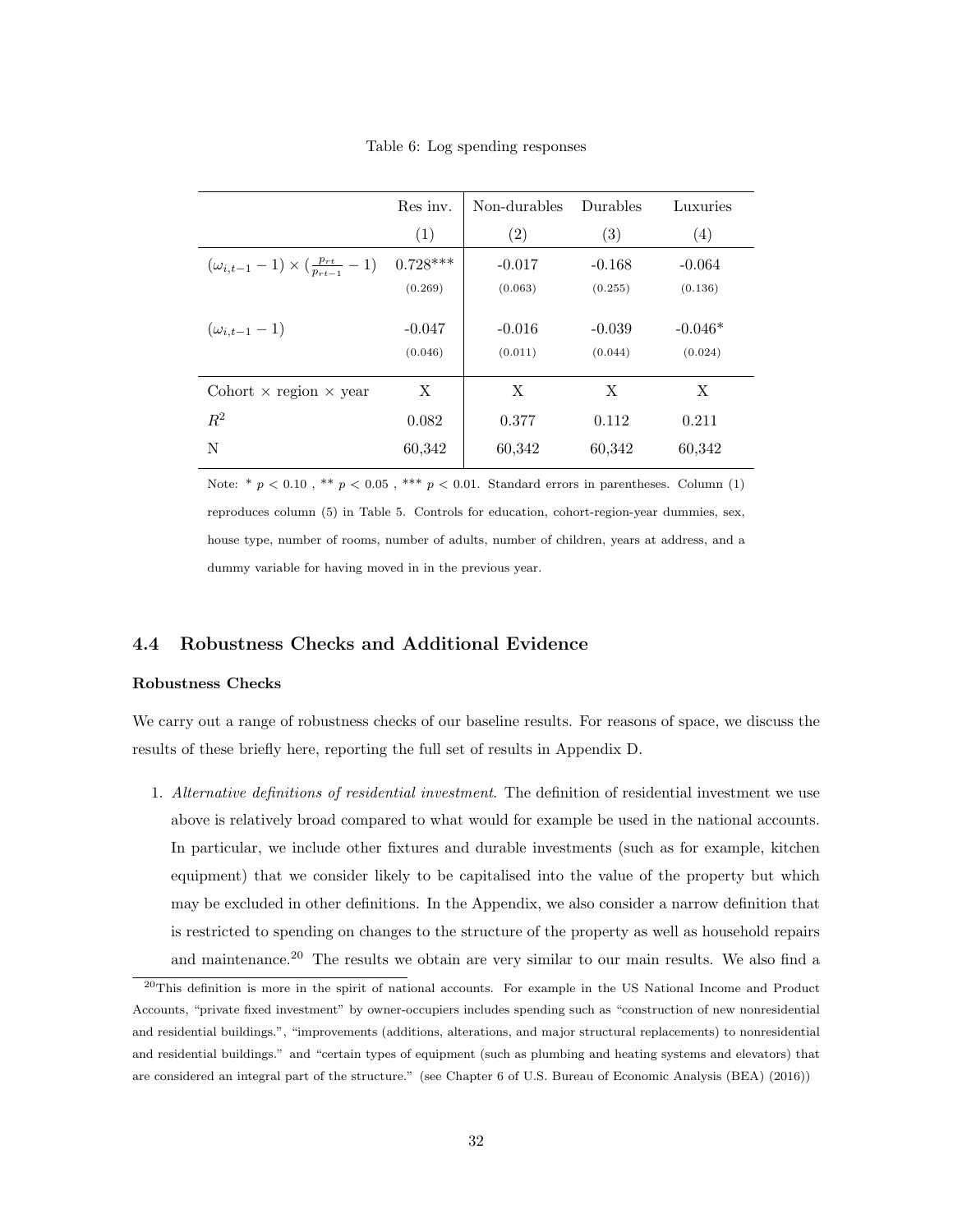positive effect when we use an indicator of whether households made investments in household extensions as our dependent variable.

- 2. Alternative instruments. We also consider results using three alternative instruments. The first is the Credit Conditions Index used in Fernandez-Corugedo and Muellbauer (2006); the second is the average house price in each region at the time individuals moved into their current homes (as used as an instrument for mortgage debt in Chetty et al. (2017)); and the third is to use credit condition as the time household heads turned 25 (rather than at the time of their last move). This latter strategy means our we do not rely on possibly non-random variation in the timing of moves; however, it also means we cannot separately control for cohort effects. The use of these alternative instruments give very similar results.
- 3. Sample definition. We exclude households who moved within the previous year from our analysis, but concerns may remain that our spending effects are driven by more recent movers (who are likely to be the most leveraged, and possibly at credit a constraint). We therefore consider results from an alternative sample where we exclude those who moved into their homes within the previous five years. Results are similar to those in Table 5.

We also separately consider results for a younger subsample of households (those with heads aged 25-45). If the relaxation of credit constraints were an important explanation for our findings, we would expect the magnitude of effects to be greater for this subsample. However, we find that the results are similar to those in Table 5. As in the case of our full sample, there is no evidence of a differential response in consumption spending between leveraged and non-leveraged households.

#### Extensive Margin: Other property investments

Households may also invest in housing by purchasing additional properties or by up-sizing their main residence. In this section we examine whether more leveraged households are more likely to make such investments in response to house price increases than other households, as our model would predict.

To do so we estimate the following equation using the BHPS

$$
\Delta Y_{t,t+10} = X\delta_0 + \delta_1 \left( \frac{p_{rt+10}}{p_{rt}} - 1 \right) + \delta_2 \left[ (\omega_{i,t-1} - 1) \times \left( \frac{p_{rt+10}}{p_{rt}} - 1 \right) \right] + u_t \tag{23}
$$

where  $Y$  is some outcome of interest (second home ownership or the number of rooms in the household's main residence). We consider changes in these outcomes over a period of 10 years. This is to account for the possibility that, as a result of transaction and search costs, consumers may be slow to make new home purchases in response to increases in their housing wealth.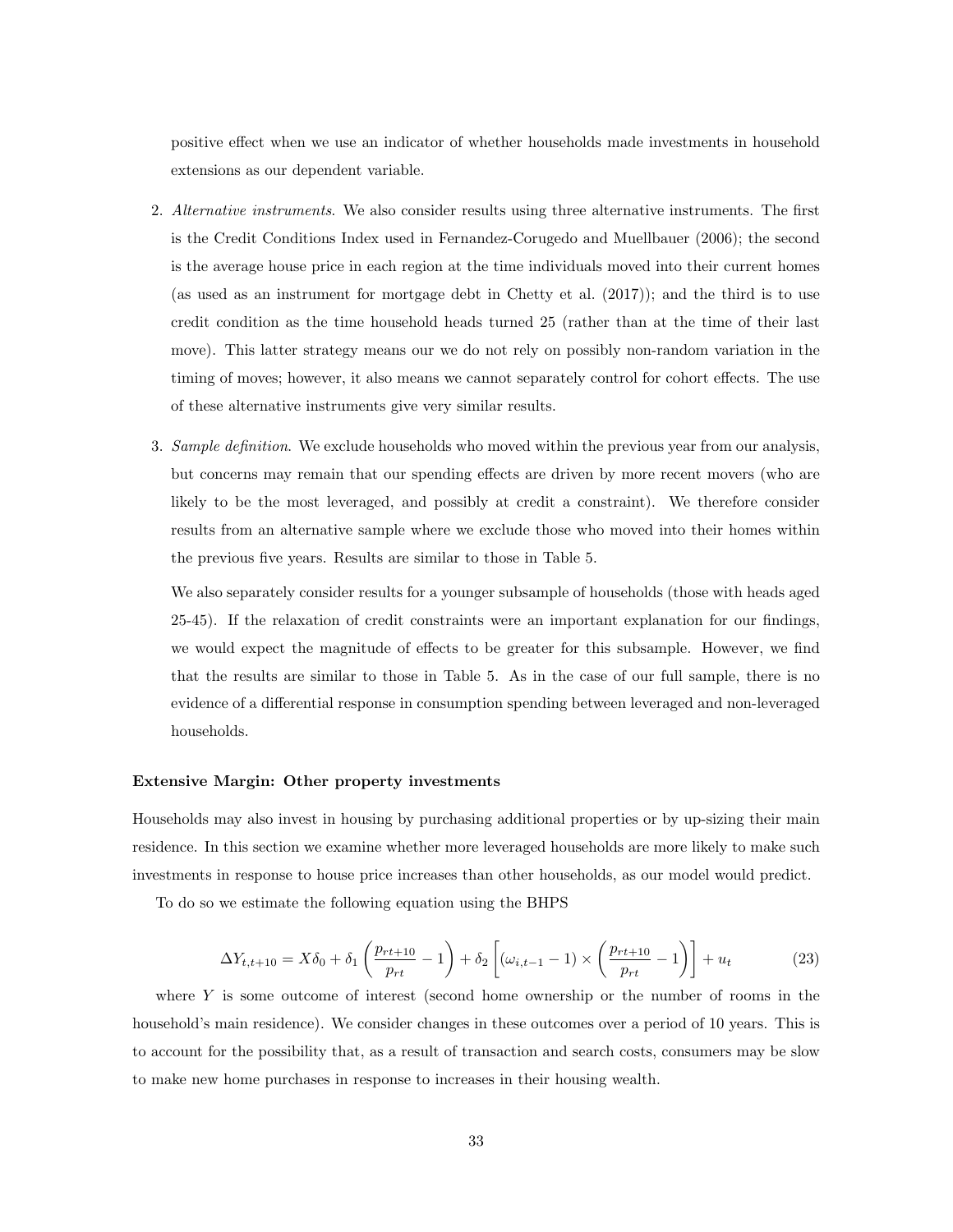Table 7 shows results for the change in second home ownership. We include other controls for year, region, 10-year birth cohort, a quadratic in age and the years the household head has been living at the current address. The latter control accounts for the fact that households who have moved recently will likely be closer to their desired leverage and so less likely to need to rebalance their portfolios. As above we instrument leverage with the price to income ratio at the time households moved into their current residence. We find that the second home purchases of more leveraged households are more responsive to house price increases than the purchases of other households. Our results imply that households with LTVs of 50% are 0.4 percentage points more likely to purchase a second home than outright owners following a 10% appreciation in house prices.

Table 7 also includes results for whether more leveraged households are more likely to up-size their main residences (as measured by changes in the number of rooms in their primary residence). While the pattern of results is similar to that for second homes, the coefficient on the interaction of leverage and house price changes is not statistically significant.

|                                                                           | $\Delta$ Second home <sub>t,t+10</sub> | $\Delta$ No Rooms <sub>t,t+10</sub> |
|---------------------------------------------------------------------------|----------------------------------------|-------------------------------------|
|                                                                           | (1)                                    | (2)                                 |
| $(\omega_{i,t-1} - 1) \times \left( \frac{p_{rt+10}}{p_{rt}} - 1 \right)$ | $0.041**$                              | 0.077                               |
| (Standard errors)                                                         | (0.020)                                | (0.075)                             |
| First stage F-stat                                                        | 37.34                                  | 32.34                               |
| $(p-value)$                                                               | (<0.001)                               | (<0.001)                            |
| N                                                                         | 3,599                                  | 4,627                               |
| Clusters                                                                  | 1,393                                  | 1,440                               |

Table 7: Effects of leverage on second home ownership and home size

Note: \* $p < 0.10$  , \*\*  $p < 0.05$  , \*\*\*  $p < 0.01$  . Controls are year dummies, dummies for 10-year birth cohorts, age, age squared, years at current address and a dummy for having just moved in. Standard errors are clustered at the individual level.

#### Survey Self-Reports on Spending Motives

The importance of extensions and other home improvements as a reason for new borrowing is confirmed when we consider the uses for which households report taking out additional mortgage debt. Households in the BHPS are asked whether new mortgage loans were used for extensions, home improvements, car purchases, other consumer goods, or some other reason (households may give more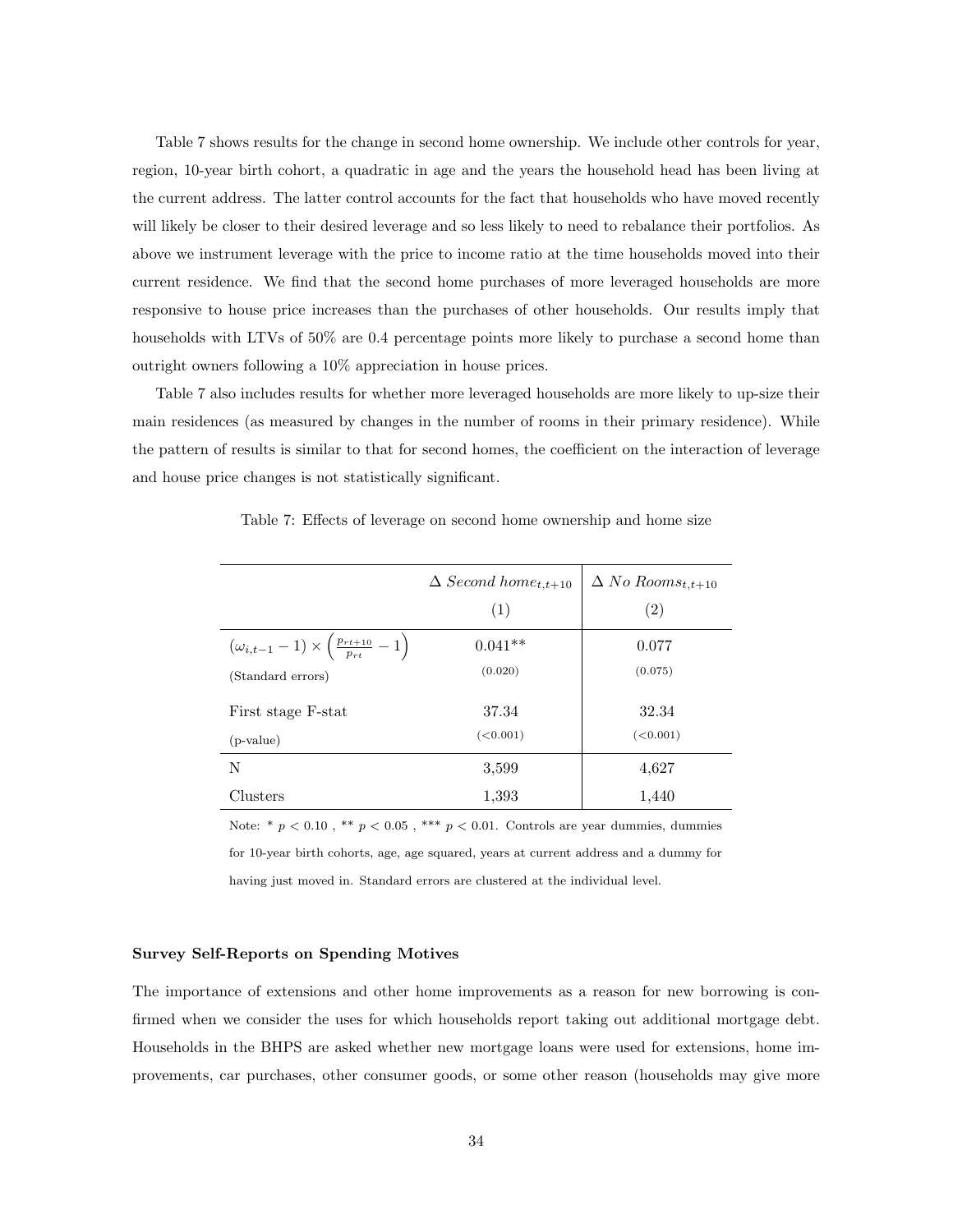than one answer). We class the first two of these responses as "residential investment" and the second two as "consumption" and plot the proportions reporting each motive for household heads aged 25-45, and 46-65 in panels (a) and (b) of in Figure 8. Both younger and older households are roughly four times more likely to report taking out a loan for residential investment than for consumption spending. Overall, when we condition on taking out a new loan, 62% of new loans were taken out for a residential investment purpose compared to 11.5% for some consumption purpose in the UK.<sup>21</sup>

Figure 8: Purpose of new mortgage loans, 1993-2013



Source: British Household Panel Survey/Understanding Society

## 5 Conclusion

It is well known that households releverage and increase spending in response to house price gains. The point we stress in this paper is that spending does not mean consumption spending: spending includes investment in housing. We introduce a new "borrow-to-invest" channel whereby households want to increase their borrowing to releverage in response to house price gains, but where the borrowing is used to increase investment in housing. This is driven by a desire to maintain the risk and return of their portfolios. We model this channel in a life-cycle portfolio choice framework.

We provide an empirical test of this borrow-to-invest channel by focusing on one prediction of the model, that the investment spending response to a house price realisation will vary more with leverage

 $21$ There is suggestive evidence on the same lines for the US. Brady, Canner, and Maki (2000) use a "reason for loan" question in the Federal Reserve Board Survey of Consumers and find that home improvements were a more important self-reported motive for home equity withdrawal than consumption spending, as in Figure 8. Further, Cooper (2010) reports a significant association between home equity extraction and the binary indicator of residential investment in the PSID.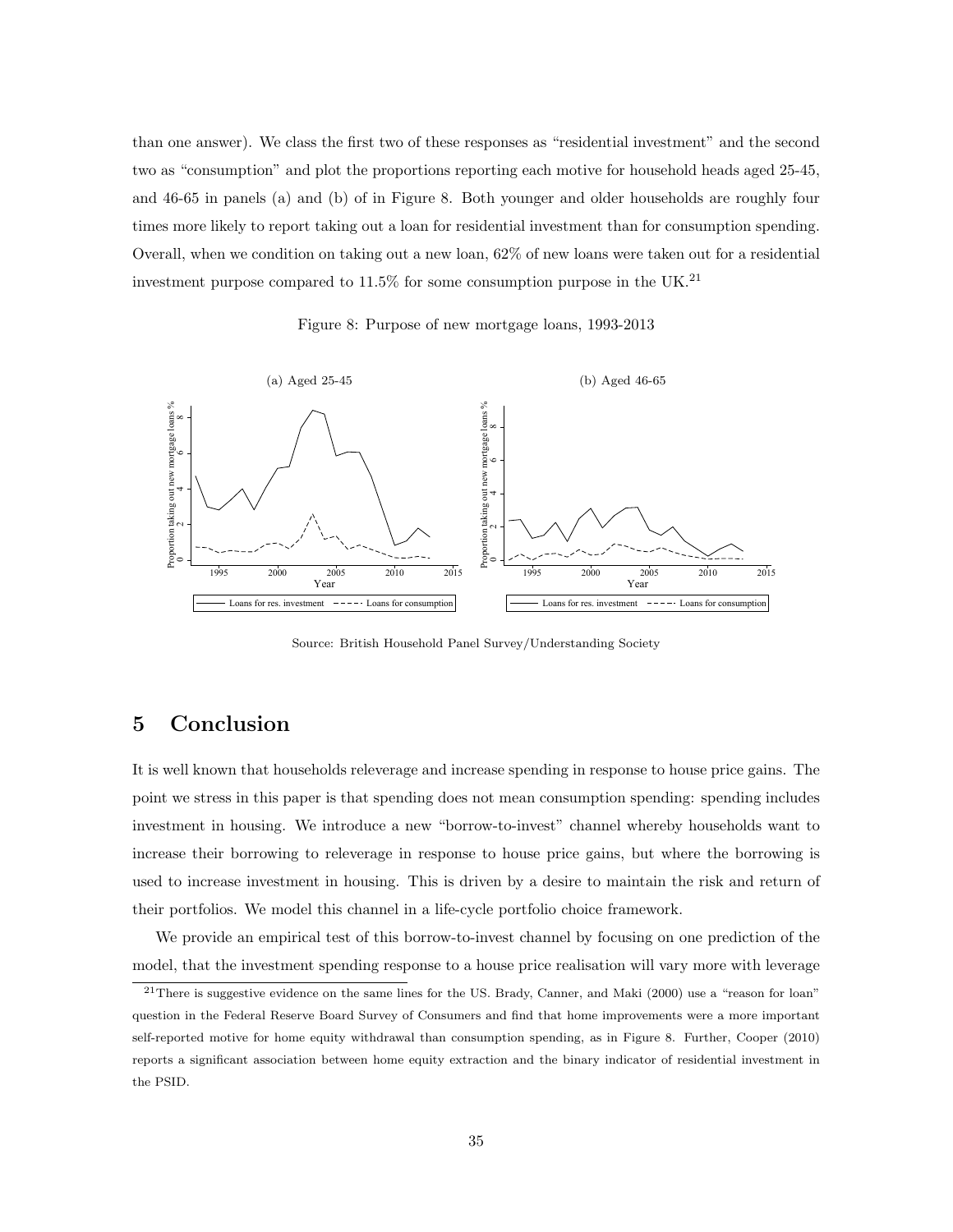than the consumption spending responses. In particular, more leveraged households will respond to a greater extent to a house price increase, but this difference in response will be in their investment spending not consumption spending. We show this to be the case by regressing different categories of spending on house price realisations interacted with leverage.

Previous studies have examined the total spending or borrowing response of households to house price realisations, and concluded that access to credit drives differences in responses across more and less leveraged households. Our results suggest that leverage has an important influence on household spending responses to house price increases even when households are not at their credit constraints. Our findings have relevance for the design of macro-prudential policy interventions that restrict loanto-value ratios and debt-to-income ratios. These interventions aim to restrict the growth of debt in the face of house price increases, however constraints on loan-to-value are themselves relaxed by house price increases and this leads to greater borrowing and greater investment in housing.

On the other hand, credit constraints on loan-to-income ratios may limit the ability of households to follow through on the borrow-to-invest motive. Even in this situation, our core point remains: increased borrowing is not used to finance consumption, rather it is used to increase investment in housing. In the context of a two-asset model, credit constraints act to limit wealth accumulation: households cannot exploit the high returns of a leveraged portfolio, and so credit constraints reduce life-time consumption levels, rather than simply changing the time path of consumption.

Our results on the impact of house price changes have further implications for the literature on consumption pass-through (which follows Blundell, Pistaferri, and Preston (2008)). That literature focuses largely on the pass-through of income shocks to non-durable consumption, but the realisations of house prices also matter, as noted by Etheridge (2019). We show that the extent of the pass-through from house price realisations will depend on the leveraged position of households, and also that it is important to distinguish between a consumption response and an investment spending response.

A final implication of our findings is that they suggest potentially important feedback mechanisms following house price increases. As house prices rise, the desire of households to re-leverage may lead to greater demand for housing. The aggregate implications of the greater demand for housing depends on whether the household desire to borrow-to-invest results in investment in new housing stock, which includes additions to existing homes and expands the supply of housing, or in purchasing existing housing stock. If the response is in purchasing existing stock, this would generate further price increases - increasing households' exposure to future house price changes and amplifying housing booms.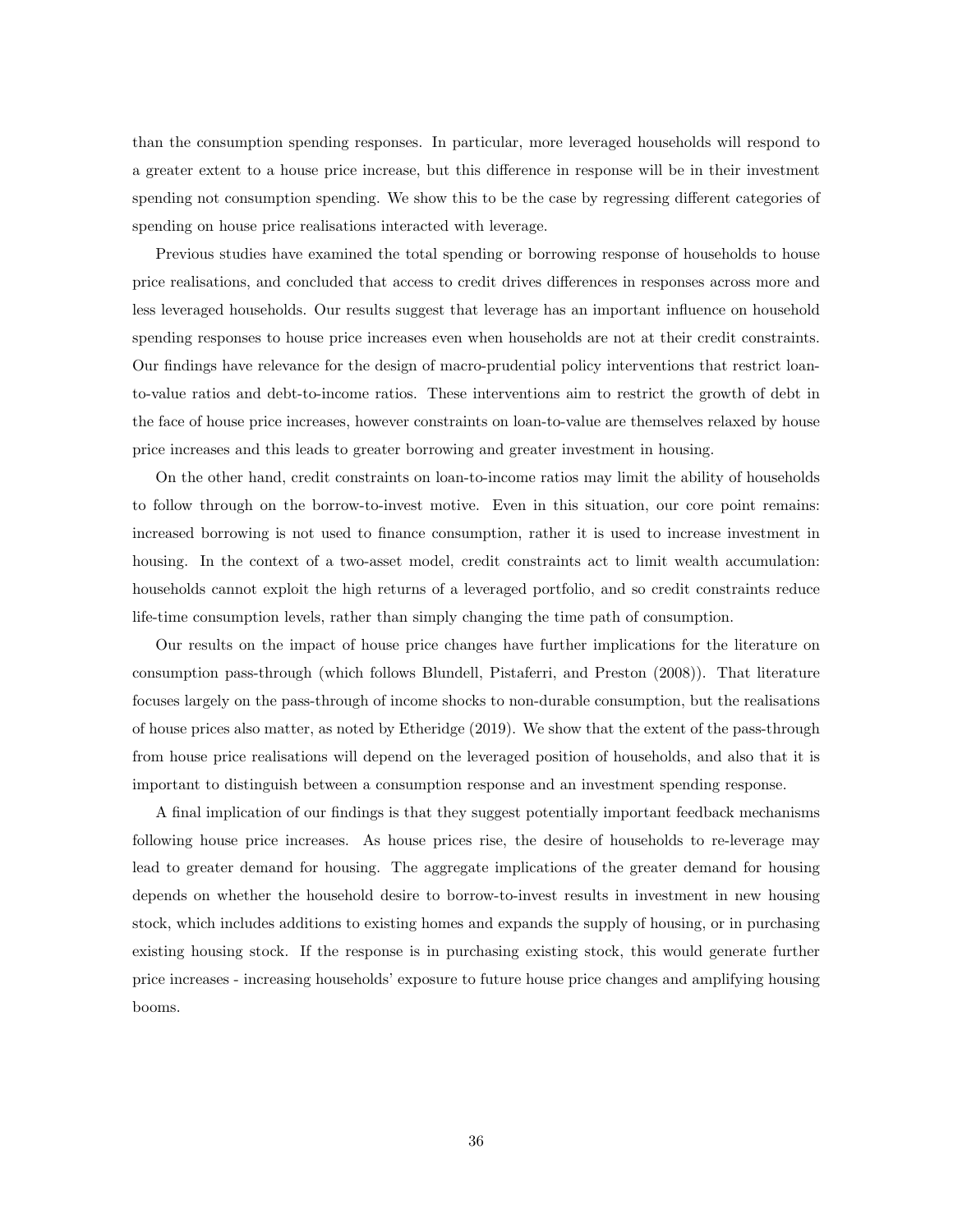## References

- Adrian, T., & Shin, H. S. (2010). Liquidiy and leverage. *Journal of Financial Intermediation*, 19, 418-437.
- Aladangady, A. (2017). Housing wealth and consumption: Evidence from geographically linked microdata. American Economic Review, 107(11), 3415-3446.
- Angrist, J. D., & Krueger, A. B. (1992). The effect of age at school entry on educational attainment: An application of instrumental variables with moments from two samples. Journal of the American Statistical Association, 87, 328-336.
- Angrist, J. D., & Krueger, A. B. (1995). Split sample instrumental variables. Journal of Business and Economic Statistics, 13 (2), 225-235.
- Attanasio, O., Blow, L., Hamilton, R., & Leicester, A. (2009). Booms and busts: Consumption, house prices and expectations. Economica, 76 , 20-50.
- Attanasio, O., Bottazzi, R., Low, H., Nesheim, L., & Wakefield, M. (2012, January). Modelling the Demand for Housing over the Lifecycle. Review of Economic Dynamics, 15(1), 1-18. Retrieved from https://ideas.repec.org/a/red/issued/10-53.html
- Bénétrix, A., Eichengreen, B., & O'Rourke, K. (2012). How housing slumps end. Economic Policy, 72 , 647-692.
- Berger, D., Guerrieri, V., Lorenzoni, G., & Vavra, J. (2017). House prices and consumer spending. Review of Economic Studies, 85 , 15021542.
- Blundell, R., Pistaferri, L., & Preston, I. (2008). Consumption inequality and partial insurance. American Economic Review, 98 (5), 1887–1891. doi: 10.1257/aer.98.5.1887
- Brady, P. J., Canner, G. B., & Maki, D. M. (2000). The effects of recent mortgage refinancing. Federal Reserve Bulletin, 86 (7), 441-450.
- Browning, M., Crossley, T. F., & Winter, J. (2014). The measurement of household consumption expenditures. Annual Review of Economics, 6, 475-501.
- Burbidge, J., Magee, L., & Robb, A. L. (1988). Alternative transformations to handle extreme values of the dependent variable. Journal of the American Statistical Association, 83 (401), 123-127.
- Chetty, R., Sandor, L., & Szeidl, A. (2017). The effect of housing portfolio choice. Journal of Finance, 72 (3), 1171-1212.
- Choi, H.-S., Hong, H., & Scheinkman, J. (2014). Speculating on home improvements. Journal of Financial Economics, 111 , 609-624.
- Christelis, D., Georgarakos, D., & Japelli, T. (2015). Wealth shocks, unemployment shocks and consumption in the wake of the great recession. Journal of Monetary Economics, 72 , 21-41.
- Cloyne, J., Huber, K., Ilzetzki, E., & Kleven, H. (2019). The effect of house prices on household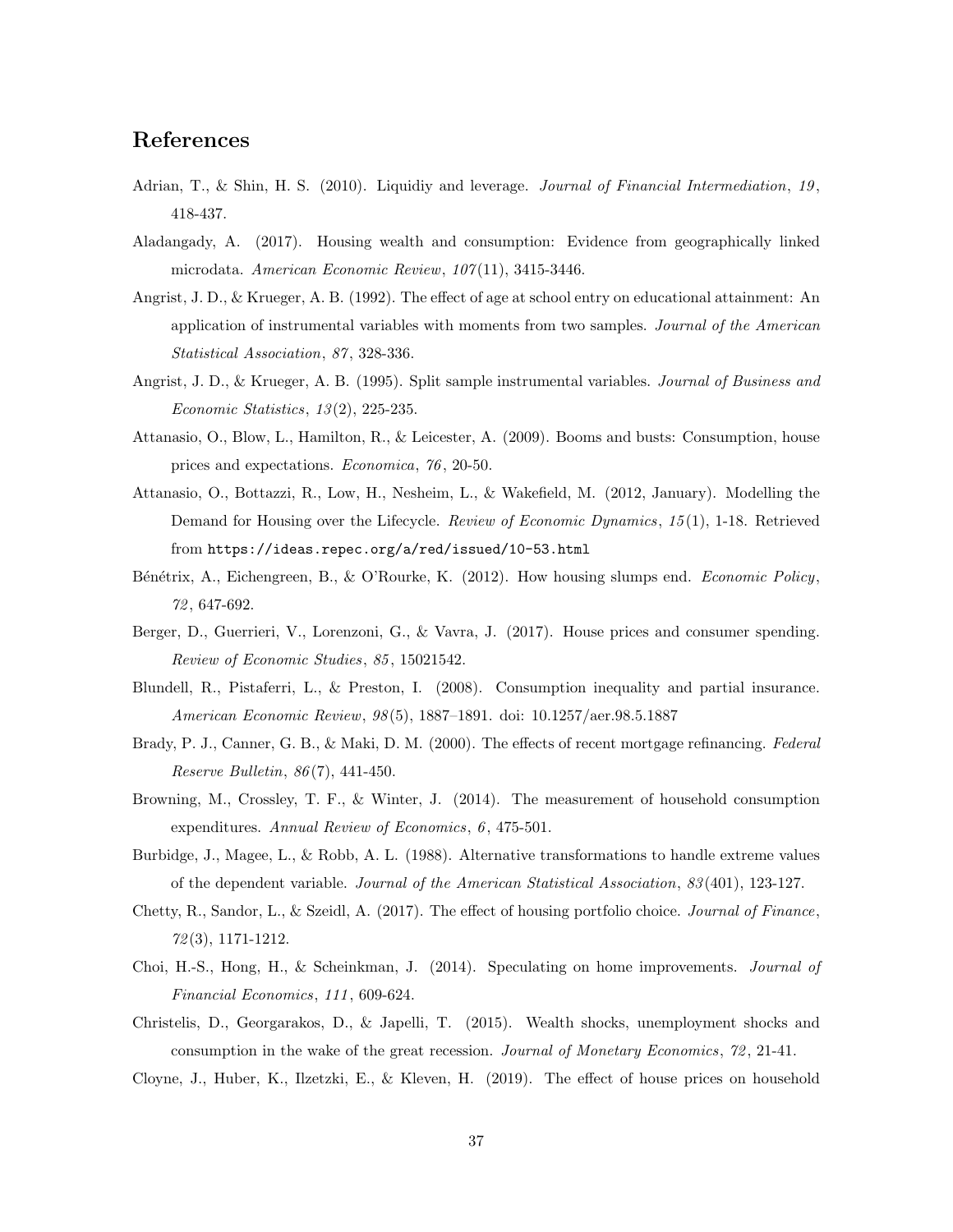borrowing: A new approach. American Economic Review, 109 (6), 2104-2136.

- Cocco, J. (2004). Portfolio choice in the presence of housing. Review of Financial Studies,  $18(2)$ , 535-567.
- Cocco, J., Gomes, F. J., & Maenhout, P. J. (2005). Consumption and portfolio choice over the life cycle. Review of Financial Studies, 18 (2), 491-533.
- Cooper, D. (2010). Did easy credit lead to overspending? home equity borrowing and household behavior in the early 2000s. Federal Reserve Bank of Boston Public Policy Discussion Papers  $09 - 7.$
- Cooper, D. (2013). House price fluctuations: the role of housing wealth as borrowing collateral. The Review of Economics and Statistics, 95 (4), 1183-1197.
- Department for Environment, Food and Rural Affairs, Office for National Statistics. (2016). Living costs and food survey (expenditure and food survey). SN: 2000028 .
- Disney, R., Gathergood, J., & Henley, A. (2010). House price shocks, negative equity, and household consumption in the united kingdom. Journal of the European Economics Association,  $8(6)$ , 1179-1207.
- Dynan, K. (2012). Is a household debt overhang holding back consumption. Brookings Papers on Economic Activity.
- Etheridge, B. (2019). House prices and consumption inequality. International Economic Review, 60 (4), 1781-1822. Retrieved from https://onlinelibrary.wiley.com/doi/abs/10.1111/iere.12404 doi: 10.1111/iere.12404
- Fernandez-Corugedo, E., & Muellbauer, J. (2006). Consumer credit conditions in the united kingdom. Bank of England working papers 314 .
- Ghent, A. C., & Kudlyak, M. (2011, September). Recourse and residential mortgage default: Evidence from us states. Review of Financial Studies, 24 (9), 31393186.
- Gyourko, J., & Saiz, A. (2004). Reinvestment in the housing stock: the role of construction costs and the supply side. Journal of Urban Economics, 55, 238-256.
- Henderschott, P. H., Pryce, G., & White, M. (2003). Household leverage and the deductibility of home mortgage interest: Evidence from u.k house purchasers. Journal of Housing Research,  $14(1)$ , 49-82.
- Inoue, A., & Solon, G. (2010). Two-sample instrumental variables estimators. The Review of Economics and Statistics, 92(3), 557-561.
- Jordá, O., Knoll, K., Kuvshinov, D., Schularick, M., & Taylor, A. M. (2019). The rate of return on everything, 1870-2015. Quarterly Journal of Economics, 134 (3), 1225-1298.
- Lehnert, A. (2004). Housing, consumption, and credit constraints. Board of Governers of the Federal Reserve System of Finance and Economis Discussion Paper .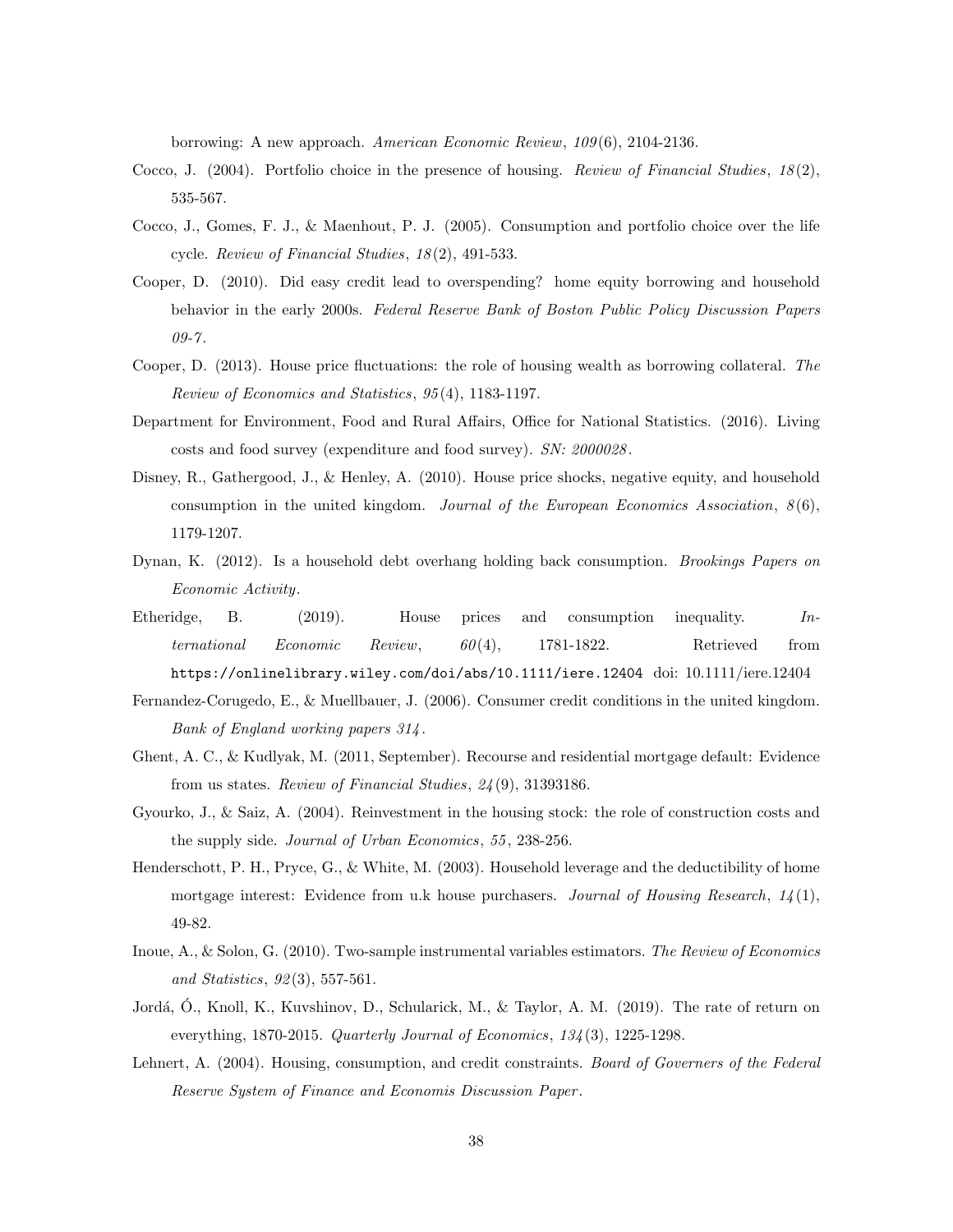- Melzer, B. (2017). Mortgage debt overhang: Reduced investment by homeowners at risk of default. Journal of Finance, 72 (2), 575-612.
- Merton, R. (1969). Lifetime portfolio selection under uncertainty: The continuous-time case. The Review of Economics and Statistics,, 51 (3), 247-257.
- Mian, A., Rao, K., & Sufi, A. (2013). Household balance sheets, consumption, and the economic slump. Quarterly Journal of Economics, 128 (4), 1687-1726.
- Mian, A., & Sufi, A. (2011). House price, home-equity-based borrowing, and the us household leverage crisis. American Economic Review, 101 (5), 2132-2156.
- Pacini, D., & Windmeijer, F. (2016). Robust inference for the two-sample 2sls estimator. Economics Letters, 146, 50-54.
- Staiger, D., & Stock, J. (1997). Instrumental variables regression with weak instruments. Economet $rica, 65(3), 557-586.$
- University of Essex. Institute for Social and Economic Research. (2010). British household panel survey: Waves 1-18, 1991-2009. 7th Edition. UK Data Service. SN: 5151. Retrieved from http://doi.org/10.5255/UKDA-SN-5151-1
- University of Essex. Institute for Social and Economic Research. (2016). Understanding society: Waves 1-6, 2009-2015. 8th Edition. UK Data Service. SN: 6614 .
- U.S. Bureau of Economic Analysis (BEA). (2016). Concepts and methods of the U.S. national income and product accounts. Washington, D.C: BEA.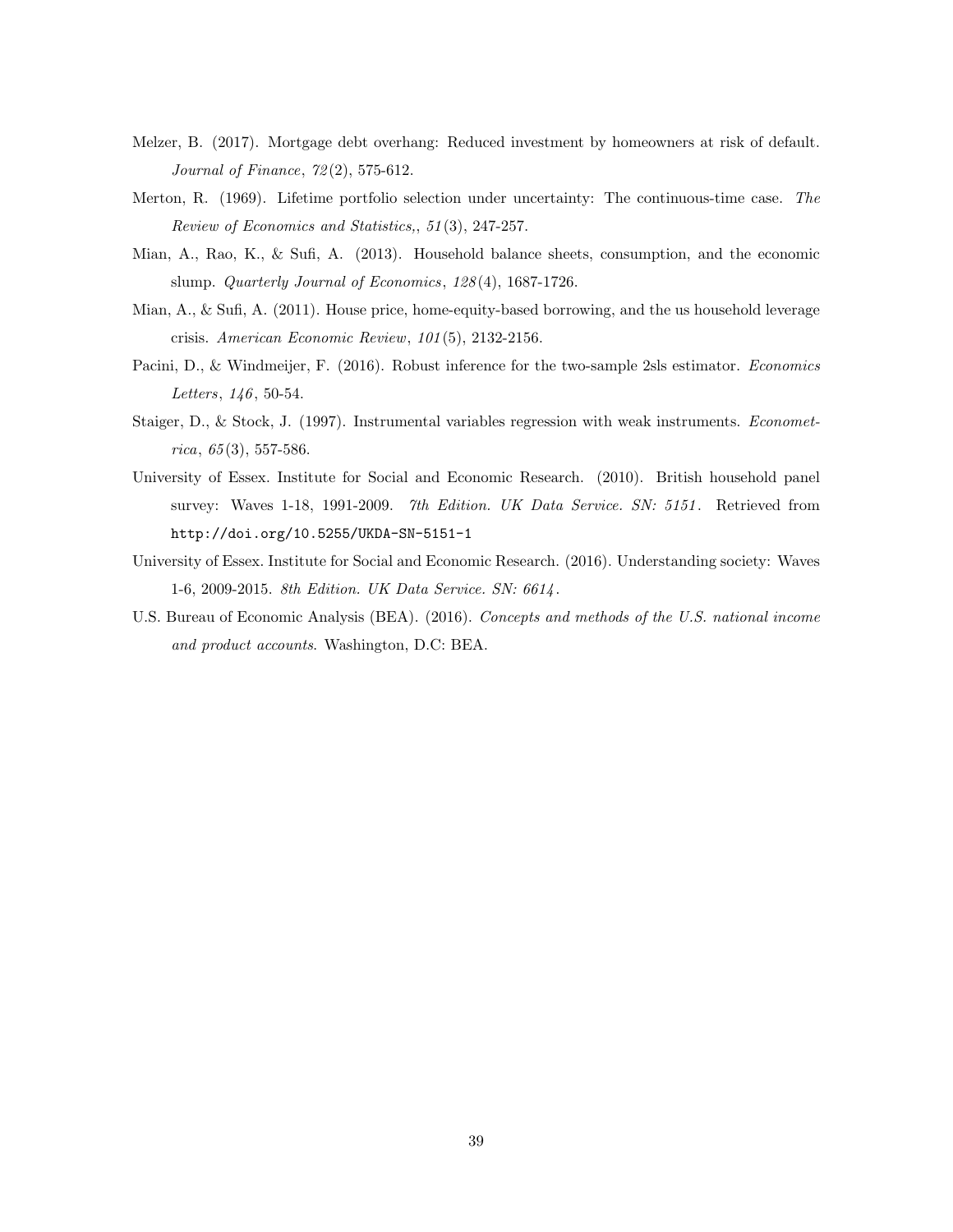## For Online Publication

## Appendix A Descriptive Statistics

In Table 8 we report descriptive statistics for 1993-2013 in the UK data, and for 2005-2013 for the PSID (i.e the years when the most comprehensive spending data was available). The proportion of those owning their own homes and the average tenure among homeowners are similar across the two UK surveys, at around 70% of households. Ownership rates are somewhat lower in the PSID at around 55%. Focussing on home owners, the average loan-to-value ratio in our BHPS sample is 0.34, while US households tend to be more leveraged with an average loan-to-value ratio of 0.54.

|                            | <b>BHPS</b>     | <b>LCFS</b>     | <b>PSID</b>     |
|----------------------------|-----------------|-----------------|-----------------|
|                            | $(1993 - 2013)$ | $(1993 - 2013)$ | $(2005 - 2013)$ |
| Age                        | 44.7            | 44.5            | 45.3            |
| % Own home                 | 70.6%           | $69.5\%$        | 58.6%           |
|                            |                 |                 |                 |
| Homeowners                 |                 |                 |                 |
| Years at address           | 10.7            | 10.2            | 11.8            |
| LTV ratio                  | 0.33            |                 | 0.44            |
| $\omega_t$ (housing share) | 2.79            |                 | 3.59            |
| Total spend $(\$$ ann.)    |                 | 42,974          | 65,243          |
| $Non-durable$              |                 | 32,763          | 53,798          |
| Durable                    |                 | 6,039           | 6,919           |
| <i>Residential inv.</i>    |                 | 4,173           | 4,525           |
| $%$ Res inv. $>0$          |                 | 78.8%           | 73.2%           |

Table 8: Descriptive statistics, BHPS and LCFS and PSID

Note: UK data is for the period 1993-2013. US data is for the period 2005-2013 when more comprehensive spending measures are available in the PSID. See text for details of what is included in each spending category.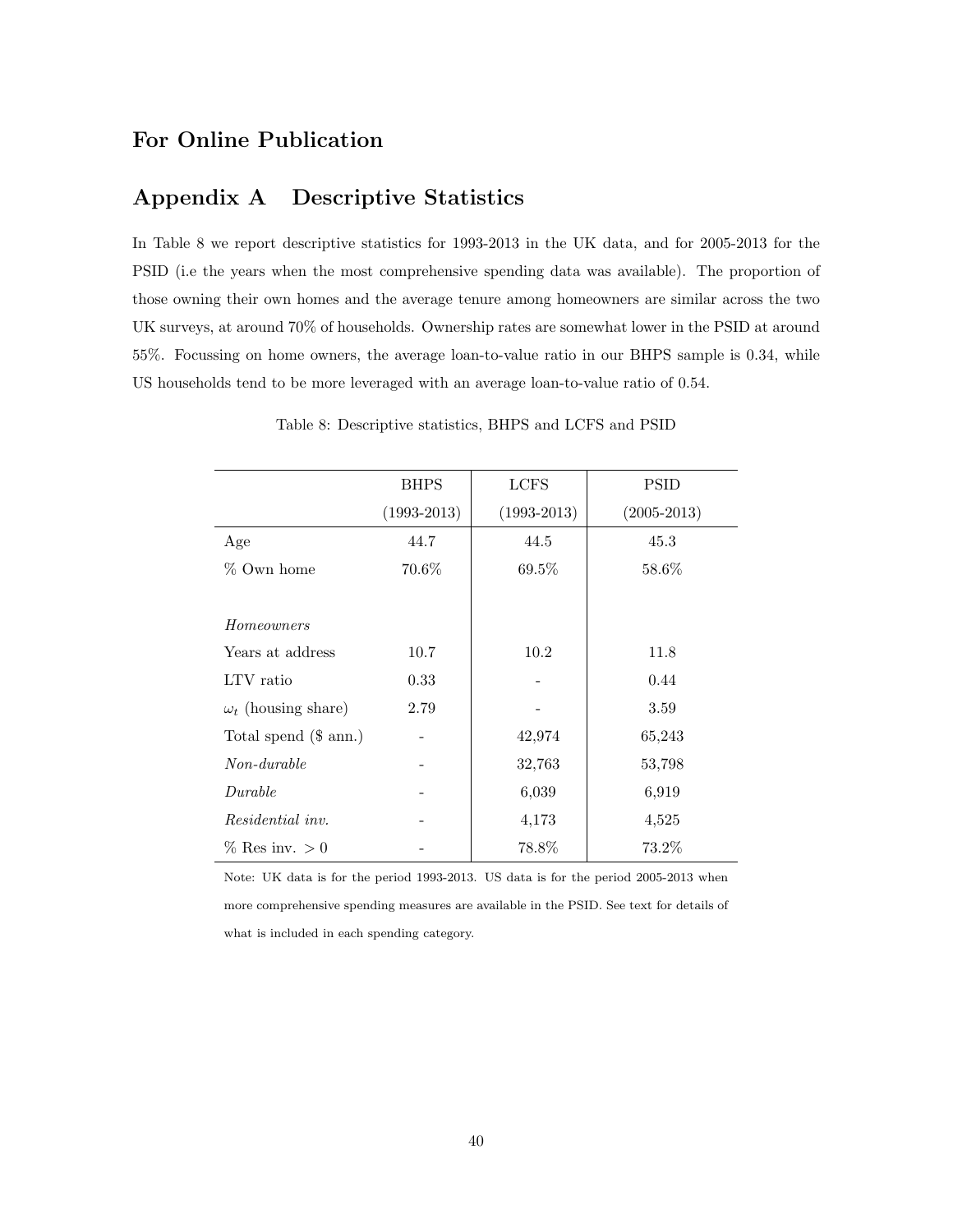## Appendix B Mortgage Imputation in Understanding Society Survey

The BHPS contains data on mortgage values from 1993 (wave 3) onwards, while Understanding Society dropped these variables in its second wave in 2010 except for households who had newly moved. However, in all years of the BHPS and Understanding Society the data contains a great deal of information on household mortgages, including whether households are outright owners, the mortgage type, the value of any additional loans, and the years left to pay on the mortgage. So as to avoid throwing data out unnecessarily, we use this information to impute mortgages for the remaining three waves of Understanding Society.

For those with interest only or 'endowment' mortgages, we assume no principal repayments. In this case, we take the current value of the mortgage to be its lagged value plus any additional loans the household may have taken out since its previous interview. For those with standard repayment mortgages we assume the loan is amortised with annual payments (which consist of both interest and principal) determined by

Ann. Payment = 
$$
M_{t-1} \times i/(1 - (1+i)^{-(\ell+1)})
$$
 (24)

where  $M_{t-1}$  is the value of the households mortgage in the previous year, i is the interst rate and  $\ell$  is the remaining life of the mortgage. This means that the mortgage in any given period is given by

$$
M_t = M_{t-1} - \text{Ann. Payment} + iM_{t-1} + M_t^{new}
$$
\n(25)

where  $M_t^{new}$  is the amount of additional mortgage we observe the household borrowing between periods t and  $t - 1$ .

To assess the accuracy of our imputation procedure, we implemented it on waves of the BHPS for which we observe the true value of households' mortgages. That is we took a set of households observed in the 3rd wave of the BHPS, and imputed their mortgage values for all subsequent waves. We then plot the LTV ratios implied by our imputation procedure against actual values calculated from the survey for different percentiles of the LTV distribution (25th, 50th and 75th). The results of this exercise are shown in Figure 9. Our imputation procedure appears to work extremely well accurately predicting households' LTV ratios even after 15 waves.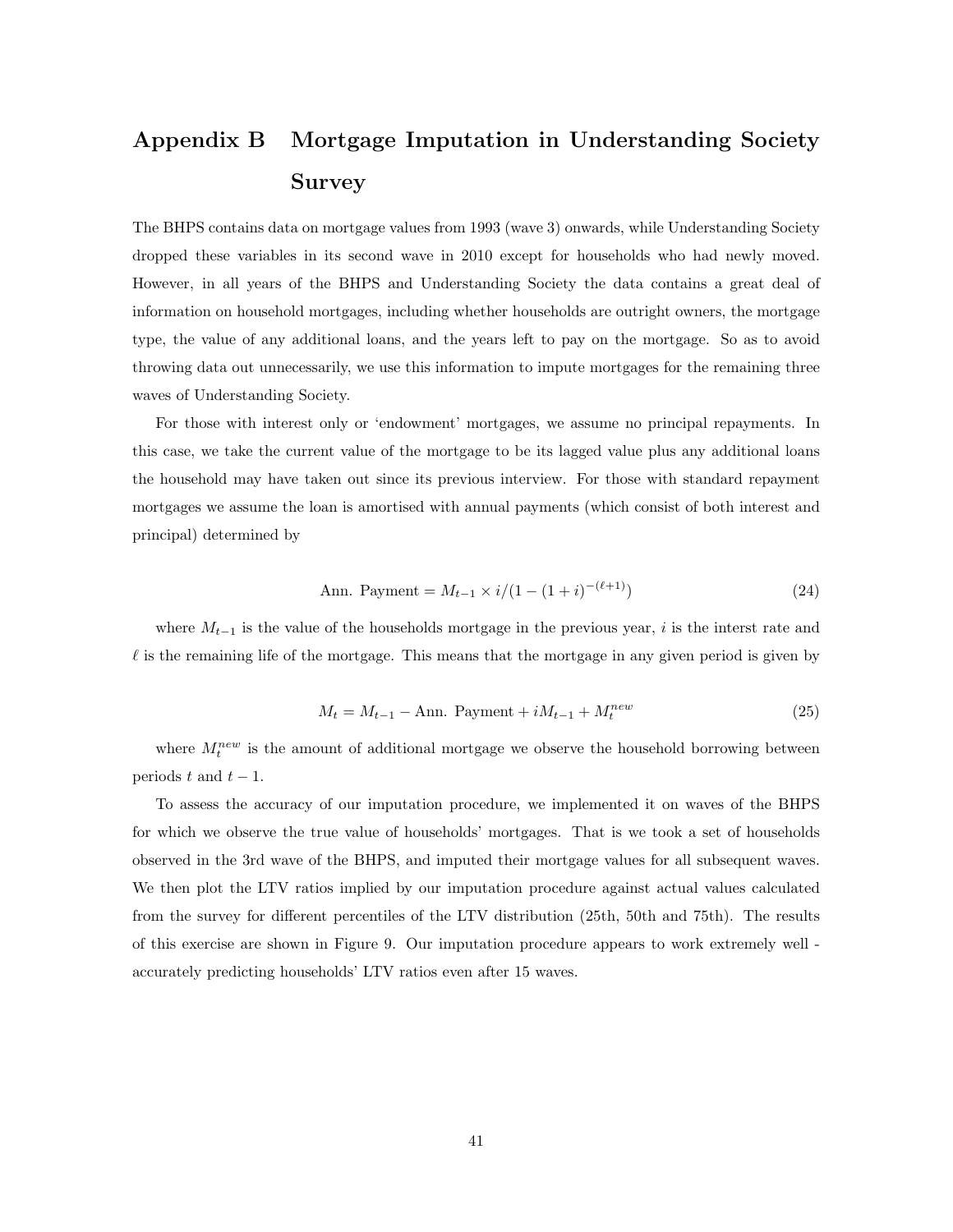



### Appendix C Two-sample IV

In this paper we make use of Two Sample Two Stage Least Squares (TS2SLS). Inoue and Solon (2010) show that this approach is more efficient than the TSIV estimator of Angrist and Krueger (1992).

TS2SLS is best explained by first considering a standard two-stage least squares (2SLS) approach. Let  $\mathbf{M} = [X \quad \omega_{i,t-1} - 1 \quad (\omega_{i,t-1} - 1) \times (\frac{p_{rt}}{p_{rt-1}} - 1)]$  denote the  $n \times (k+p)$  matrix of right-hand side variables  $(p \text{ of which are endogenous})$ . Suppose we face the problem of consistently estimating the  $1 \times (k+p)$  vector of coefficients  $\delta$  in the model

$$
c = \mathbf{M}\delta + e
$$

where  $\omega_{t-1}$  and e are correlated. It is well known that the coefficients estimated using a naive OLS regression of c on M will be biased. To solve this problem, instrumental variable methods make use of an  $n \times (k + q)$  matrix of instruments **Z** where the p endogenous variables in **M** are replaced with  $q \geq p$ variables that are assumed to be exogenous. This assumption implies that  $E[e|\mathbf{Z}] = 0$  and means that  $\delta$  can be consistently estimated using the 2SLS estimator

$$
\hat{\delta}_{2SLS} = (\hat{\mathbf{M}}'\hat{\mathbf{M}})^{-1}\hat{\mathbf{M}}'c\tag{26}
$$

where  $\mathbf{\hat{M}} = \mathbf{Z}(\mathbf{Z}'\mathbf{Z})^{-1}\mathbf{Z}'\mathbf{M}$ , or the fitted values from the set of reduced form regressions of the columns of M on Z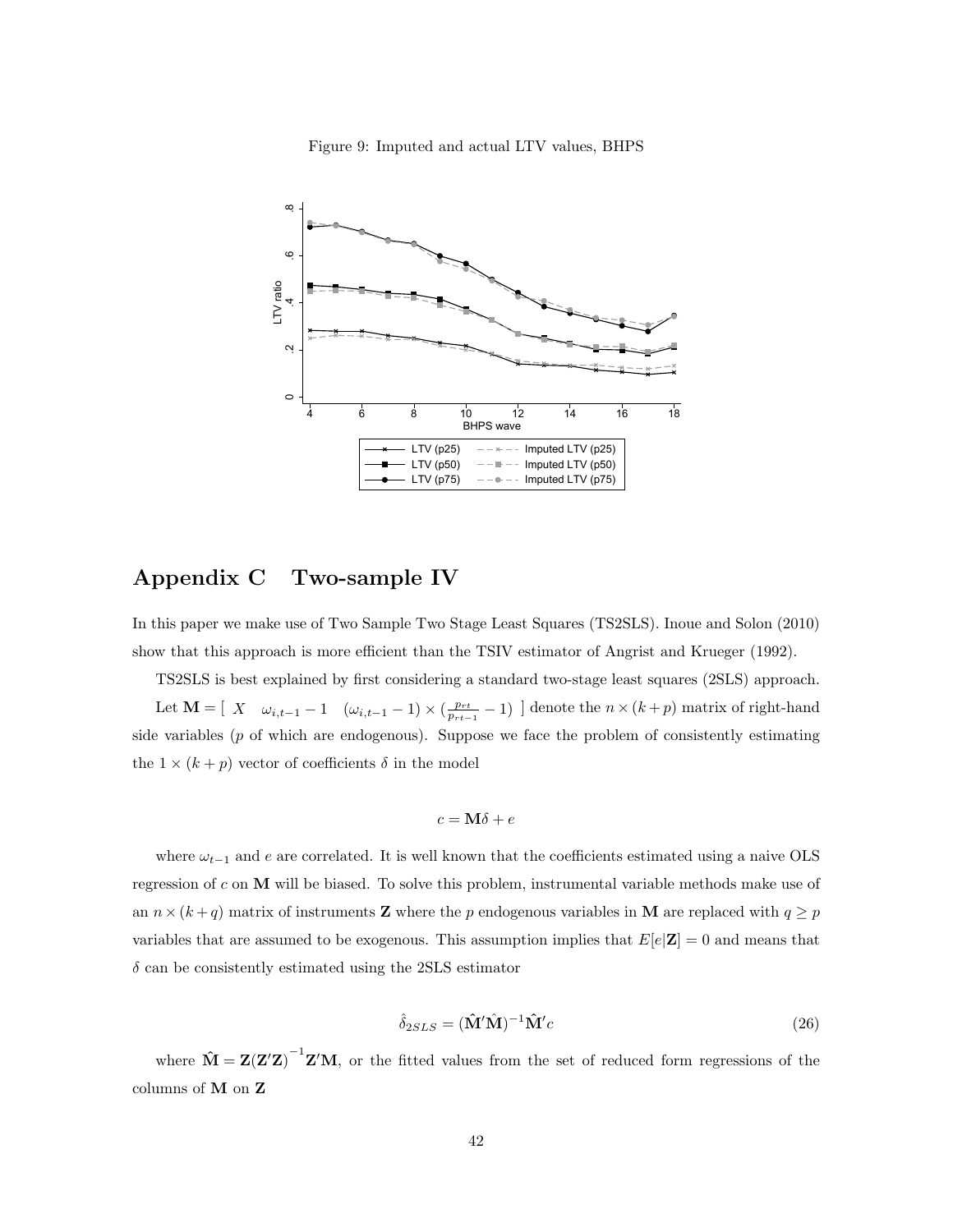#### $M = Z\Pi + v$

Notice here that while this estimator requires knowledge of both the cross-products  $\mathbf{Z}'\mathbf{M}$  and  $\mathbf{Z}'c$ we do not require the cross product  $M'c$ . This insight was the basis for two sample IV proposed in Angrist and Krueger (1992).<sup>22</sup> They show that under certain conditions, it is possible to estimate  $\delta$ even if no sample can be found that contains data on  $M$ , c and  $Z$  simultaneously. All that is required is a sample that includes both c and  $\mathbf Z$  (but not necessarily the endogenous components of  $\mathbf M$ ) and another which includes  $Z$  and  $M$  (but not necessarily c). This allows us to calculate a two sample 2SLS estimator (TS2SLS) that is analagous to (26)

$$
\hat{\delta}_{TS2SLS} = (\hat{\mathbf{M}}_1' \hat{\mathbf{M}}_1)^{-1} \hat{\mathbf{M}}_1' c_1
$$
\n(27)

where  $\hat{M_1} = Z_1 (Z_2' Z_2)^{-1} Z_2' M_2 = Z_1 \hat{\Pi}_2$ . Here  $c_1$  and  $M_1$  contain  $n_1$  observations from the first sample while  $M_2$  and  $Z_2$  contain  $n_2$  observations from the second.  $\hat{\Pi}_2$  is the coefficient matrix formed from a regression of  $M_2$  on  $Z_2$ .

This estimator can be implemented using a simple two step procedure:

- 1. Run a first stage regression in sample 2 and using the recovered coefficients to impute M in sample 1.
- 2. In sample 1, regress  $c_1$  on the imputed values of **M** to recover  $\delta_{TS2SLS}$ .

We adjust standard errors from our second stage regression to account for the two-step nature of the procedure. Because we cluster observations from the same household in our first stage regression, we use the robust standard error correction for TS2SLS derived in Pacini and Windmeijer (2016).

## Appendix D Alternative estimation approaches

#### D.1 Alternative definitions of residential investment

First we investigate the extent to which our results depend on our chosen measure of residential investment. The measure of residential investment that we use for our main results includes certain white goods such as cookers, refrigerators and washing machines which are often capitalised into

<sup>&</sup>lt;sup>22</sup>In their orginal article, Angrist and Krueger (1992) in fact proposed orginally an alternative GMM estimator  $\hat{\delta}_{IV}$  =  $(\mathbf{Z}_2'\mathbf{M}_2/n_2)^{-1} (\mathbf{Z}_1'c_1/n_1)$ . Asymptotically this gives identical results to the TS2SLS estimator. However, Inoue and Solon (2010) show these two approaches will in general give different answers in finite samples, and that the TS2SLS is more efficient. This gain in efficiency arises because the latter estimator corrects for differences in the two samples in the distribution of Z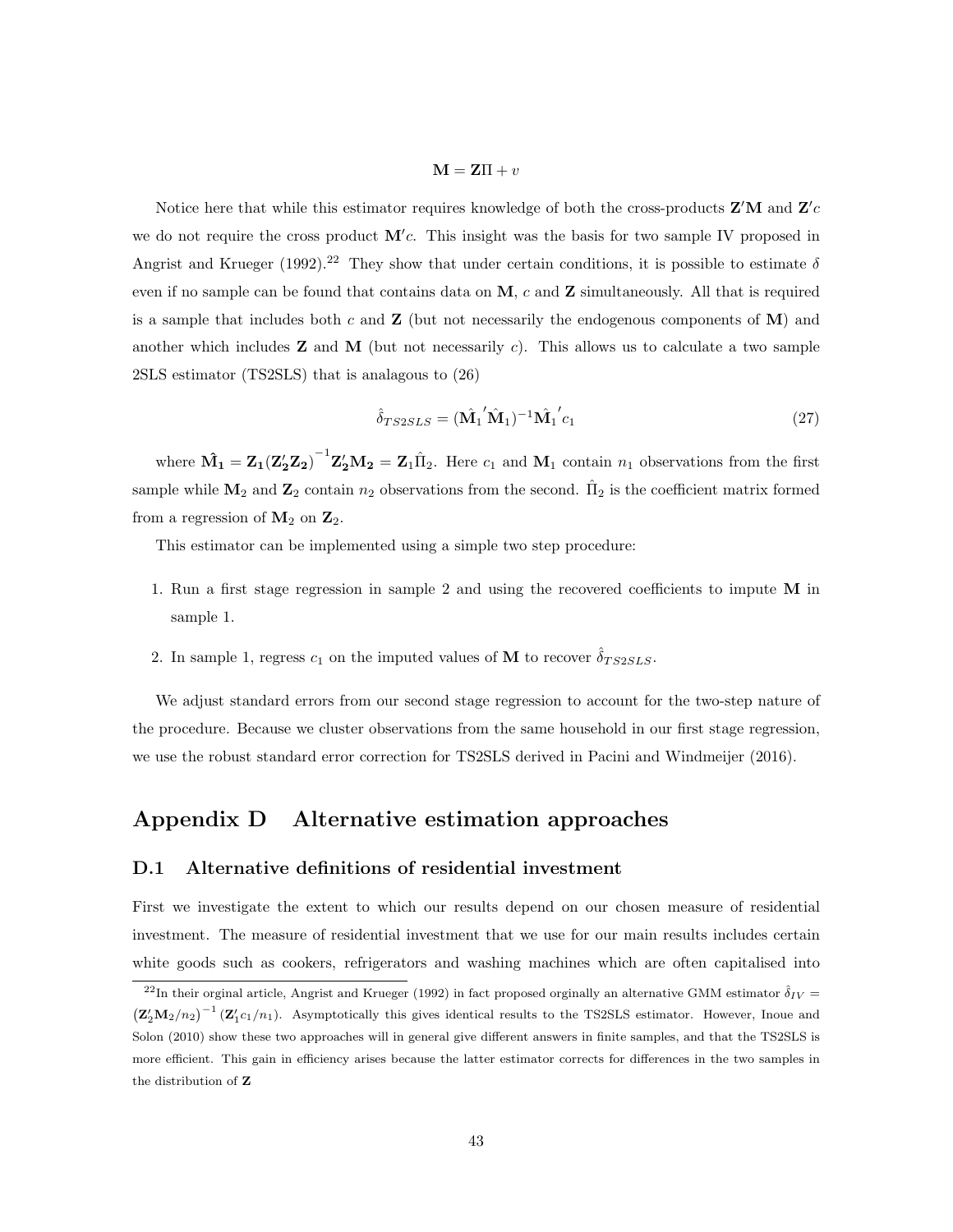property values but which would not necessarily be considered residential investment spending in for instance a national accounting framework. Here we examine the extent to which our results are robust to the removal of these items by restricting out definition to goods such as electric tools, floor coverings and the costs of installing or repairing heating and air conditioning units (along with spending on household extensions).

We show results using these alternative measures in Table 9. Column (1) shows results using the inverse hyperbolic sine transformation of our narrower residential investment measure. The effects of increases in prices for more leveraged households are still large and statistically significant (and indeed very similar to those obtained in our main results). In column (2) we show results from a linear probability model in which the dependent variable takes a value of 1 if the household is observed spending a positive amount on household extensions. This is probably the purest measure of residential investment in that it only includes structural modifications to the home. Again we find that the investment spending of more leveraged households is significantly more responsive to house price changes than the spending of other home-owners. A 10% increase in local house prices is associated with a 1 percentage point increase in the probability that a household with a  $50\%$  LTV ratio builds an extension relative to an outright owner.

|                                                             | Narrow Res inv. | Extensions > 0 |
|-------------------------------------------------------------|-----------------|----------------|
|                                                             | (1)             | (2)            |
| $(\omega_{i,t-1} - 1) \times (\frac{p_{rt}}{p_{rt-1}} - 1)$ | $0.714***$      | $0.100*$       |
|                                                             | (0.268)         | (0.054)        |
| $(\omega_{i,t-1}-1)$                                        | $-0.046$        | $-0.010$       |
|                                                             | (0.046)         | (0.009)        |
| $\mathbb{R}^2$                                              | 0.081           | 0.039          |
| N                                                           | 60,342          | 60,342         |

Table 9: Results with alternative definitions of residential investment

Notes: \* $p$  < 0.10 , \*\*  $p$  < 0.05 , \*\*\*  $p$  < 0.01. Standard errors in parentheses. See table 5 for list of controls.

#### D.2 Alternative instruments

In this section, we consider how our results are affected when we use two alternative instruments in place of the price-to-income ratio at the time individuals moved into their current residences.

The first of these is the Credit Conditions Index (CCI) assembled in Fernandez-Corugedo and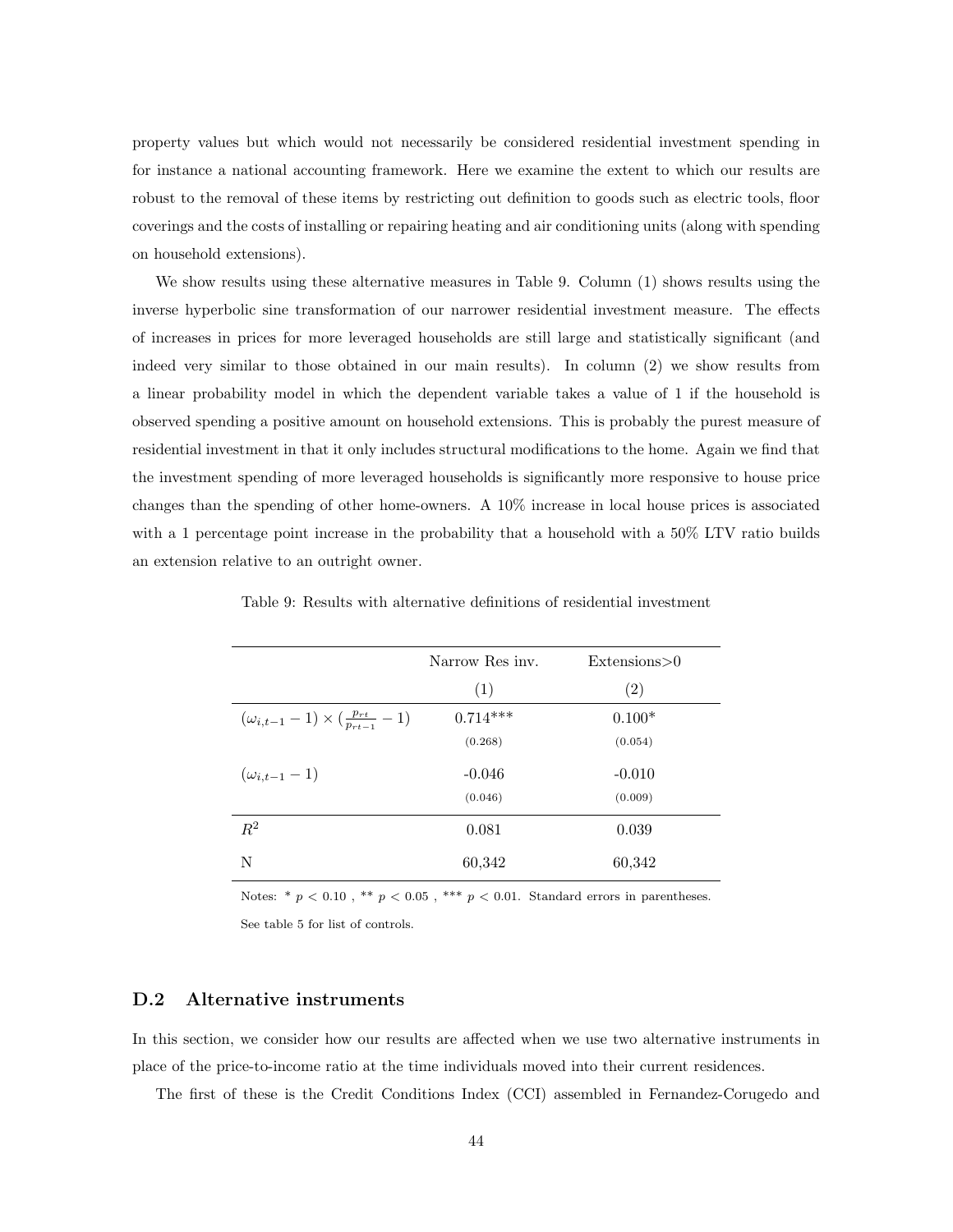Muellbauer (2006). This index contains 10 indicators of credit conditions. Two are aggregate measures of unsecured and mortgage debts. The remaining 8 are fractions of mortgages for first time buyers that are above given loan-to-value and loan-to-income ratios for different age groups and regions. The index is constructed controlling for various determinants of credit demand to ensure the index reflects credit supply conditions.<sup>23</sup> The series is plotted alongside our instrument in Figure 10. The CCI shows a discontinuous increase in 1981. Because this is not matched by a similarly discontinuous increase in leverage for those moving in these years in our sample, when we include households who moved before this date we find the instrument to be weak and our results imprecise. The first two columns of Table 10 present results for log total spending and residential investment (conditional on moving in 1981 or after). The results are very similar to what we obtain in our main specification, with the implied elasticity much greater for residential than other forms of spending.

Figure 10: Credit Conditions Index vs price-income ratio



The second alternative instrument we consider is the average regional price at the point homeowners moved into their homes. This makes use of interregional variation as well as intertemporal variation in house prices. We report results for this approach in Table 10. We find that they are again very similar to our main results.

Finally, we examine how our results are affected when we instrument leverage at the time household

<sup>23</sup>These controls are: nominal and real interest rates, a measure of interest rate expectations and of inflation and interest rate volatility, mortgage and housing return, 36 risk indicators, house prices, income, a proxy for expected income growth, the change in the unemployment rate, demography, consumer confidence, portfolio wealth components, proxies for sample selection bias and institutional features.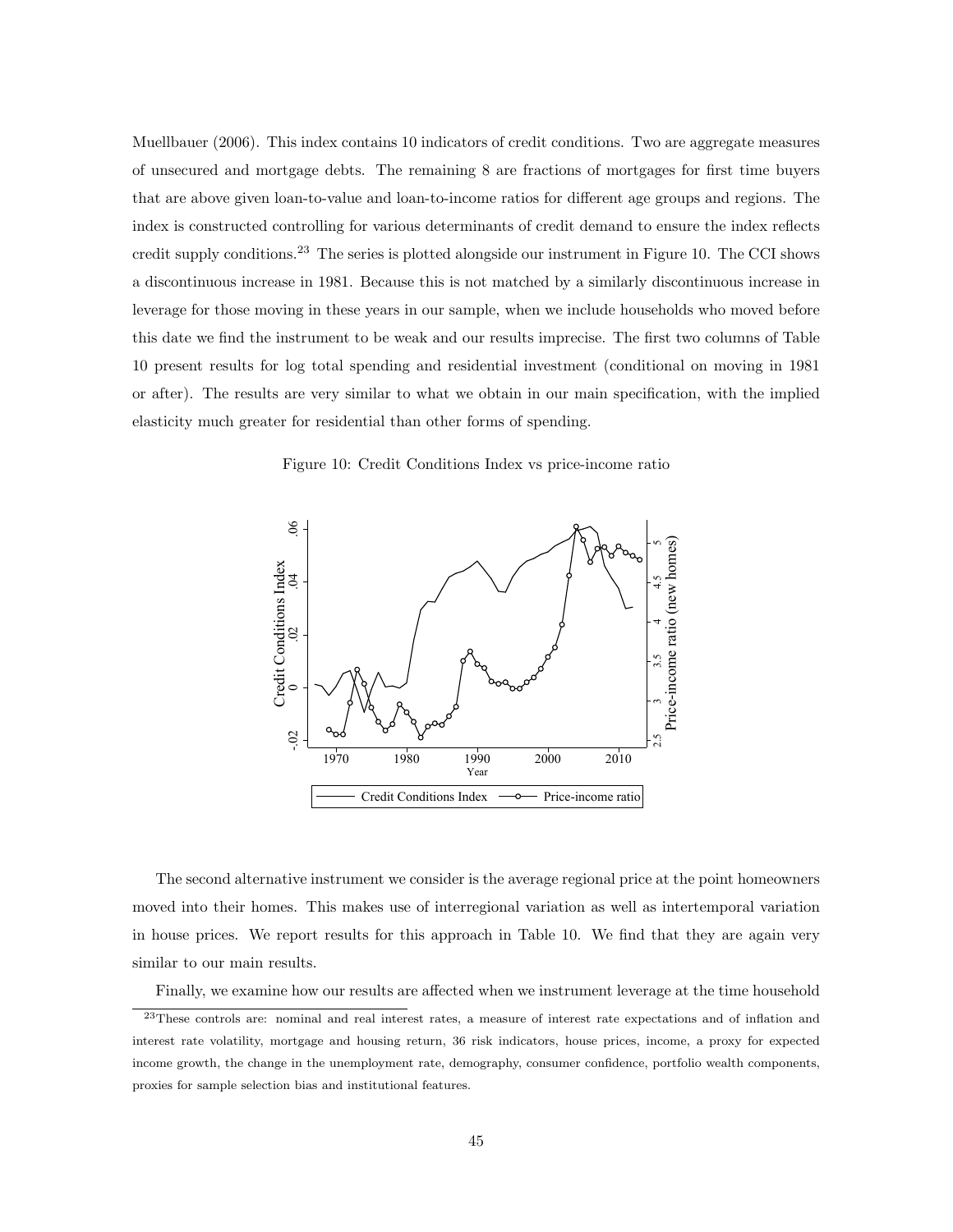heads reach age 25 (around the time many households make their first purchase) rather than the date of their last move. This instrument is not dependent on the timing of moves; however, its use means we cannot separately control for cohort effects. As a result, we only include region-year interactions when using this instrument. The results using this specification are shown in columns (5) and (6) of Table 10. The elasticity of residential investment spending is still much larger for more leveraged households.

Table 10: Results with alternative instruments

|                                                                    | CCI         |         | Reg. house prices |         | $P/Y_{age=25}$ |            |
|--------------------------------------------------------------------|-------------|---------|-------------------|---------|----------------|------------|
|                                                                    | Res inv.    | Cons.   | Res inv.          | Cons.   | Res inv.       | Cons.      |
|                                                                    | (1)         | (2)     | (3)               | (4)     | (5)            | (6)        |
| $(\omega_{i,t-1} - 1) \times (\frac{p_{rt}}{p_{rt-1}} - 1)$        | $0.772**$   | 0.017   | $0.716**$         | 0.072   | $0.498***$     | $0.092***$ |
|                                                                    | (0.354)     | (0.086) | (0.287)           | (0.070) | (0.147)        | (0.035)    |
| $(\omega_{i,t-1}-1)$                                               | $-0.134$    | 0.003   | $0.093*$          | 0.018   | $-0.148***$    | 0.007      |
|                                                                    | (0.118)     | (0.027) | (0.053)           | (0.013) | (0.022)        | (0.005)    |
| Instruments:                                                       |             |         |                   |         |                |            |
| $CCI_{-T}, CCI_{-T} \times (\frac{p_{rt}}{p_{rt-1}}-1)$            | $\mathbf x$ | X       |                   |         |                |            |
| $P_{-rT}, P_{-rT} \times (\frac{p_{rt}}{p_{rt-1}} - 1)$            |             |         | X                 | X       |                |            |
| $P/Y_{age=25}$ , $P/Y_{age=25} \times (\frac{p_{rt}}{p_{rt-1}}-1)$ |             |         |                   |         | X              | X          |
| $R^2$                                                              | 0.087       | 0.357   | 0.082             | 0.360   | 0.068          | 0.338      |
| N                                                                  | 52,143      | 52,143  | 60,342            | 60,342  | 52,722         | 52,722     |

Notes:  $* p < 0.10$ ,  $** p < 0.05$ ,  $*** p < 0.01$ . Standard errors in parentheses. See Table 5 for list of controls.

Columns (5) and (6) include region-year interactions, but not cohort effects.

#### D.3 Alternative samples

A further concern might that our results for more leveraged households are driven entirely by households who have just moved into their homes (and are thus more likely to be at a credit constraint). Since price-to-income ratios have tended to increase over time, our first stage regressions will tend to predict higher rates of leverage for more recent movers.

To account for this, in our main results we exclude households who moved into their homes in the previous year and control for the number of years at current address. In Table 11 we consider how our results are affected when we exclude households who moved into their homes within the previous five years. The results from this exercise are remarkably similar to our main set of results.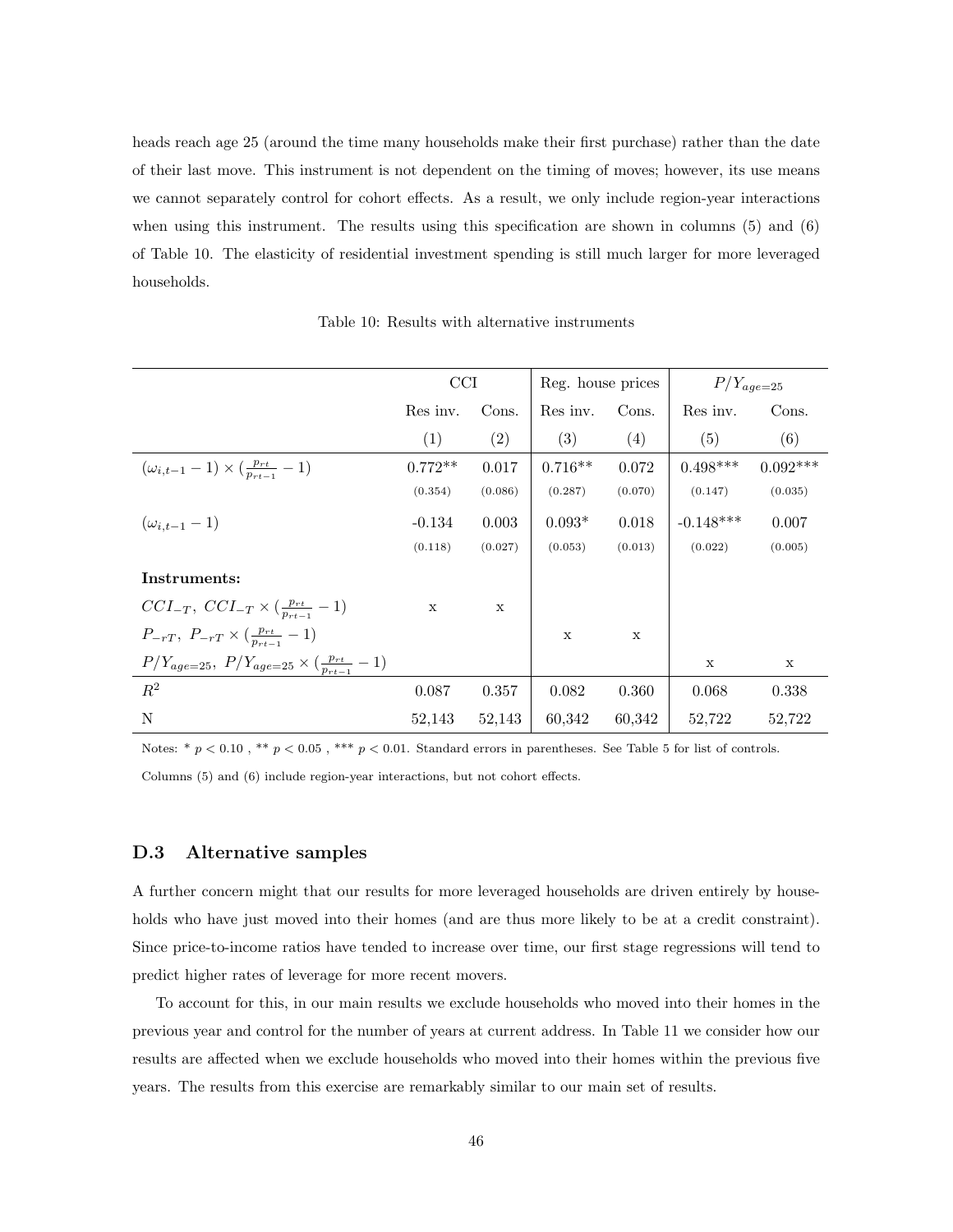|                                                             | Res inv.  | Cons.     | Non-durables | Durables | Luxuries |
|-------------------------------------------------------------|-----------|-----------|--------------|----------|----------|
|                                                             | (1)       | (2)       | (3)          | (4)      | (5)      |
| $(\omega_{i,t-1} - 1) \times (\frac{p_{rt}}{p_{rt-1}} - 1)$ | $0.901**$ | 0.004     | 0.010        | $-0.264$ | 0.148    |
|                                                             | (0.431)   | (0.108)   | (0.100)      | (0.415)  | (0.219)  |
| $(\omega_{i,t-1}-1)$                                        | $-0.062$  | $-0.021*$ | $-0.014$     | $-0.047$ | $-0.030$ |
|                                                             | (0.045)   | (0.012)   | (0.011)      | (0.044)  | (0.023)  |
|                                                             |           |           |              |          |          |
| $R^2$                                                       | 0.079     | 0.386     | 0.405        | 0.122    | 0.235    |
| N                                                           | 42,276    | 42,276    | 42,276       | 42,276   | 42,276   |

Table 11: Results excluding those who moved in in last 5 years

Note: \* $p < 0.10$  , \*\*  $p < 0.05$  , \*\*\*  $p < 0.01.$  Standard errors in parentheses. See table 5 for list of controls.

In Tables 12 and 13 we report results for a younger subsample of homeowners (those with heads aged 25-45). These are very similar to our main results (which cover households with heads aged 25-65).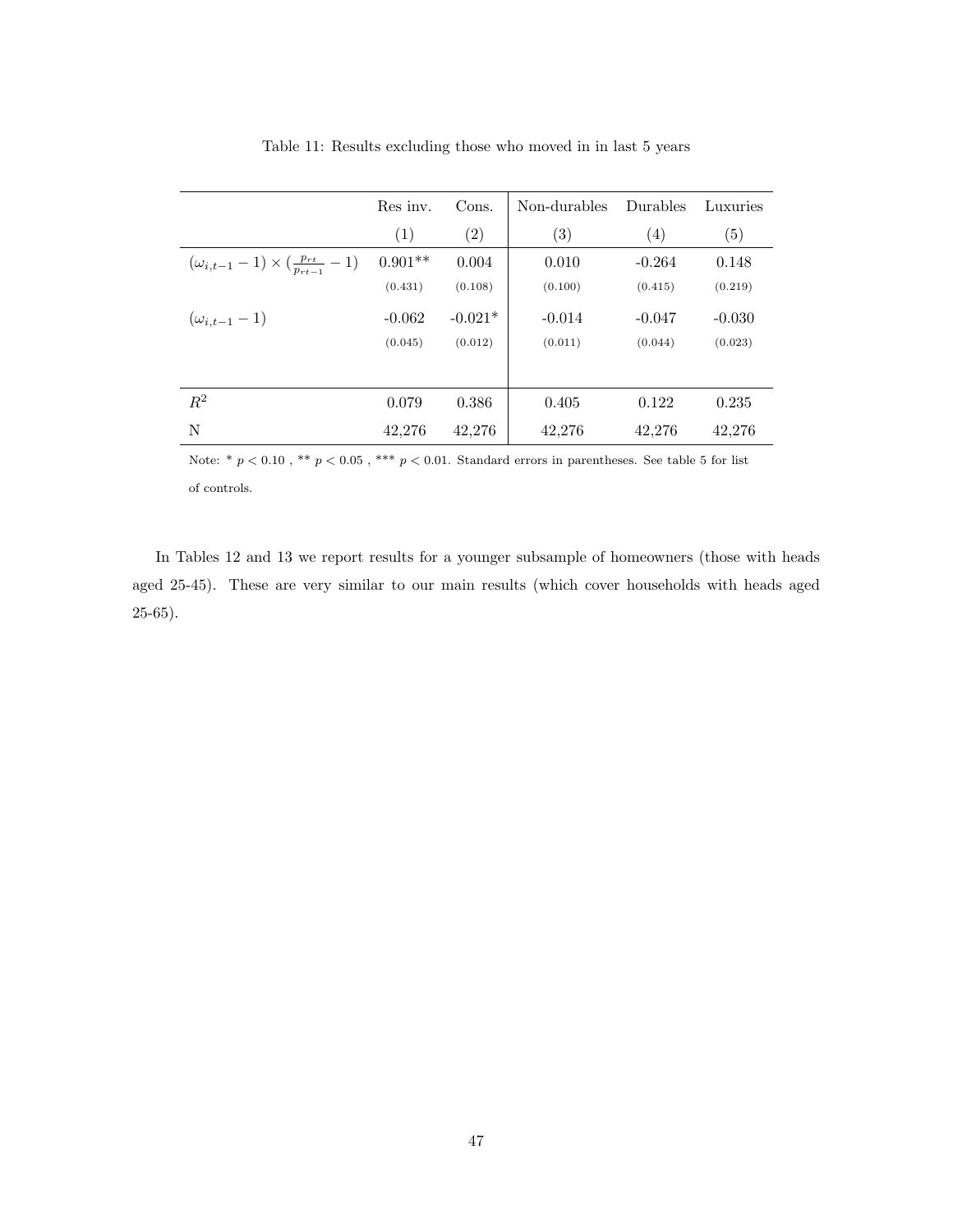|                                                             | (1)         | (2)         | (3)         | (4)         | (5)         | (6)      |
|-------------------------------------------------------------|-------------|-------------|-------------|-------------|-------------|----------|
|                                                             | Res inv.    | Cons.       | Res inv.    | Cons.       | Res inv.    | Cons.    |
| $(\omega_{i,t-1} - 1) \times (\frac{p_{rt}}{p_{rt-1}} - 1)$ | $3.131***$  | $-0.640***$ | $0.978***$  | $-0.049$    | $0.833***$  | $-0.002$ |
|                                                             | (0.413)     | (0.113)     | (0.208)     | (0.047)     | (0.203)     | (0.046)  |
| $(\omega_{i,t-1}-1)$                                        | $0.374***$  | $-0.119***$ | $-0.075*$   | $-0.006$    | $-0.109***$ | $-0.001$ |
|                                                             | (0.142)     | (0.038)     | (0.040)     | (0.009)     | (0.040)     | (0.009)  |
| $\frac{p_{rt}}{p_{rt-1}} - 1$                               | $-3.392***$ | $1.612***$  | $-1.923***$ | $0.253**$   |             |          |
|                                                             | (0.812)     | (0.214)     | (0.502)     | (0.115)     |             |          |
|                                                             |             |             |             |             |             |          |
| Controls                                                    |             |             |             |             |             |          |
| Region effects                                              | X           | X           | X           | $\mathbf X$ |             |          |
| Cohort effects                                              | X           | X           | X           | X           |             |          |
| Year effects                                                |             |             | $\mathbf X$ | $\mathbf X$ |             |          |
| Cohort $\times$ region $\times$ year                        |             |             |             |             | X           | X        |
| $R^2$                                                       | 0.071       | 0.289       | 0.074       | 0.298       | 0.092       | 0.314    |
| $\mathbf N$                                                 | 29,553      | 29,553      | 29,553      | 29,553      | 29,553      | 29,553   |

Table 12: Log spending responses (age 25-45)

Note: \* $p < 0.10$  , \*\*  $p < 0.05$  , \*\*\*  $p < 0.01$  . Standard errors in parentheses. Additional controls for education, sex, house type, number of rooms, number of adults, number of children, years at address, and a dummy variable for having moved in in the previous year.